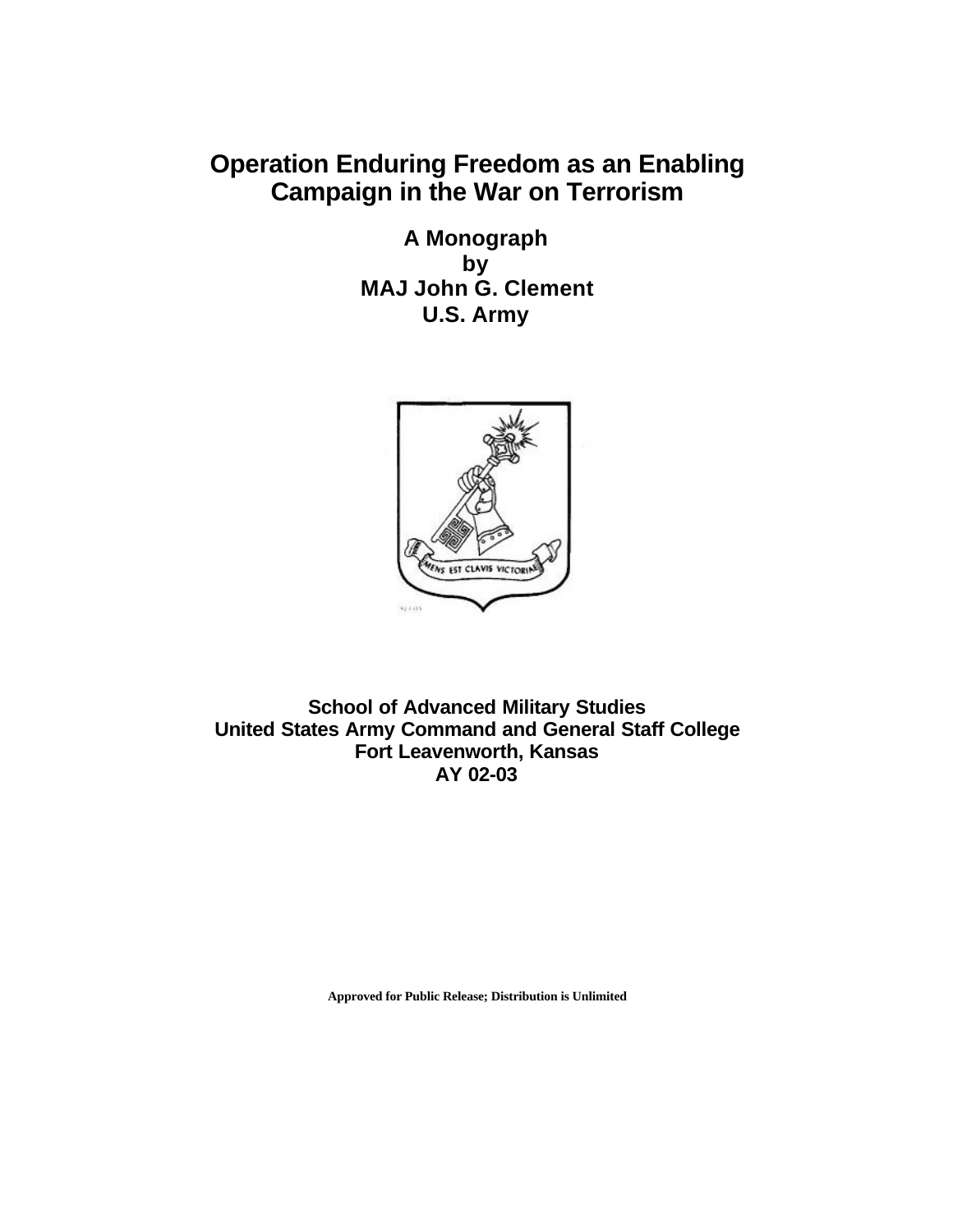# REPORT DOCUMENTATION PAGE

Form Approved OMB No.<br>0704-0188

| Public reporting burder for this collection of information is estibated to average 1 hour per response, including the time for reviewing instructions, searching existing data sources, gathering and maintaining the data nee<br>and reviewing this collection of information. Send comments regarding this burden estimate or any other aspect of this collection of information, including suggestions for reducing this burder to Department of Defense, Was<br>Headquarters Services, Directorate for Information Operations and Reports (0704-0188), 1215 Jefferson Davis Highway, Suite 1204, Arlington, VA 22202-4302. Respondents should be aware that notwithstanding any other provisio                                                                                                                                                                                                                                                                                                                                                                                                                                                                                                                                                                                                                                                                                                                                                                                                                                                                                                                                                                                                                                                               |  |                                                                                                                  |                            |                                                  |                                                                |  |
|------------------------------------------------------------------------------------------------------------------------------------------------------------------------------------------------------------------------------------------------------------------------------------------------------------------------------------------------------------------------------------------------------------------------------------------------------------------------------------------------------------------------------------------------------------------------------------------------------------------------------------------------------------------------------------------------------------------------------------------------------------------------------------------------------------------------------------------------------------------------------------------------------------------------------------------------------------------------------------------------------------------------------------------------------------------------------------------------------------------------------------------------------------------------------------------------------------------------------------------------------------------------------------------------------------------------------------------------------------------------------------------------------------------------------------------------------------------------------------------------------------------------------------------------------------------------------------------------------------------------------------------------------------------------------------------------------------------------------------------------------------------|--|------------------------------------------------------------------------------------------------------------------|----------------------------|--------------------------------------------------|----------------------------------------------------------------|--|
| law, no person shall be subject to any penalty for failing to comply with a collection of information if it does not display a currently valid OMB control number. PLEASE DO NOT RETURN YOUR FORM TO THE ABOVE ADDRESS.<br>1. REPORT DATE (DD-MM-YYYY)<br>22-05-2003                                                                                                                                                                                                                                                                                                                                                                                                                                                                                                                                                                                                                                                                                                                                                                                                                                                                                                                                                                                                                                                                                                                                                                                                                                                                                                                                                                                                                                                                                             |  | 2. REPORT TYPE<br>monograph                                                                                      |                            |                                                  | 3. DATES COVERED (FROM - TO)<br>18-06-2002 to 22-05-2003       |  |
| <b>4. TITLE AND SUBTITLE</b>                                                                                                                                                                                                                                                                                                                                                                                                                                                                                                                                                                                                                                                                                                                                                                                                                                                                                                                                                                                                                                                                                                                                                                                                                                                                                                                                                                                                                                                                                                                                                                                                                                                                                                                                     |  |                                                                                                                  |                            | <b>5a. CONTRACT NUMBER</b>                       |                                                                |  |
| Operation Enduring Freedom as an Enabling Campaign in the War on Terrorism                                                                                                                                                                                                                                                                                                                                                                                                                                                                                                                                                                                                                                                                                                                                                                                                                                                                                                                                                                                                                                                                                                                                                                                                                                                                                                                                                                                                                                                                                                                                                                                                                                                                                       |  |                                                                                                                  |                            | <b>5b. GRANT NUMBER</b>                          |                                                                |  |
| Unclassified                                                                                                                                                                                                                                                                                                                                                                                                                                                                                                                                                                                                                                                                                                                                                                                                                                                                                                                                                                                                                                                                                                                                                                                                                                                                                                                                                                                                                                                                                                                                                                                                                                                                                                                                                     |  |                                                                                                                  |                            | <b>5c. PROGRAM ELEMENT NUMBER</b>                |                                                                |  |
| 6. AUTHOR(S)                                                                                                                                                                                                                                                                                                                                                                                                                                                                                                                                                                                                                                                                                                                                                                                                                                                                                                                                                                                                                                                                                                                                                                                                                                                                                                                                                                                                                                                                                                                                                                                                                                                                                                                                                     |  |                                                                                                                  |                            | 5d. PROJECT NUMBER                               |                                                                |  |
| Clement, John G.;                                                                                                                                                                                                                                                                                                                                                                                                                                                                                                                                                                                                                                                                                                                                                                                                                                                                                                                                                                                                                                                                                                                                                                                                                                                                                                                                                                                                                                                                                                                                                                                                                                                                                                                                                |  |                                                                                                                  | <b>5e. TASK NUMBER</b>     |                                                  |                                                                |  |
|                                                                                                                                                                                                                                                                                                                                                                                                                                                                                                                                                                                                                                                                                                                                                                                                                                                                                                                                                                                                                                                                                                                                                                                                                                                                                                                                                                                                                                                                                                                                                                                                                                                                                                                                                                  |  |                                                                                                                  |                            | <b>5f. WORK UNIT NUMBER</b>                      |                                                                |  |
|                                                                                                                                                                                                                                                                                                                                                                                                                                                                                                                                                                                                                                                                                                                                                                                                                                                                                                                                                                                                                                                                                                                                                                                                                                                                                                                                                                                                                                                                                                                                                                                                                                                                                                                                                                  |  |                                                                                                                  |                            |                                                  |                                                                |  |
| 7. PERFORMING ORGANIZATION NAME AND ADDRESS<br>US Army School of Advanced Military Studies<br>Eisenhower Hall<br>250 Gibbon Ave<br>Fort Leavenworth, KS66027                                                                                                                                                                                                                                                                                                                                                                                                                                                                                                                                                                                                                                                                                                                                                                                                                                                                                                                                                                                                                                                                                                                                                                                                                                                                                                                                                                                                                                                                                                                                                                                                     |  |                                                                                                                  |                            | <b>NUMBER</b><br><b>ATZL-SWV</b>                 | 8. PERFORMING ORGANIZATION REPORT                              |  |
| 9. SPONSORING/MONITORING AGENCY NAME AND ADDRESS                                                                                                                                                                                                                                                                                                                                                                                                                                                                                                                                                                                                                                                                                                                                                                                                                                                                                                                                                                                                                                                                                                                                                                                                                                                                                                                                                                                                                                                                                                                                                                                                                                                                                                                 |  |                                                                                                                  |                            | 10. SPONSOR/MONITOR'S ACRONYM(S)                 |                                                                |  |
|                                                                                                                                                                                                                                                                                                                                                                                                                                                                                                                                                                                                                                                                                                                                                                                                                                                                                                                                                                                                                                                                                                                                                                                                                                                                                                                                                                                                                                                                                                                                                                                                                                                                                                                                                                  |  |                                                                                                                  |                            | 11. SPONSOR/MONITOR'S REPORT<br>NUMBER(S)        |                                                                |  |
| 12. DISTRIBUTION/AVAILABILITY STATEMENT<br><b>APUBLIC RELEASE</b>                                                                                                                                                                                                                                                                                                                                                                                                                                                                                                                                                                                                                                                                                                                                                                                                                                                                                                                                                                                                                                                                                                                                                                                                                                                                                                                                                                                                                                                                                                                                                                                                                                                                                                |  |                                                                                                                  |                            |                                                  |                                                                |  |
| <b>13. SUPPLEMENTARY NOTES</b>                                                                                                                                                                                                                                                                                                                                                                                                                                                                                                                                                                                                                                                                                                                                                                                                                                                                                                                                                                                                                                                                                                                                                                                                                                                                                                                                                                                                                                                                                                                                                                                                                                                                                                                                   |  |                                                                                                                  |                            |                                                  |                                                                |  |
| 14. ABSTRACT                                                                                                                                                                                                                                                                                                                                                                                                                                                                                                                                                                                                                                                                                                                                                                                                                                                                                                                                                                                                                                                                                                                                                                                                                                                                                                                                                                                                                                                                                                                                                                                                                                                                                                                                                     |  |                                                                                                                  |                            |                                                  |                                                                |  |
| smoldering in the streets of New York, Bush stated that the United States and all those who want global peace will stand united to ?win the<br>war against terrorism.? Less than a month later, Bush announced the beginning of Operation Enduring freedom, the first military action in the<br>broad ?campaign against terrorism.? James W. Reed wrote ?Should Deterrence Fail: War Termination in Campaign Planning? focusing on<br>campaign planning and design. In the article, Reed describes the relationship between terminal and enabling campaigns. The terminal<br>campaign ?seeks war termination as an endstate.? James W. Reed defines an enabling campaign as achieving ?some intermediate strategic<br>objectives short of termination.? With this in mind, is Operation Enduring Freedom an effective enabling campaign to create conditions for the<br>defeat of terrorism in the Central Command area of responsibility? The methodology for determining the effectiveness of Operation Enduring<br>Freedom is in two pieces. First, is the campaign adequate, feasible, and acceptable? This three part criteria is how joint doctrine evaluates<br>effectiveness. Second, do the operational objectives nest within the strategic endstate? According to Reed, enabling campaigns help create the<br>conditions for a terminal campaign. Therefore, a linkage between the operational objectives and the terminal campaign that achieves the<br>strategic endstate is imperative. The Italian Campaign offers a historical case study of an enabling campaign. By comparing the Italian<br>Campaign with Operation Enduring Freedom, the strengths and weakness of each generate lessons applicable to the future of the war on<br>terrorism |  |                                                                                                                  |                            |                                                  |                                                                |  |
| <b>15. SUBJECT TERMS</b><br>Terrorism; Operation Enduring Freedom; Joint doctrine; Effectiveness; Operational objectives; Endstate; Military strategy; Italian Campaign;<br>Reed, James W. Enabling campaigns                                                                                                                                                                                                                                                                                                                                                                                                                                                                                                                                                                                                                                                                                                                                                                                                                                                                                                                                                                                                                                                                                                                                                                                                                                                                                                                                                                                                                                                                                                                                                    |  |                                                                                                                  |                            |                                                  |                                                                |  |
| 16. SECURITY CLASSIFICATION OF:                                                                                                                                                                                                                                                                                                                                                                                                                                                                                                                                                                                                                                                                                                                                                                                                                                                                                                                                                                                                                                                                                                                                                                                                                                                                                                                                                                                                                                                                                                                                                                                                                                                                                                                                  |  | 17. LIMITATION<br>OF ABSTRACT<br>Same as Report<br>(SAR)                                                         | 18.<br><b>NUMBER</b><br>54 | Buker, Kathy<br>OF PAGES kathy.buker@us.army.mil | 19. NAME OF RESPONSIBLE PERSON                                 |  |
| a. REPORT<br>b. ABSTRACT<br>c. THIS PAGE<br>Unclassified<br>Unclassified<br>Unclassified                                                                                                                                                                                                                                                                                                                                                                                                                                                                                                                                                                                                                                                                                                                                                                                                                                                                                                                                                                                                                                                                                                                                                                                                                                                                                                                                                                                                                                                                                                                                                                                                                                                                         |  | 19b. TELEPHONE NUMBER<br>International Area Code<br>Area Code Telephone Number<br>913758-3138<br>DSN<br>585-3138 |                            |                                                  |                                                                |  |
|                                                                                                                                                                                                                                                                                                                                                                                                                                                                                                                                                                                                                                                                                                                                                                                                                                                                                                                                                                                                                                                                                                                                                                                                                                                                                                                                                                                                                                                                                                                                                                                                                                                                                                                                                                  |  |                                                                                                                  |                            |                                                  | Standard Form 298 (Rev. 8-98)<br>Prescribed by ANSI Std Z39.18 |  |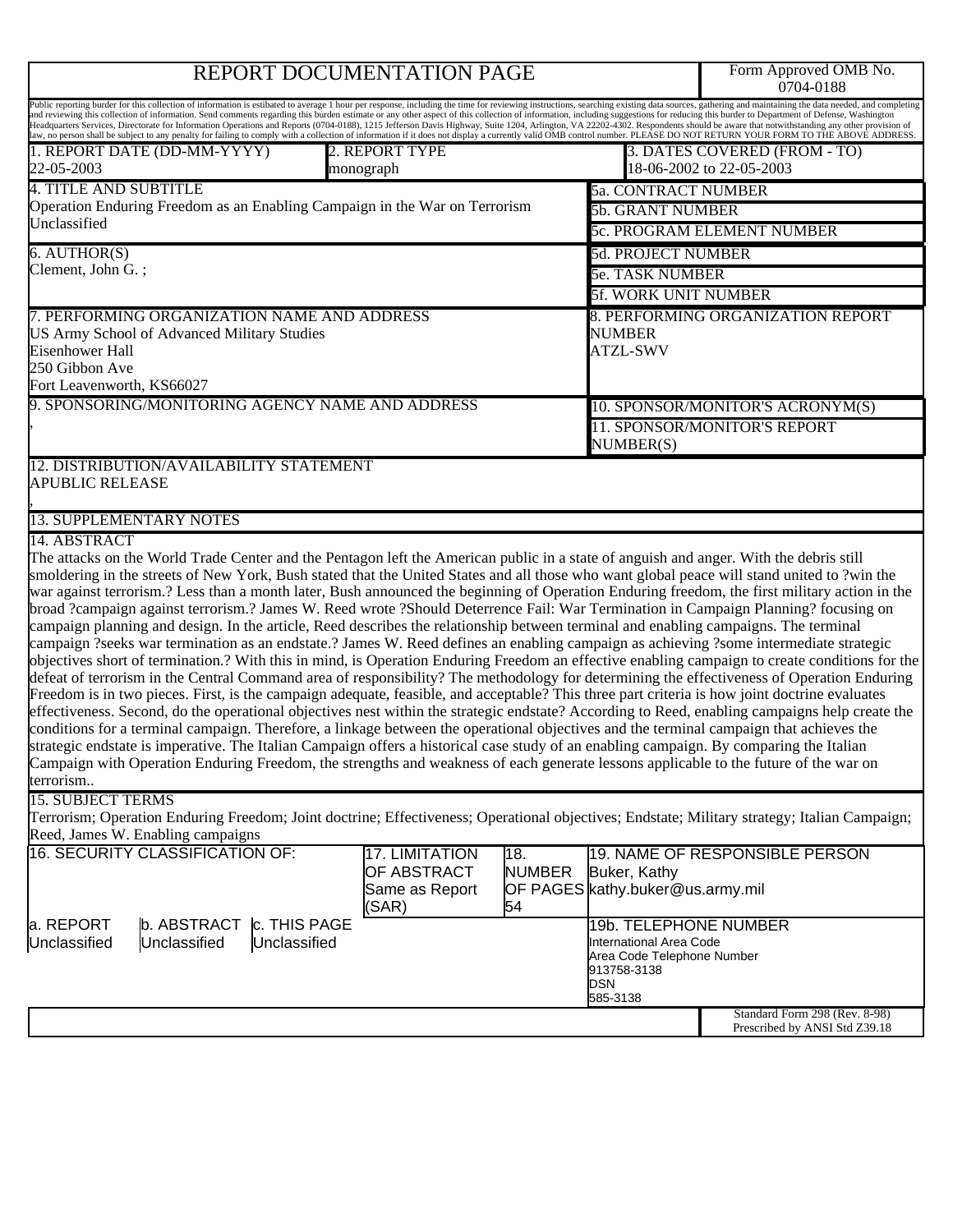#### SCHOOL OF ADVANCED MILITARY STUDIES

#### MONOGRAPH APPROVAL

MAJ John G. Clement

Title of Monograph: Operation Enduring Freedom as an Enabling Campaign in the War on Terrorism

Approved by:

LTC John M. Metz, MMAS

Monograph Director

Robert H. Berlin, Ph.D.

Professor and Director<br>Academic Affairs. School of Advanced Military Studies

Philip J. Brookes, Ph.D.

Director, Graduate Degree<br>Program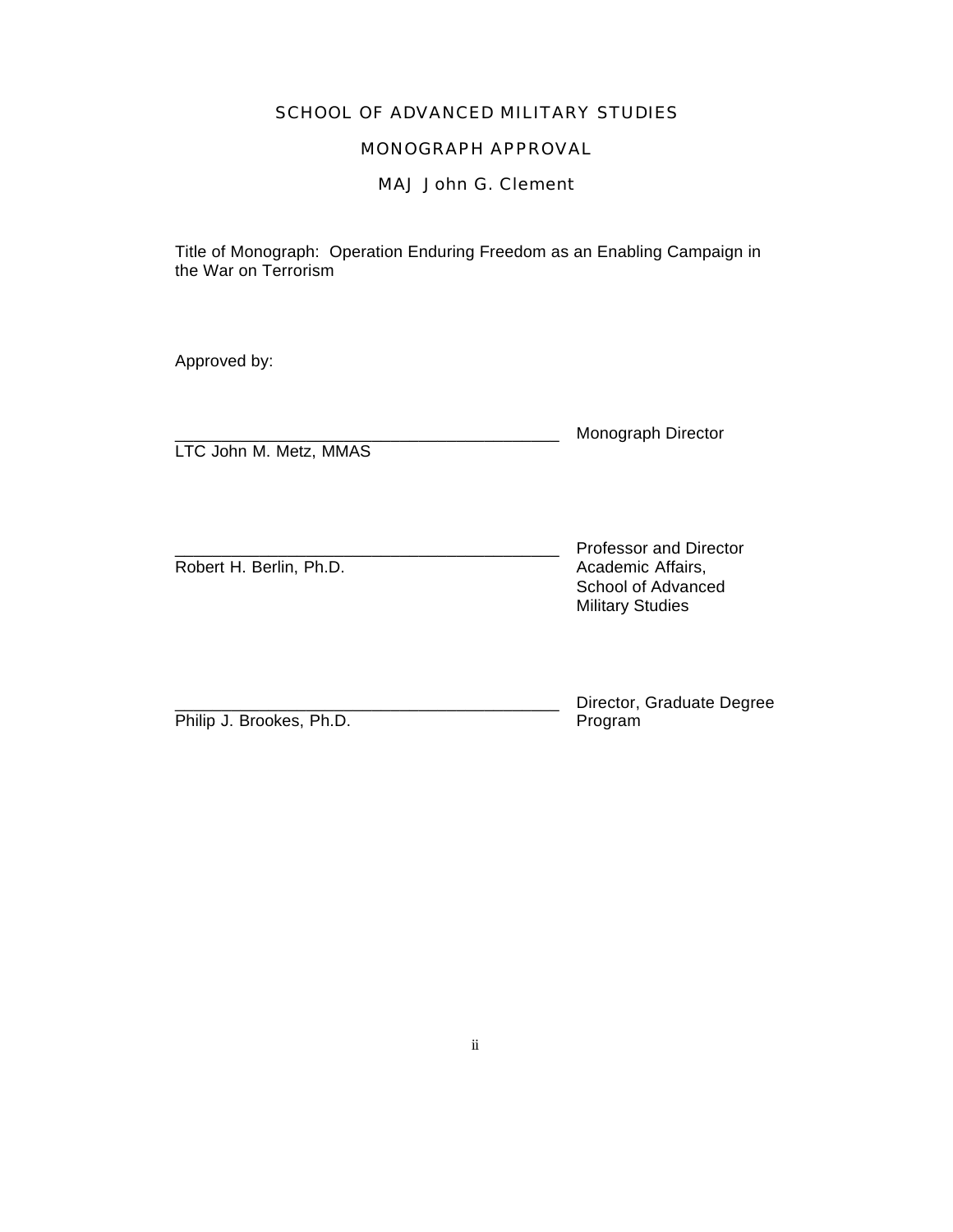#### **Abstract**

#### OPERATION ENDURING FREEDOM AS AN ENABLING CAMPAIGN IN THE WAR ON TERRORISM by MAJ John G. Clement, U.S. Army, 54 pages.

The attacks on the World Trade Center and the Pentagon left the American public in a state of anguish and anger. With the debris still smoldering in the streets of New York, Bush stated that the United States and all those who want global peace will stand united to "win the war against terrorism." Less than a month later, Bush announced the beginning of Operation Enduring freedom, the first military action in the broad "campaign against terrorism." James W. Reed wrote "Should Deterrence Fail: War Termination in Campaign Planning" focusing on campaign planning and design. In the article, Reed describes the relationship between terminal and enabling campaigns. The terminal campaign "seeks war termination as an endstate." James W. Reed defines an enabling campaign as achieving "some intermediate strategic objectives short of termination." With this in mind, is Operation Enduring Freedom an effective enabling campaign to create conditions for the defeat of terrorism in the Central Command area of responsibility? The methodology for determining the effectiveness of Operation Enduring Freedom is in two pieces. First, is the campaign adequate, feasible, and acceptable? This three part criteria is how joint doctrine evaluates effectiveness. Second, do the operational objectives nest within the strategic endstate? According to Reed, enabling campaigns help create the conditions for a terminal campaign. Therefore, a linkage between the operational objectives and the terminal campaign that achieves the strategic endstate is imperative. The Italian Campaign offers a historical case study of an enabling campaign. By comparing the Italian Campaign with Operation Enduring Freedom, the strengths and weakness of each generate lessons applicable to the future of the war on terrorism.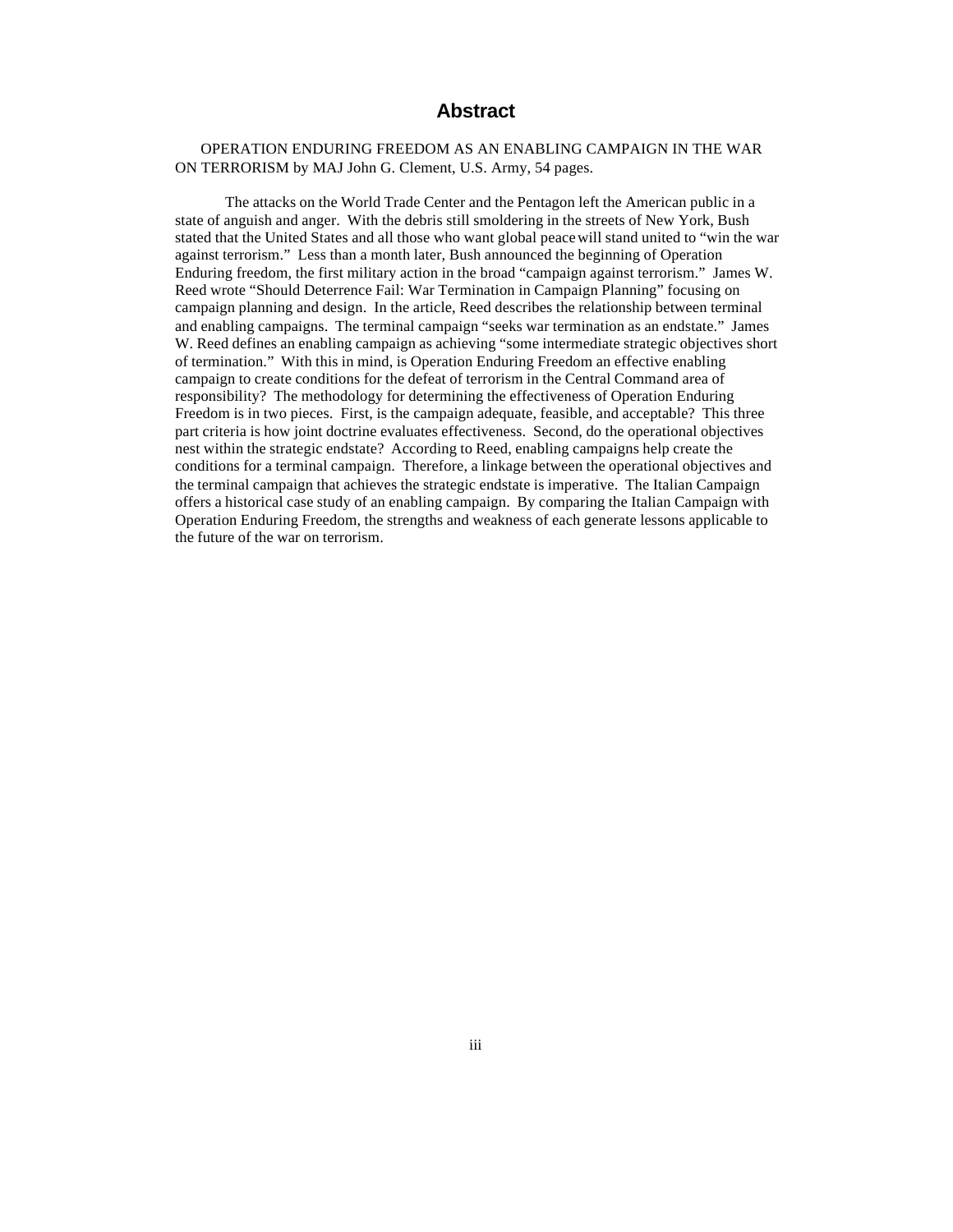## **TABLE OF CONTENTS**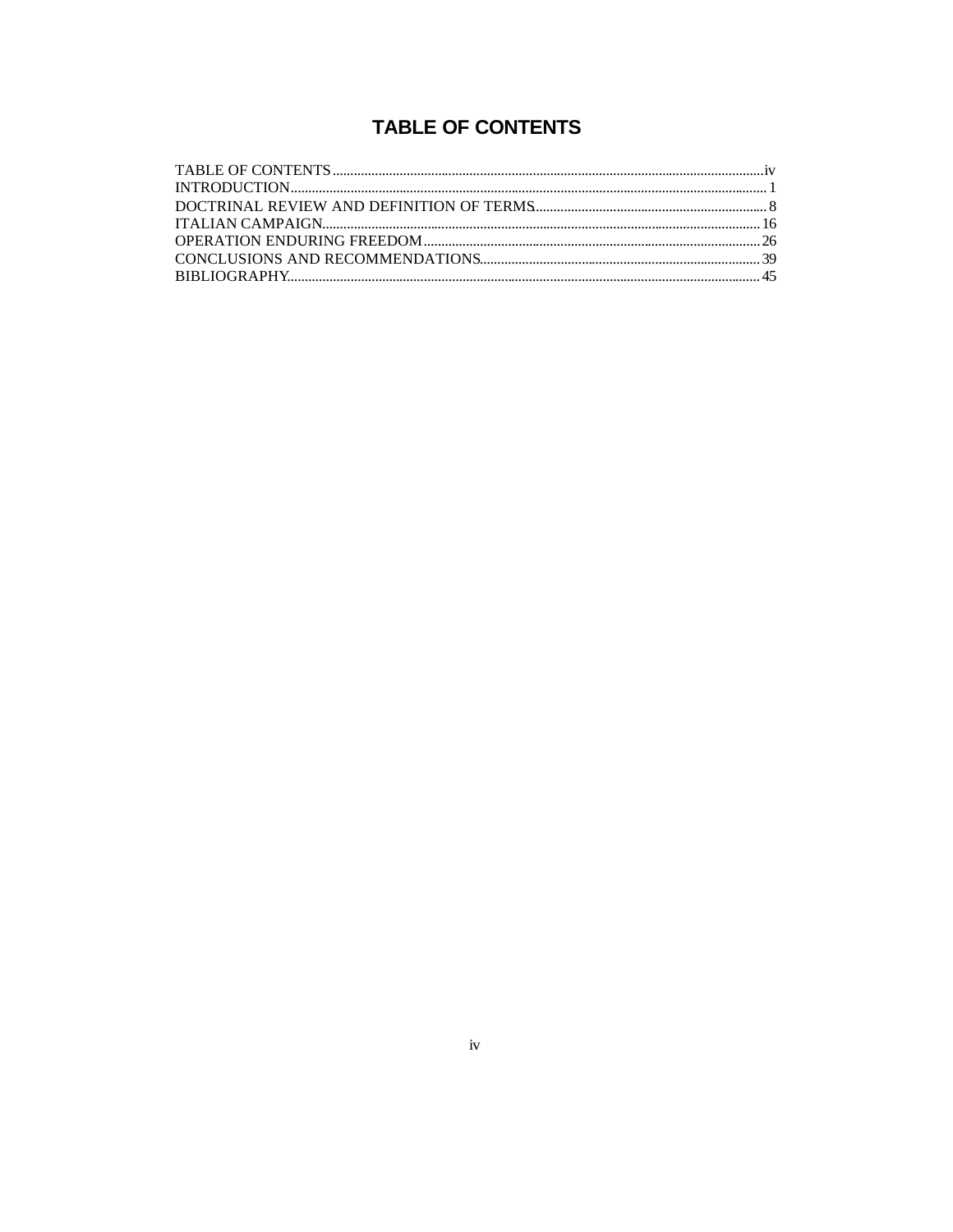### **CHAPTER ONE**

#### **INTRODUCTION**

On 11 September, the President of the United States spoke to the American people. During the course of his address, he asked them to "stand their ground against this latest assault upon their democracy, their sovereignty, and their freedom."<sup>1</sup> The tone of the President was firm as he stated, "You seek to throw our children and our children's children into your form of terrorism and slavery. You have now attacked our own safety. You shall go no further.<sup>3</sup> The president was Franklin D. Roosevelt, and the year was 1941. The address was radio broadcast, one of his fireside chats, in response to German unrestricted submarine warfare.<sup>3</sup> This address is often cited as the beginning of the undeclared war against Germany.<sup>4</sup> Fifty years later, President George W. Bush assured the American citizenry that he would use all available resources to find those who attacked World Trade Center.<sup>5</sup> Bush stated that the United States and all those who want global peace will stand united to "win the war against terrorism." Known later as the Bush Doctrine, the president saw "no distinction between the terrorists who committed these acts and

<sup>&</sup>lt;sup>1</sup>"Franklin D. Roosevelt's September 11, 1941 Fireside Chat," The Political Resource Page, available from http://www.politicalresource.net/fdr's\_fireside\_chat\_of\_September\_11\_1941.html, Internet, accessed 10 March 2003.

 $2$ Ibid.

<sup>&</sup>lt;sup>3</sup>Ibid. President Roosevelt referenced five incidents of German submarine aggression. Two of the incidents involved American warships. In one case southeast of Greenland, two separate torpedo attacks were conducted against the destroyer USS Greer. The destroyer was delivering mail to Iceland at the time. As a result of the incident, Roosevelt authorized the military to shoot on sight any German or Italian vessels.

<sup>&</sup>lt;sup>4.</sup> Museum of Tolerance Multimedia Learning Center," Simon Wiesenthal Center, available from http://motlc.wiesenthal.com/text/x22/xr2243.html, Internet, accessed 10 March 2003.

<sup>&</sup>lt;sup>5</sup>"Statement by the President in His Address to the Nation," White House, available from http://www.whitehouse.gov/news/releases/2001/09/print/20010911-16.html, Internet, accessed 12 January 2003.

<sup>6</sup> Ibid.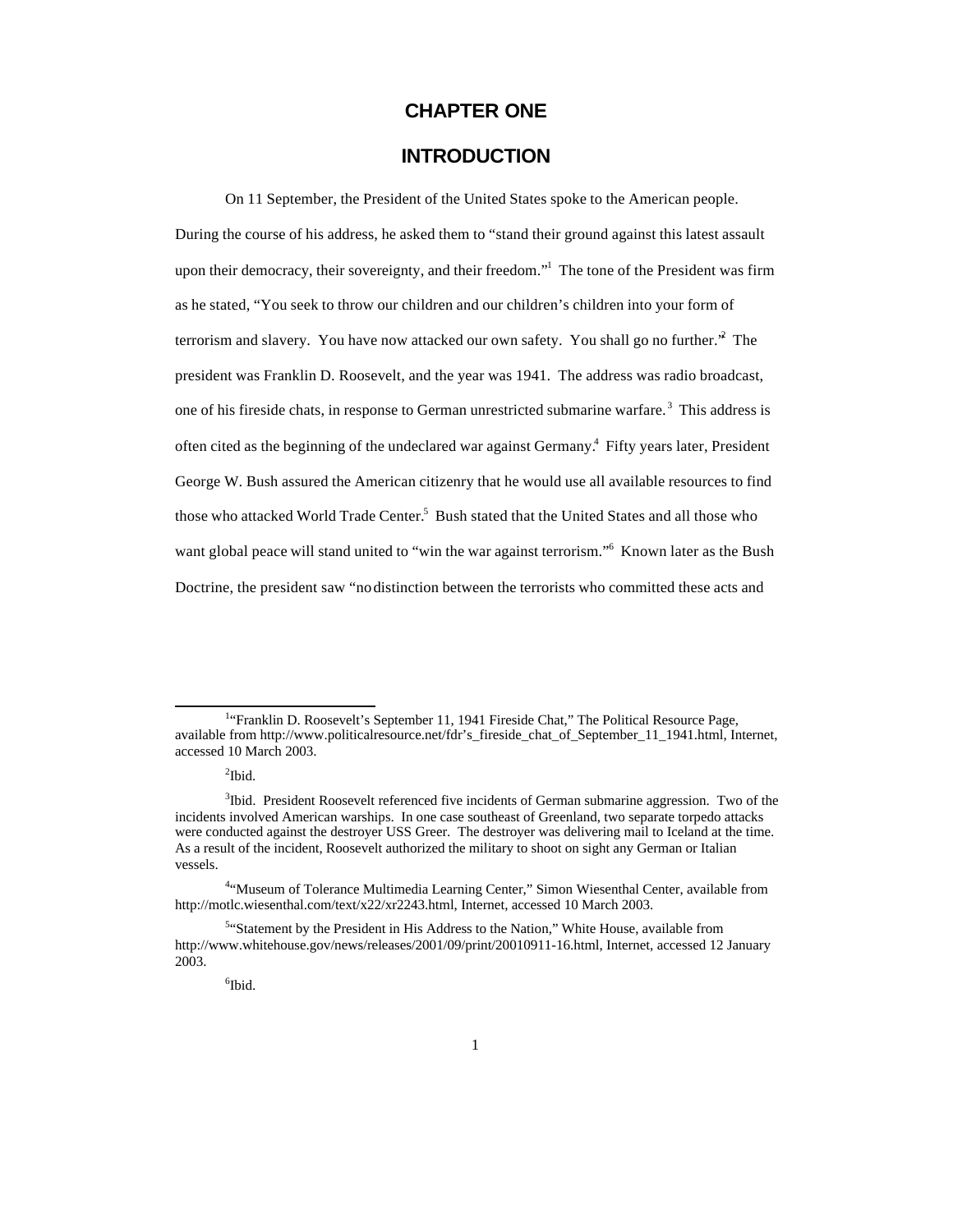those who harbor them."<sup>7</sup> This doctrine formed the basis for Operation Enduring Freedom's strategic endstate.

On 7 October 2001, Bush announced the first phase of the global war on terrorism, Operation Enduring Freedom.<sup>8</sup> He dictated the theater strategic objectives when he ordered General Tommy Franks, Combatant Commander of Central Command to disrupt al Qaeda's use of Afghanistan as a base of operations and to attack the Taliban military capability.<sup>9</sup> In terms of campaign design, a discussion concerning the relationship of enabling and terminal campaigns helps understanding how Operation Enduring Freedom supports the global war on terrorism. James W. Reed, in "Should Deterrence Fail: War Termination in Campaign Planning," examines campaign planning and design.<sup>10</sup> His article focused on how combatant commanders link military means to strategic aims. Reed stated that terminal campaign "seeks war termination as an endstate," and enabling campaigns achieve "intermediate strategic objectives short of [war] termination."<sup>11</sup> With this in mind, is Central Command's execution of Operation Enduring Freedom an effective enabling campaign in support of the global war on terrorism? Answering this question is accomplished by establishing a doctrinal foundation. Subsequently, this foundation provides the framework used to analyze campaign effectiveness of both the World War II Italian Campaign and Operation Enduring Freedom. Doctrine, as outlined in military

<sup>9</sup>"Presidential Address to the Nation," White House, available from http://www.whitehouse.gov/news/releases/2001/10/20011007-8.html, Internet, accessed 4 September 2002.

 $7$ Bob Woodward, Bush at War (New York: Simon and Schuser, 2002), 30.

<sup>&</sup>lt;sup>8</sup>"Statement by the President in His Address to the Nation," White House, available from http://www.whitehouse.gov/news release/2001/09/print/20010911-16.html, Internet, accessed 12 January 2003.

<sup>&</sup>lt;sup>10</sup>James W. Reed, "Should Deterrence Fail: War Termination in Campaign Planning," Fundamentals of Operational Warfighting: DJMO Selected Readings Book Vol. II (Fort Leavenworth, KS: United States Army Command and General Staff College, 2001), L10-A-8. At the time of the publication of the article, Reed was the Special Assistant to the Secretary of the Army. He had previously served as a strategic planner in the Office of the Deputy Chief of Staff for Operations and Plans and earned a Master of Arts in Law and Diplomacy from the Fletcher School of Law and Diplomacy at Tufts University.

 $11$ Ibid.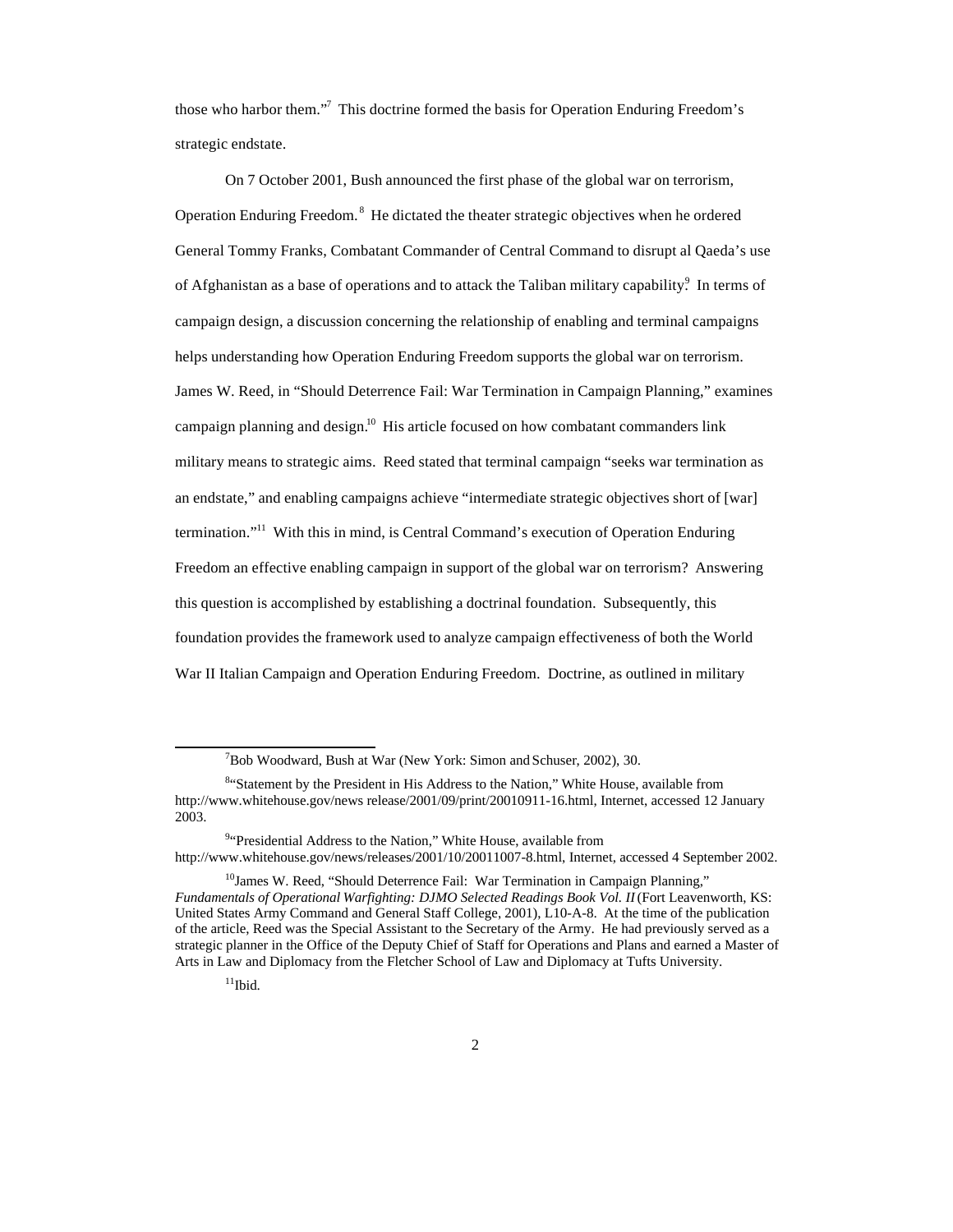manuals and publications, provides a common point of understanding for the application of military force.

The doctrinal basis for enabling campaign is operational level planning guidance within Army and Joint Doctrine. FM 100-7 states that a combatant commander may divide the theater of war into theaters of operations. Each theater of operation either accomplishes or contributes to the accomplishment of the theater strategic objectives. Specifically, these subordinate campaigns achieve the strategic endstate or "establish conditions for further operations that lead to the specified end state."<sup>12</sup> Enabling campaigns should only target vulnerabilities that support the objectives of the terminal campaign.<sup>13</sup> The Reed terminology is appropriate because neither FM 100-7 nor JP 5-0 makes a vernacular distinction between the two types of subordinate campaigns.

Joint Publication (JP) 5-0, *Doctrine for Planning Joint Operations* provides the criteria used to evaluate the joint plan effectiveness. JP 5-0 specifies that joint operation plans are developed in compliance with the criteria of adequacy, feasibility, and acceptability.<sup>14</sup> Adequacy determines whether the concept of operations satisfies the assigned mission. Verification of adequacy is by answering three questions. First, are operational planning assumptions consistent with strategic guidance? Any inconsistency between the theater strategic guidance and the operational planning assumptions is indicative that a plan that does not support the commander's intent. Second, was the endstate altered during the course of the operation? Endstate alteration predicates a significant change in the subordinate unit's task and purpose. Any change in the task and purpose of a subordinate unit is a potential shift away from the essential mission's tasks. The

<sup>12</sup>Department of the Army Field Manual 100-7, *Decisive Force: The Army in Theater Operations* (Washington DC: US Government Printing Office, 1995), 4-16.

<sup>13</sup>Department of Defense Joint Publication, *Joint Doctrine for Campaign Planning* (Washington DC: US Government Printing Office, 2002), II-12.

<sup>14</sup>Department of Defense Joint Publication, *Doctrine for Planning Joint Operations* (Washington DC: US Government Printing Office, 2002), I-13. The fourth criterion of compliance with joint doctrine is not addressed comparatively because the concept of joint doctrine was introduced after the historical case study.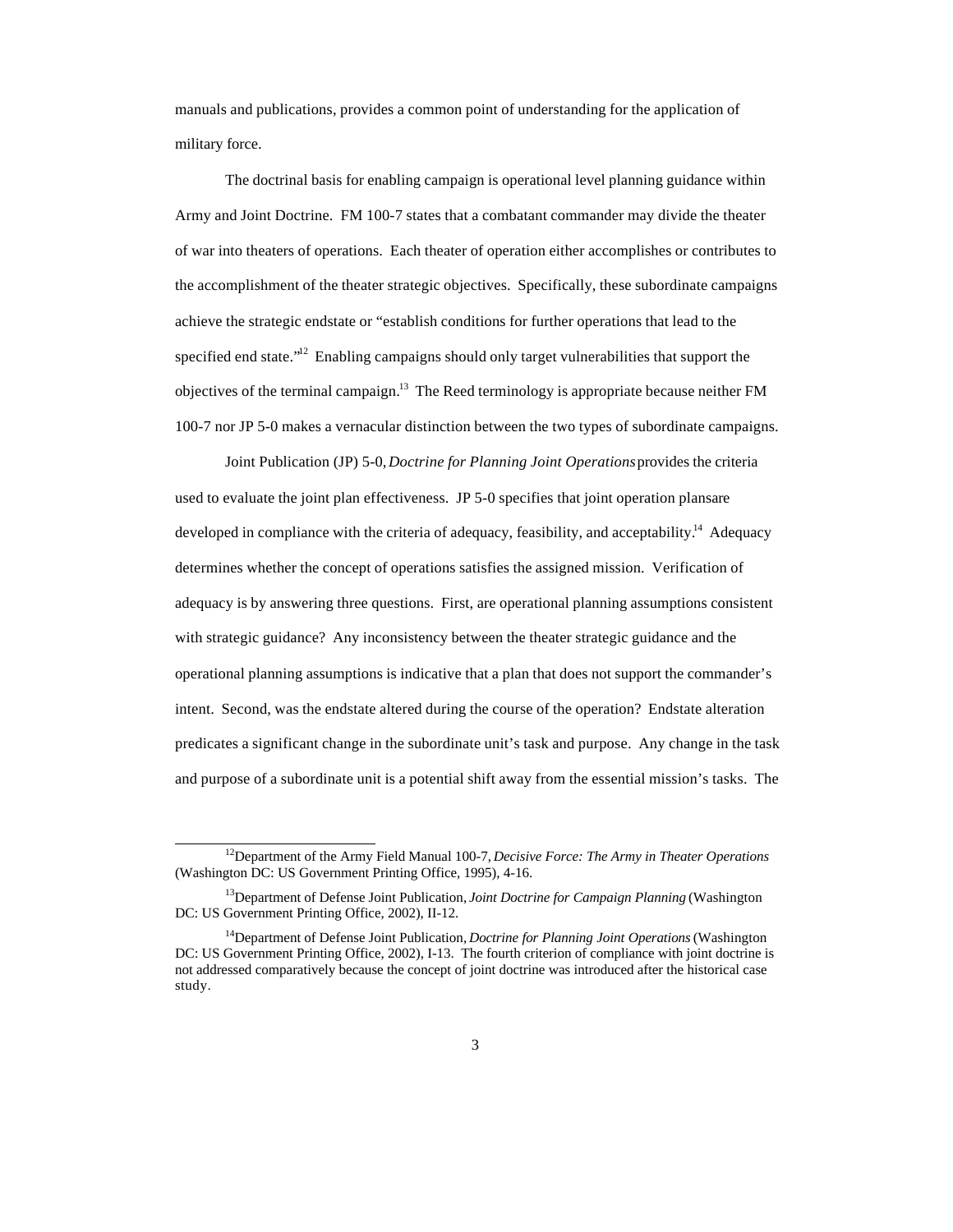result is a lack of focus and a dilution of effort within the theater. Finally, were the assigned achieved? The ultimate criterion is always if the mission is accomplished.<sup>15</sup>

Operational success is dependent upon an adequate plan with a feasible concept of support. Feasible plans accomplish assigned tasks with available resources. Verification of feasibility is also defined with three questions. First, is the operational level command resourced to provide required capabilities? If an anticipated capability is ineffectively exercised due to a lack of resources, the feasibility of the plan is in question. Second, has the operational level command developed an effective employment scheme? A sound employment scheme focuses sufficient combat power and sustainment stocks on the operational objective. If a force is too small to defeat the threat on the objective, the employment scheme is flawed. Similarly, if the force does not have the resources to consolidate its gains on the objective, the employment scheme is flawed. Third, does the plan provide flexibility by maintaining alternatives and reserves?<sup>46</sup> If a branch or sequel is required, resources should not prevent its execution.

An adequate concept of the operation supported by a feasible concept of support is only acceptable if it efficiently uses its resources to accomplish the mission. Acceptable plans achieve the objectives by avoiding excessive losses in personnel, materiel, and public opinion. Do the anticipated, quantifiable results outweigh the expenditure of resources and collateral damage? Prior to proceeding with the execution of the operation, a detailed estimate anticipated the conducted. Are the objectives of the operation also militarily and politically supportable?<sup>7</sup> Additionally, it is assured that the effectiveness of the plan is not counterbalanced by potential information operations or a public outcry. These criteria in conjunction with the elements of operational design form a doctrinal formula for the analysis of the Italian Campaign as well as Operation Enduring Freedom.

<sup>15</sup>Ibid, I-13.

 $16$ Ibid.

 $17$ Ibid.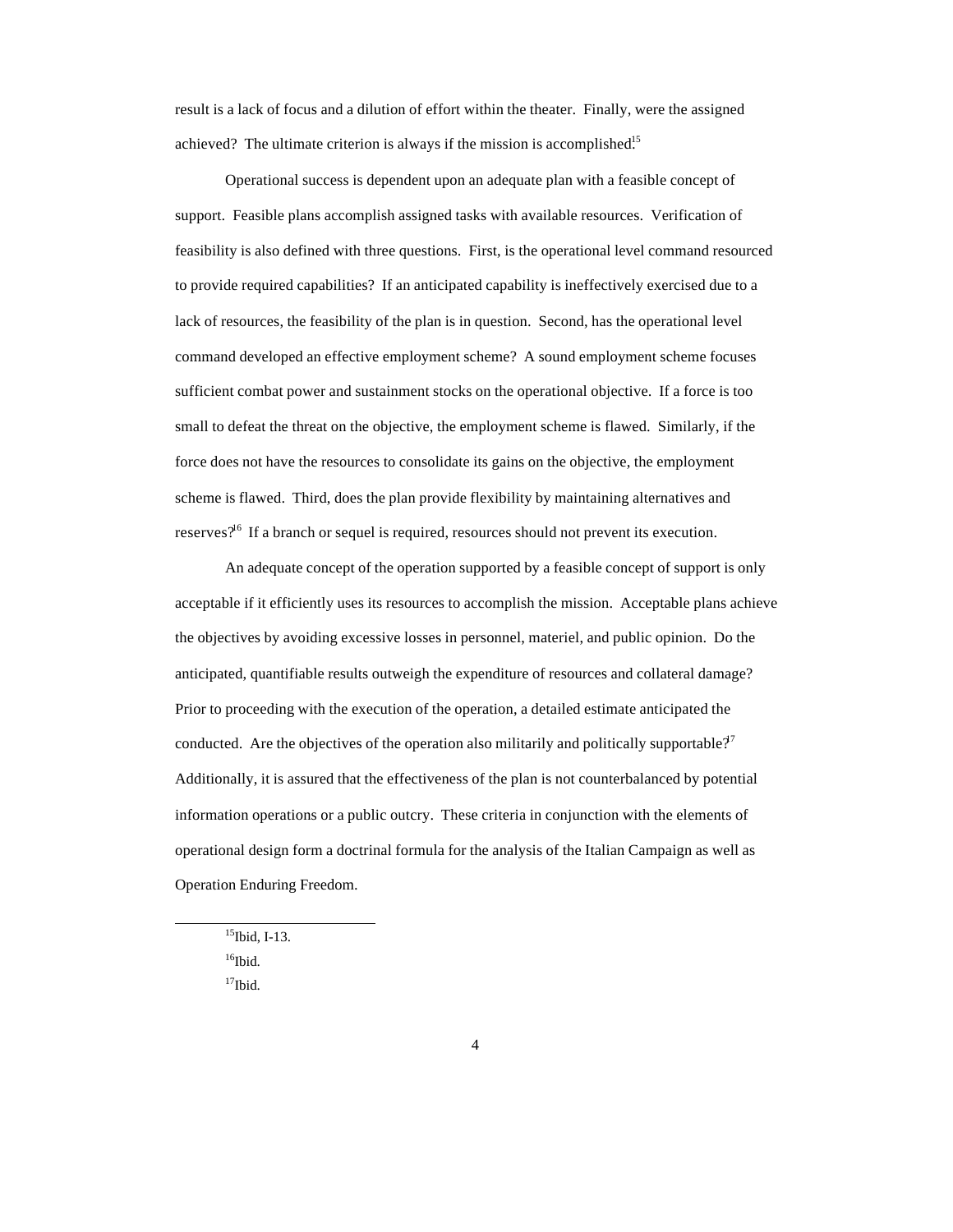The methodology for determining Operation Enduring Freedom's effectiveness of as an enabling campaign begins by providing a blueprint to help grasp the problem and the setting. The first chapter introduces the thesis question, defines the criteria for analysis, and provides the methodology of the monograph. Additionally, the principal sources of information are identified. At the end of chapter one, the primary research question is recognized, the breadth of the criteria is understood, and the framework of the monograph is known. With the blueprint in hand, argument construction moves forward with a doctrinal review and the defining of terms.

The second chapter lays the foundation on top of which all analysis is built. Army and Joint doctrine define the terminology relevant to campaign design and planning. Army Field Manual (FM) 3-0, *Operations,* defines the elements of operational design in terms of full spectrum campaign planning. Complimentary to FM 3-0, FM 100-7, *Decisive Force: The Army in Theater Operations*, discusses aspects of planning at the operational level of war.<sup>18</sup> Within Joint doctrine, Joint Publication (JP) 5-0, *Doctrine for Planning Joint Operations*, and JP 5-00.1, *Joint Doctrine for Campaign Planning*, provides direction for the planning and execution of campaigns and major operations. Therefore, the discussion of the linkage of theater strategy to a campaign plan is critical to the overall effectiveness of the campaign. At the end of chapter two, the elements of operational design and how they are used by the combatant commander are understood. With a foundation established, doctrine is used to analyze the Italian Campaign effectiveness.

Chapter three frames the concept of an effective enabling campaign. The Allies determined that an enabling campaign in Italy was necessary to create the conditions for terminal campaign in Northern Europe. The strategic setting is drawn from *The Mediterranean Theater of Operations: Salerno to Cassino* by Martin Blumenson, *Grand Strategy*, volume V: *August 1943-*

<sup>18</sup>Department of the Army Field Manual 100-7, *Decisive Force: The Army in Theater Operations* (Washington DC: US Government Printing Office, 1995), iii.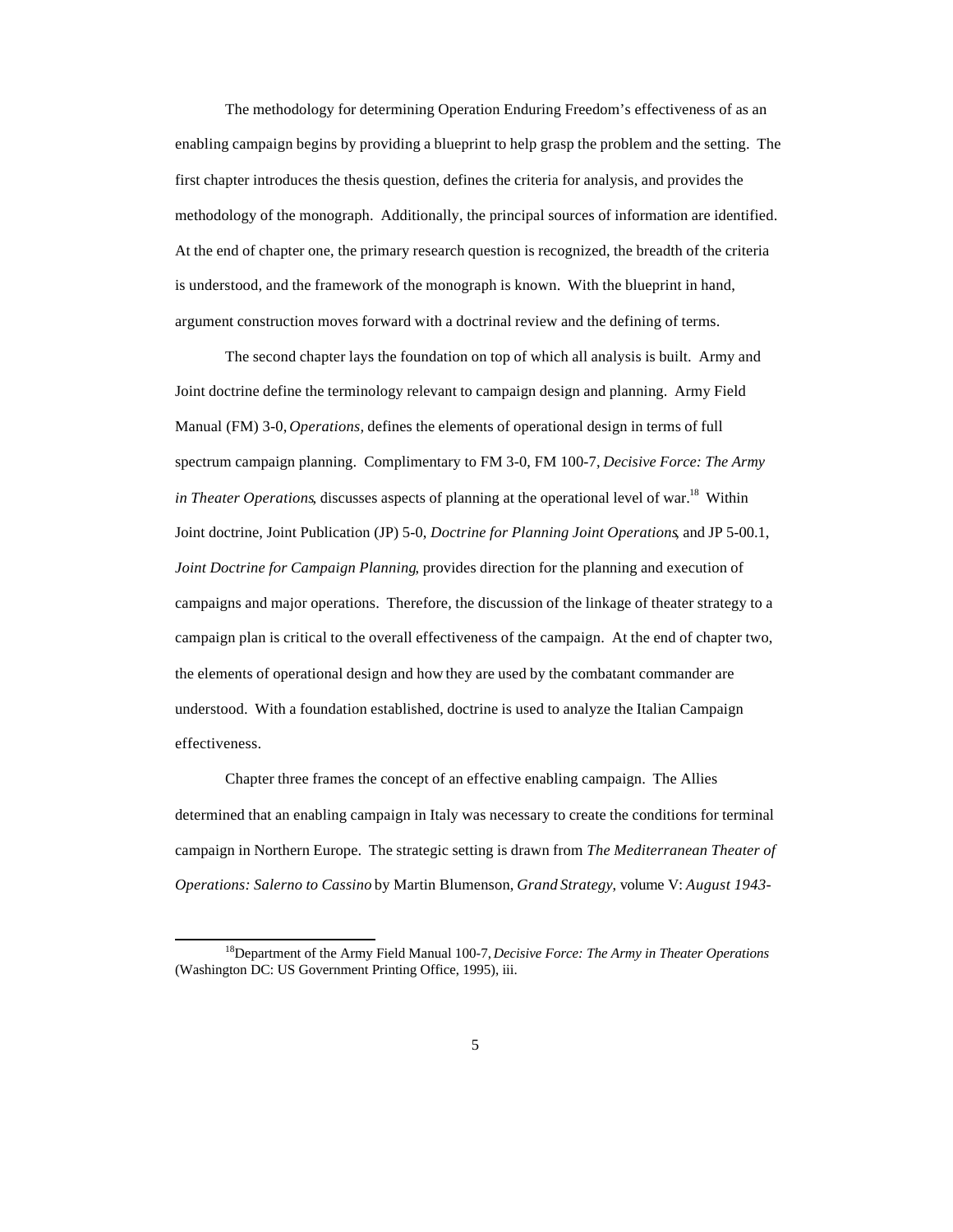*September 1944* by John Ehrman, and *The Second World War* by Churchill.<sup>19</sup> The elements of operational design describe how Eisenhower and Alexander linked operational objectives to theater strategic objectives. Finally, the relationship between the Italian Campaign and the invasion of Northern European is analyzed using the joint doctrine criteria of adequacy, feasibility, and acceptability. This analysis offers an understanding as to why the Italian Campaign was an effective enabling campaign. With the characteristics of an effective enabling campaign framed within the Italian Campaign complete, the focus of analysis turns to Operation Enduring Freedom.

Chapter four portrays Operation Enduring Freedom in terms of strategic setting, the elements of operational design, and the analysis using the joint doctrine criteria. The Presidential addresses following the attacks of 11 September, coupled with the National Security Strategy, provide the strategic setting. During hearings before the Congressional Armed Services Committees, Franks described the operational objectives of Central Command within the global construct of the war on terrorism.<sup>20</sup> Franks stated that nine lines of operation were being used to achieve the theater strategic objectives dictated to him by Bush. These nine lines of operation provide the operational objectives and most of the elements of operational design for Operation Enduring Freedom. Given, the pertinent elements of Operation Enduring Freedom's design, the joint doctrine criteria are applied to determine the effectiveness. At the end of chapter four, the effectiveness of Operation Enduring Freedom is understood, and the information for comparative analysis between the Italian Campaign and Operation Enduring Freedom is available.

<sup>&</sup>lt;sup>19</sup>The Mediterranean Theater of Operations: Salerno to Cassino is a volume from the comprehensive official history of United States Army in World War II. Blumenson is a highly qualified military historian who served as the historical officer of the Third and Seventh Armies in Europe during World War II. He has written biographies on Eisenhower, Patton, and Clark. *Grand Strategy* is part of the equally comprehensive British military official history of World War II.

<sup>&</sup>lt;sup>20</sup>"GEN Franks testimony to the Armed Services Committee," Central Command, available from http://www.centcom.mil/news/transcripts/20020227.htm, Internet, accessed 4 September 2002.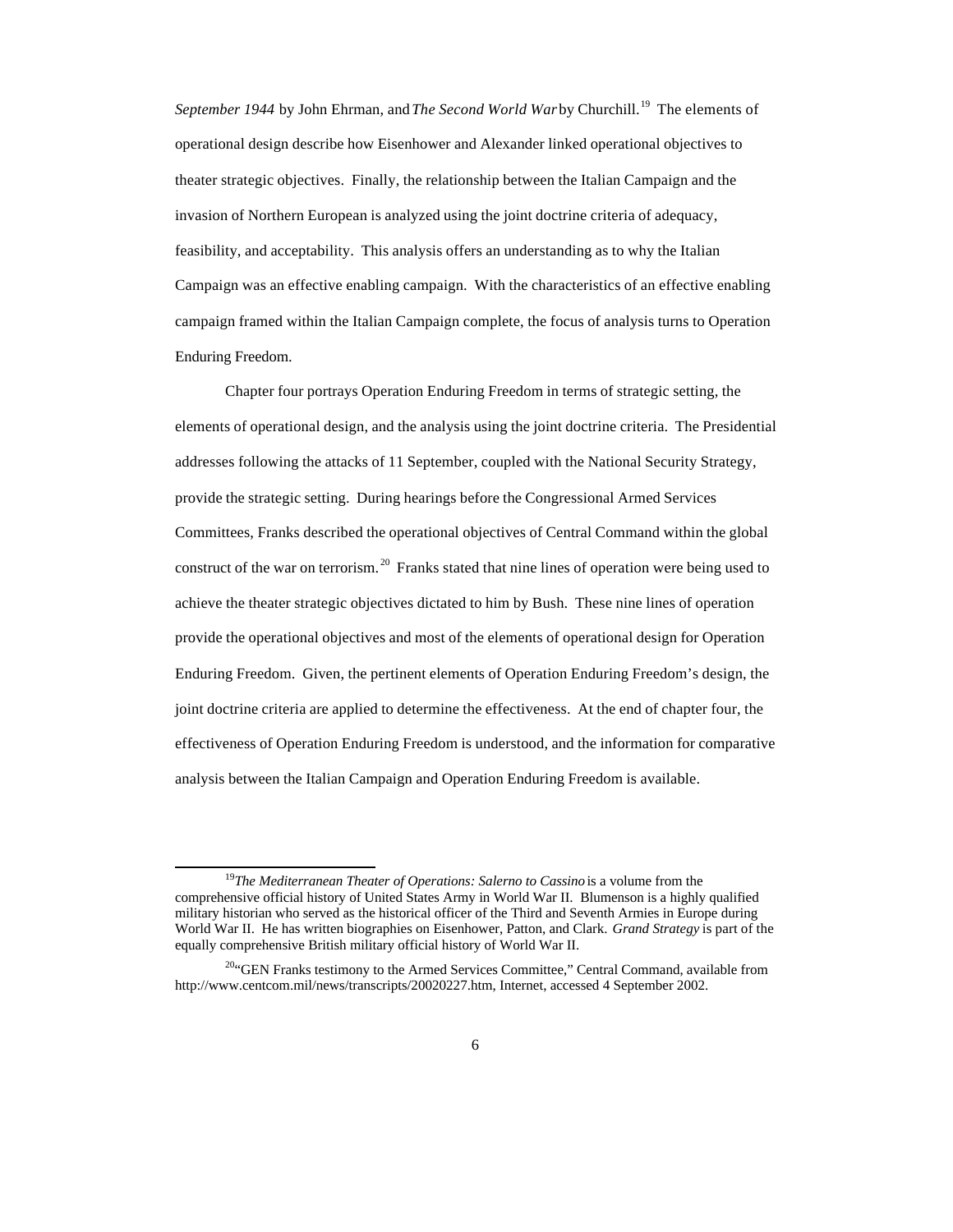Chapter five evaluates the effectiveness of Operation Enduring Freedom as an enabling campaign based upon the synthesis of doctrine, historical case study, and recent operations. Based upon cumulative analysis, Operation Enduring Freedom is proven an effective enabling campaign. The synthesis focuses on the comparative nesting of the elements of operational design within the theater strategic objectives and satisfying the joint doctrine criteria. The one shortcoming of Operation Enduring Freedom is the absence of an identified terminal campaign. Within the final chapter, an argument is made that clear conflict termination guidance provides the purpose of the terminal campaign. By understanding the purpose of the future terminal campaign, the operational commander is capable of designing an effective enabling campaign. At the end of chapter five, the Operation Enduring Freedom's effectiveness as an enabling campaign is understood because the nested relationship of the elements of operational design are consistent with the Italian Campaign and because Operation Enduring Freedom meets joint doctrine criteria. This conclusion is achieved as each chapter builds a structural component required for the final synthesis.

In summary, chapter one provided the blueprint and the methodology for building the argument that Operation Enduring Freedom is an effective enabling campaign. The research question addresses the problem that the operational objectives of Operation Enduring Freedom do not lead directly to the strategic aim of defeating terrorist with global reach. The methodology is a campaign analysis of the World War II Italian Campaign and Operation Enduring Freedom using joint doctrine criteria in terms of the elements of operational design. Chapter one provides a simple outline of the argument and sets the stage for subsequent chapters to build upon. The next step in argument construction is laying the doctrinal foundation on top of which all future analysis is built.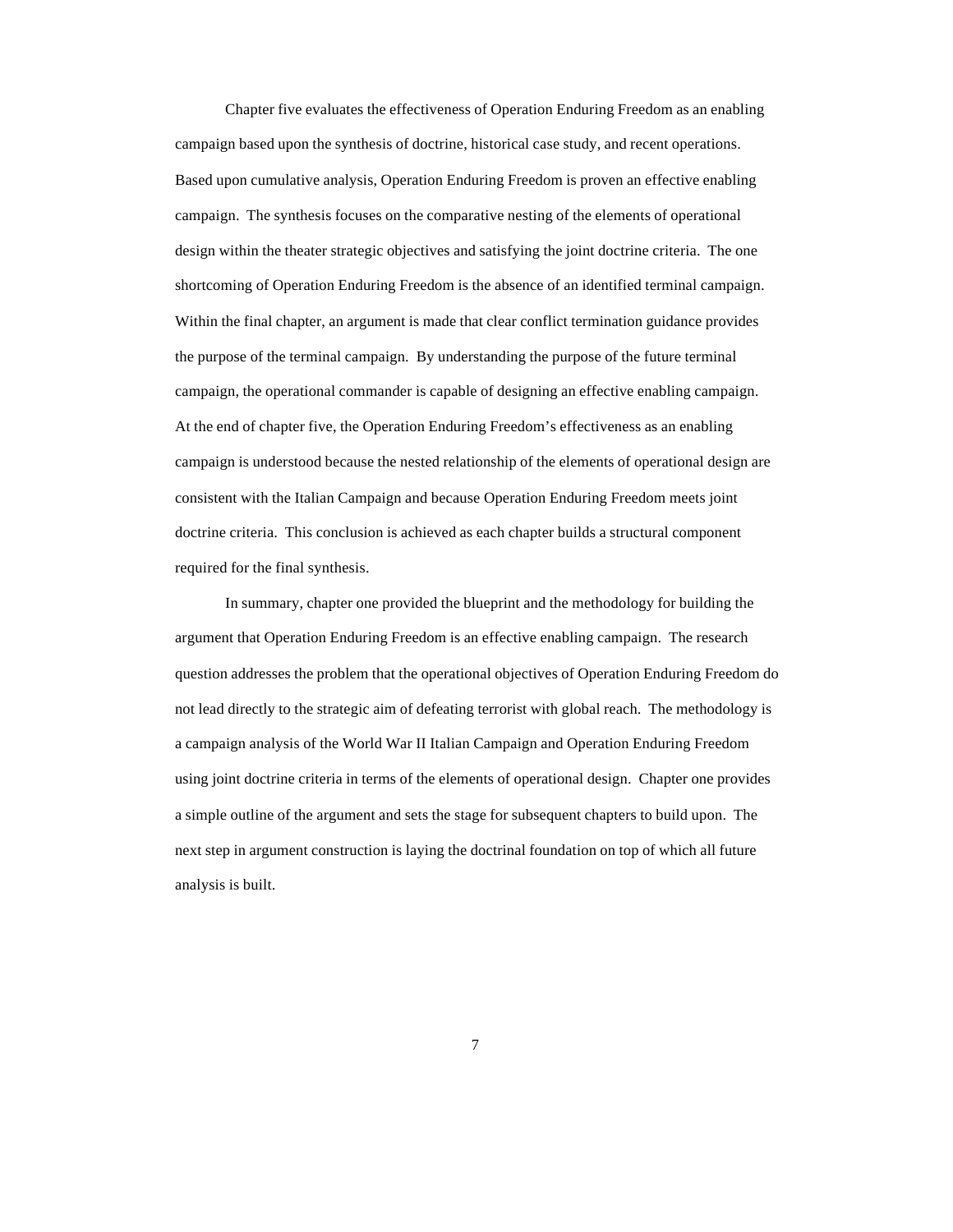#### **CHAPTER TWO**

#### **DOCTRINAL REVIEW AND DEFINITION OF TERMS**

Implicit to any analysis on the effectiveness of an enabling campaign is gaining an understanding of doctrine, terminology, and campaign planning. This chapter describes the commonalities and discrepancies between Army and Joint campaign planning doctrine. The purpose is to understand the cognitive tension that exists from national strategic aims to subordinate campaigns at the operational level.<sup>1</sup> Specifically, it is the linkage of operational objectives to strategic aims that determine if a campaign is terminal, enabling, or irrelevant. In developing campaign plans, commanders use the elements of operational design to visualize the mission.<sup>2</sup> An orderly doctrinal presentation of facts and conclusions facilitates analysis using the joint doctrine. Throughout this chapter, the terminology of campaign planning is defined in accordance with current doctrine. The underlying purpose is the visualization of campaign design and a common perspective of campaign planning.

A common doctrinal perspective begins with an understanding of the operational level of war. While there are some differences in the language, Army and Joint doctrine are in basic agreement. According to FM 3-0, the operational level of war encompasses campaigns and major operations undertaken to "accomplish strategic objectives within theaters or areas of operations (AO)."<sup>3</sup> As the link between the tactical and strategic levels of war, operational art focuses on the "design, organization, integration, and conduct of theater strategies, campaigns, major operations,

 $\overline{a}$ <sup>1</sup>Shimon Naveh, *In Pursuit of Military Excellence: The Evolution of Operational Theory*, (London: Frank Cass, 1997), 65. Cognitive tension is the "inevitable tension between tactical objectives, which orient the fighting formations at any level, and the operational and strategic aim, which directs the system as a whole."

<sup>2</sup>Department of the Army Field Manual 3-0, *Operations* (Washington DC: US Government Printing Office, 2001), 5-6.

<sup>3</sup>Department of the Army Field Manual 3-0, *Operations* (Washington DC: US Government Printing Office, 2001), 2-2.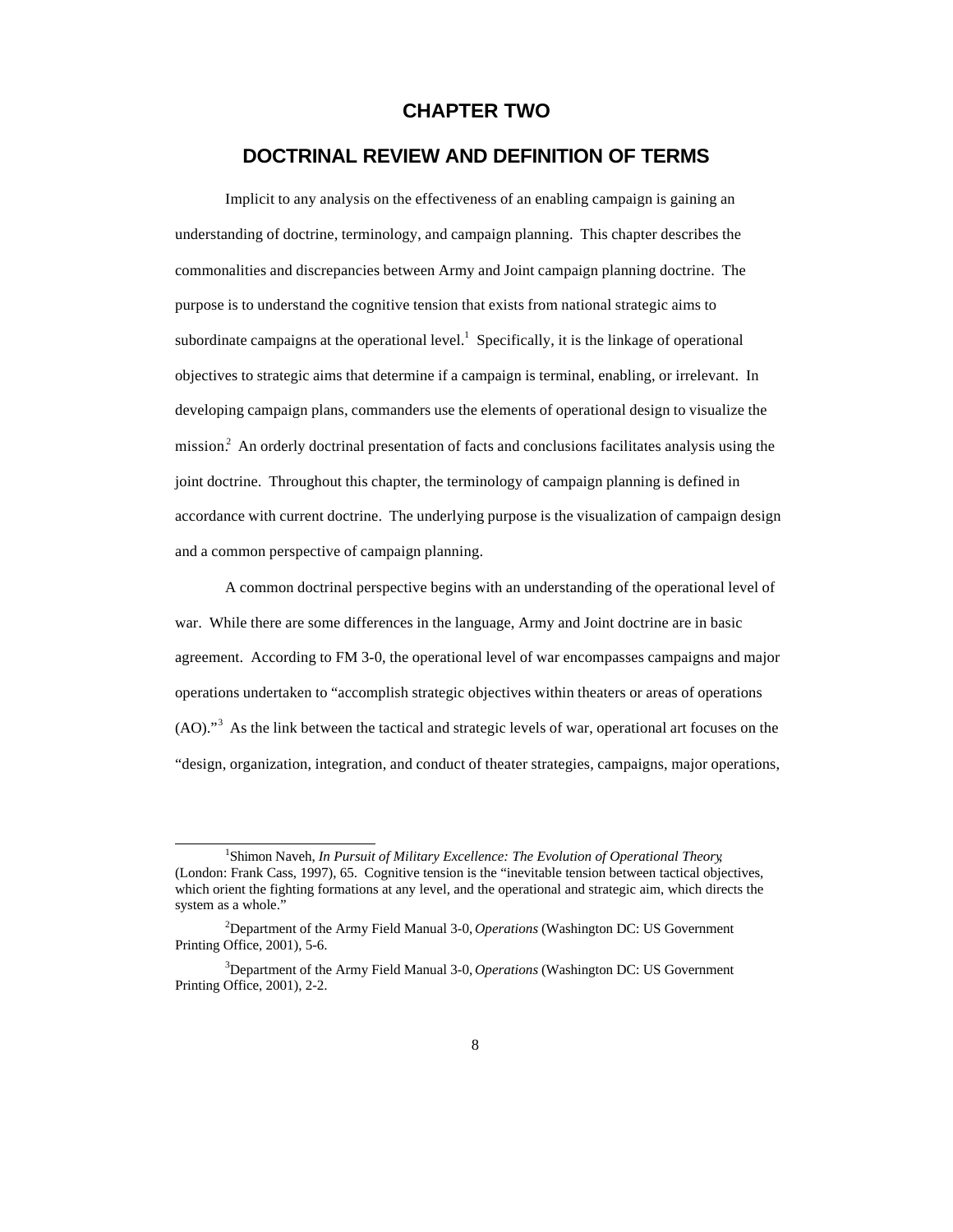and battles."<sup>4</sup> Similarly, JP 5-0 defines operational art as the setting of operational objectives required to achieve strategic objectives. The sequencing of events to achieve the operational objectives depends upon the initiating of actions and the application of resources to create the required conditions.<sup>5</sup> The context is consistent with the Army doctrine of design, organization, integration, and conduct. Both Army and Joint doctrine summarize the operational level of war as "providing the means by which tactical successes are exploited to achieve strategic objectives."<sup>6</sup> The linkage of operational objectives and theater strategic objectives in the Italian Campaign and Operation Enduring Freedom are further discussed in chapters three and four. The mapping of operational objectives to the strategic objectives is a critical step in determining whether the campaign is enabling or terminal. To further define the Italian Campaign and Operation Enduring Freedom, it is necessary to understand the distinction between campaigns and major operations.

The differences between campaigns and major operations are scoped in terms of the mission and the role of subordinate units. Both FM 3-0 and JP 5-0 define a campaign as a "related series of military operations aimed at accomplishing a strategic or operational objective within a given space and time."<sup>7</sup> FM 100-7 divides campaigns into two categories, theater and subordinate campaigns. Theater campaigns are focused on national strategic objectives. Conversely, subordinate campaigns are focused on theater strategic objectives. Similar to campaigns, major operations accomplish either operation or strategic objectives. The difference

4 Ibid.

<sup>5</sup>Department of Defense Joint Publication, *Doctrine for Planning Joint Operations* (Washington DC: US Government Printing Office, 2002), GL-3.

<sup>6</sup> Ibid.

<sup>7</sup>Department of the Army Field Manual 3-0, *Operations* (Washington DC: US Government Printing Office, 2001), 2-2.

<sup>8</sup>Department of the Army Field Manual 100-7, *Decisive Force: The Army in Theater Operations* (Washington DC: US Government Printing Office, 1995), 4-3.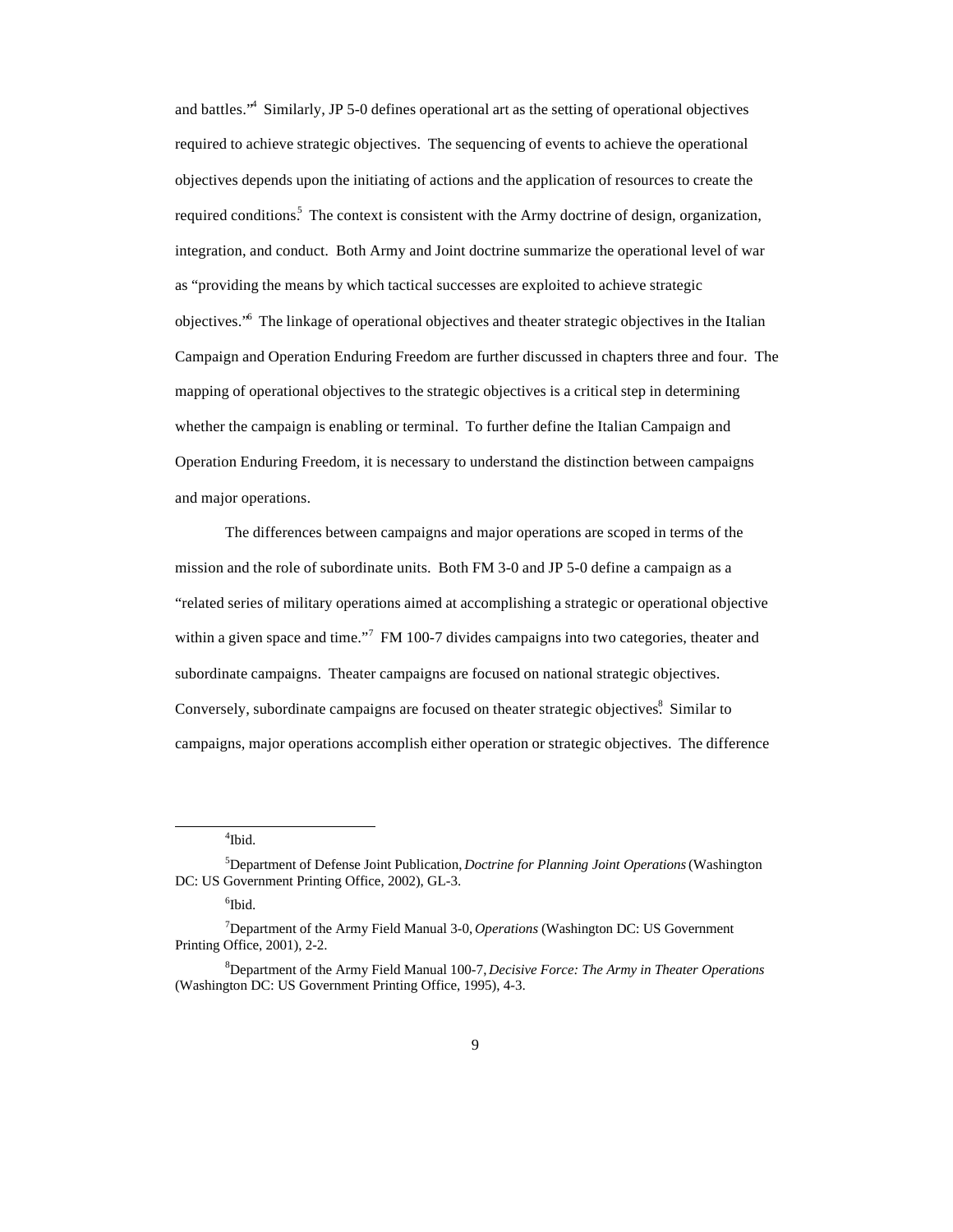is that major operations accomplish the objectives through a series of tactical actions.<sup>9</sup> Unfortunately, joint doctrine does not provide a clear definition for major operations. For the purposes of clarity, the Army definition of major operations is used. In chapters three and four, a conclusion is reached that both the Italian Campaign and Operation Enduring Freedom are subordinate campaigns. This determination is critical to the mapping of operational objectives and strategic objectives to determine terminal and enabling campaigns. Analysis in later chapters maps the linkage of operational and strategic objectives using specific elements of operational design.

The commander uses the elements of operational design as defined in FM 3-0 to visualize the campaign.<sup>10</sup> While JP 5-00.1 disdains providing a "prescriptive" list of elements, it does not refrain from specifying operational concepts that must be addressed.<sup>11</sup> Given all the options, FM 3-0 provides the most concise and most inclusive list of elements. Of the nine elements, six are used to present primary source information for further analysis regarding the Italian Campaign and Operation Enduring Freedom in chapters three and four, respectively. Before moving on to those campaigns, the meaning and purpose of those elements needs defining.

Arguably the most important element of operational design, the concept of center of gravity is an analytical tool to determine critical capabilities and vulnerabilities.<sup>12</sup> Carl von Clausewitz, a milestone figure in the development of military strategy, defined the center of

<sup>9</sup>Department of the Army Field Manual 3-0, *Operations* (Washington DC: US Government Printing Office, 2001), 2-2.

<sup>&</sup>lt;sup>10</sup>Department of the Army Field Manual 3-0, *Operations* (Washington DC: US Government Printing Office, 2001), 5-6 to 5-12**.** The nine elements in FM 3-0 are end state and military conditions, center of gravity, decisive points and objectives, lines of operation, culminating point, operational reach/approach/pause, simultaneous and sequential operations, linear and nonlinear operations, and tempo.

<sup>11</sup>Department of Defense Joint Publication JP 5-00.1, *Joint Doctrine for Campaign Planning* (Washington DC: US Government Printing Office, 2002), II-12.

<sup>&</sup>lt;sup>12</sup>Department of the Army Field Manual 100-7, *Decisive Force: The Army in Theater Operations* (Washington DC: US Government Printing Office, 1995), 3-1.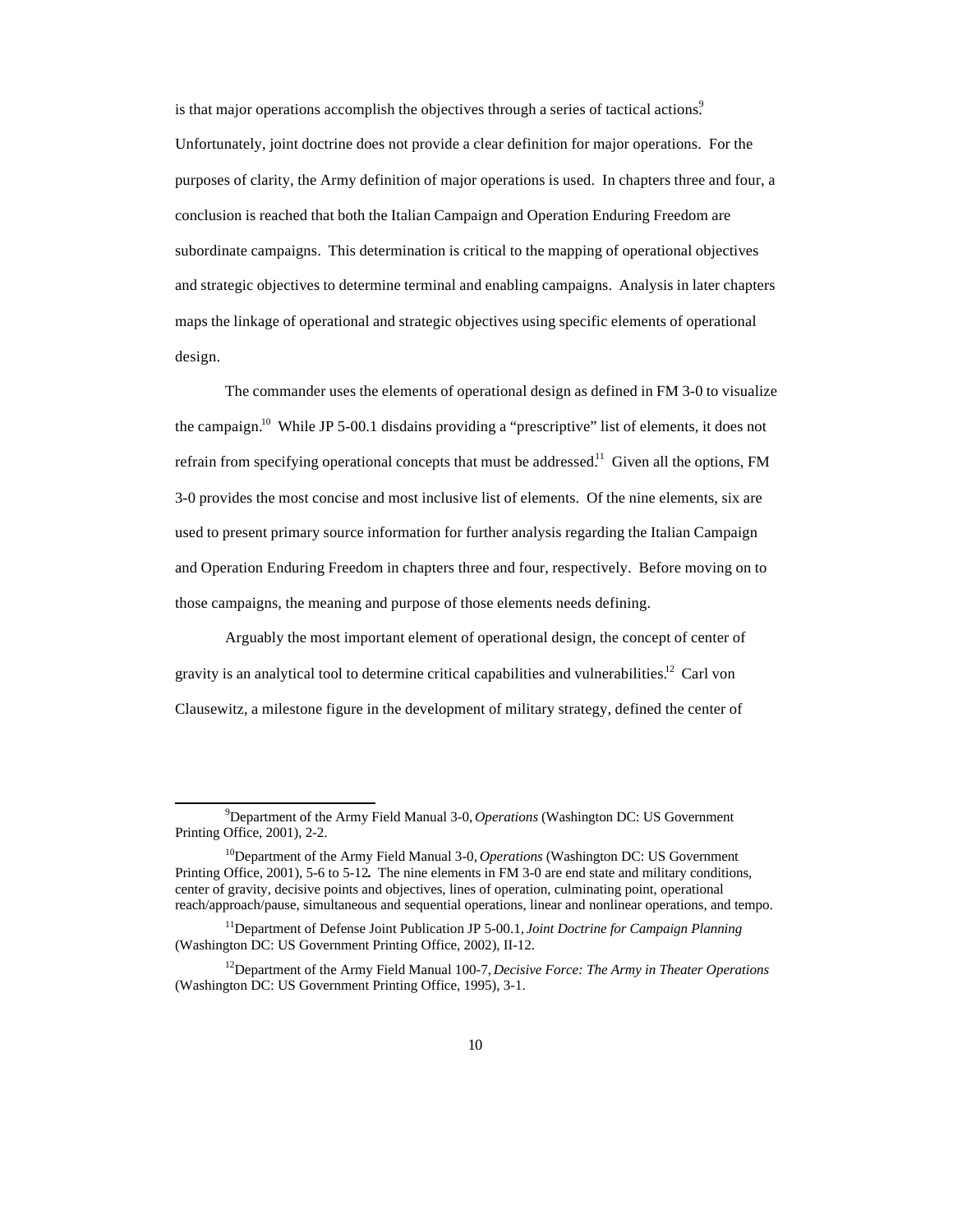gravity as "the hub of all power and movement on which everything depends. $13$  The destruction of the enemy center of gravity is the most direct course of action to victory.<sup>14</sup> Just as important as attacking the center of gravity is the protection of the friendly center of gravity. Clausewitz stated the three most likely centers of gravity of a nation state were its military, its capital, and its alliance with a more powerful nation.<sup>15</sup> In chapter three, historical sources are used to identify the Axis center of gravity in World War II was Nazi Germany. Modern doctrine expands the idea of center of gravity to include complex and abstract facets of national existence.<sup>16</sup> In situations where the center of gravity is unassailable to direct action, the alternative is indirect action. The indirect approach targets decisive points and exploits vulnerabilities.<sup>17</sup> As enabling campaigns, the Italian Campaign and Operation Enduring Freedom are operational models of the indirect approach. As an indirect approach, each campaign's mission should have an effect on a decisive point or vulnerability with a direct link to the enemy center of gravity.

Decisive points are not centers of gravity, they are critical geographical locations or enabling systems that protect the center of gravity.<sup>18</sup> The seizure, occupation, or destruction of a point provides the commander a "marked advantage over an enemy."<sup>19</sup> Typically, there are more decisive points within an area of operations then are securable. Commanders and staff shape the

 $\overline{a}$ 

<sup>17</sup>Department of Defense Joint Publication JP 5-00.1, *Joint Doctrine for Campaign Planning* (Washington DC: US Government Printing Office, 2002), II-14.

<sup>18</sup>Department of the Army Field Manual 3-0, *Operations* (Washington DC: US Government Printing Office, 2001), 5-7.

 $19$ Ibid.

<sup>13</sup>Carl von Clausewitz, *On War* trans. Michael Howard and Peter Paret (Princeton: Princeton University Press, 1989), 595.

<sup>14</sup>Department of the Army Field Manual 3-0, *Operations* (Washington DC: US Government Printing Office, 2001), 5-7.

<sup>&</sup>lt;sup>15</sup>Clausewitz, 596.

<sup>&</sup>lt;sup>16</sup>Department of the Army Field Manual 100-7, *Decisive Force: The Army in Theater Operations* (Washington DC: US Government Printing Office, 1995), 3-1. Center of gravity analysis may identify a center of gravity which is not militarily targetable. The examples used in doctrine are national will and solidarity. In the center of gravity analysis cited later, the al Qaeda center of gravity is a hatred of apostasy. It is assumed that hatred of apostasy falls in the category of centers of gravity that are not militarily targetable.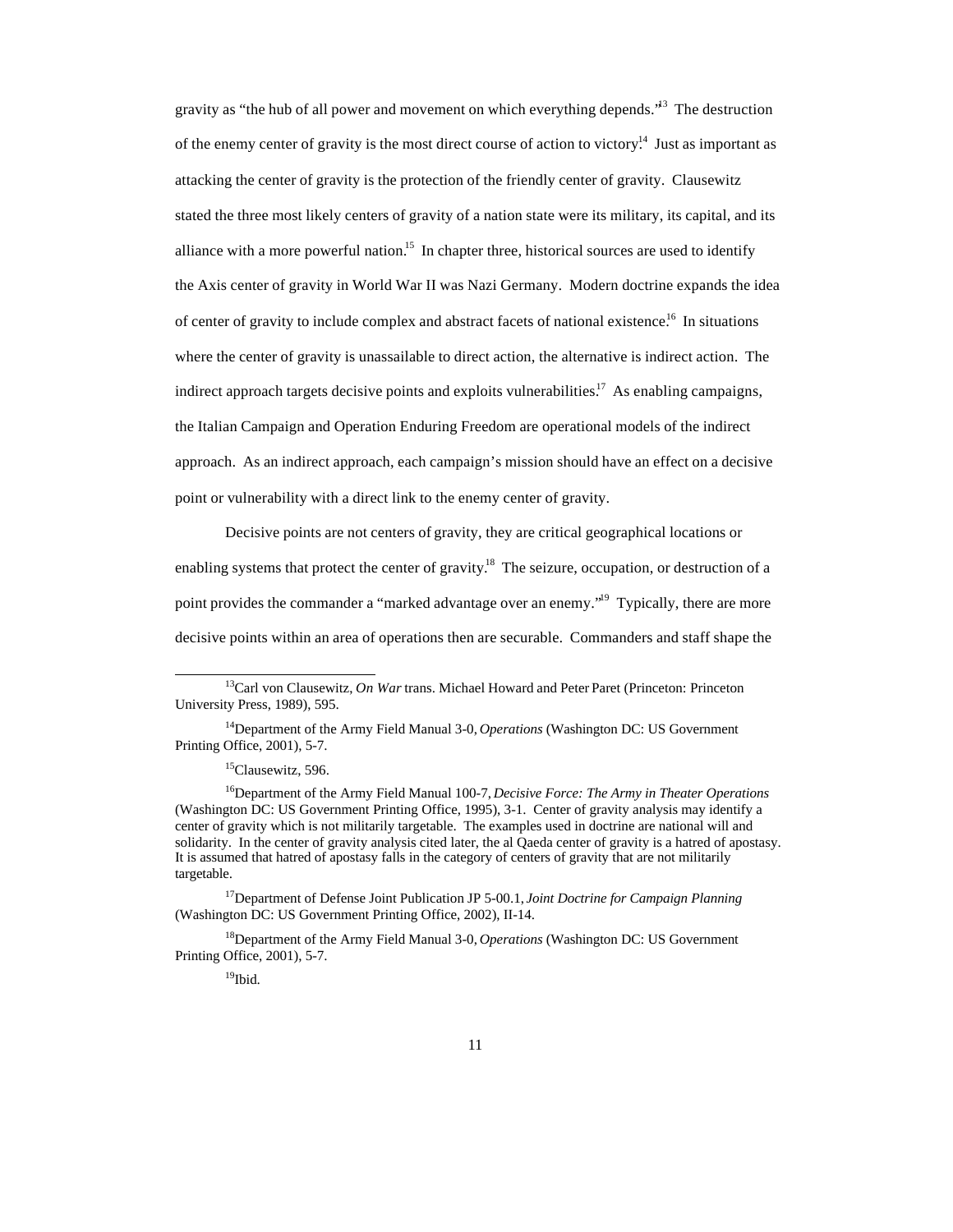campaign by selecting decisive points that are either geographic or enemy force oriented.<sup>20</sup> Once a decisive point is selected for action, it is defined as an objective.<sup>21</sup> Doctrinally, a line of operation focuses on the seizure of decisive points. Through sequencing or simultaneous action, the seizure of decisive points leads to enhanced freedom of movement, retention of the initiative, and ultimate victory against the center of gravity.<sup>22</sup> The Italian Campaign and Operation Enduring Freedom are lines of operation within their broader conflicts. The Italian Campaign's purpose was to create the conditions for the overthrow of the fascist Italian government and to fix German forces in Italy. These two decisive points were critical requirements that supported the Axis center of gravity, Nazi Germany. Similarly, Operation Enduring Freedom's purpose was to destroy the al Qaeda terrorist network and the Taliban leadership. These two decisive points were critical requirements that supported the al Qaeda center of gravity in Afghanistan, their remote mountain strongholds.<sup>23</sup> Within each of those campaigns, additional subordinate lines of operations were developed targeting decisive points that enabled or protected the primary objectives. In Operation Enduring Freedom Franks used logical lines of operations.

In an environment where geographic location and enabling systems are not decisive, logical lines of operations are developed.<sup>24</sup> Logical lines of operation use a cause and effect framework to resource military assets to support operations.<sup>25</sup> Logical lines of operation are most suited for stability and support operations.<sup>26</sup> The original intent of logical lines of operation was to support non-combat operations. However, General Tommy Franks has effectively used logical

 $20$ Ibid.

 $^{21}$ Ibid.

<sup>22</sup>Department of the Army Field Manual 100-7, *Decisive Force: The Army in Theater Operations* (Washington DC: US Government Printing Office, 1995), 3-1.

 $^{23}$ Al Qaeda center of gravity analysis is conducted more in depth in chapter four.

<sup>24</sup>Department of the Army Field Manual 100-7, *Decisive Force: The Army in Theater Operations* (Washington DC: US Government Printing Office, 1995), 3-1.

 $25$ Ibid.

 $^{26}$ Ibid.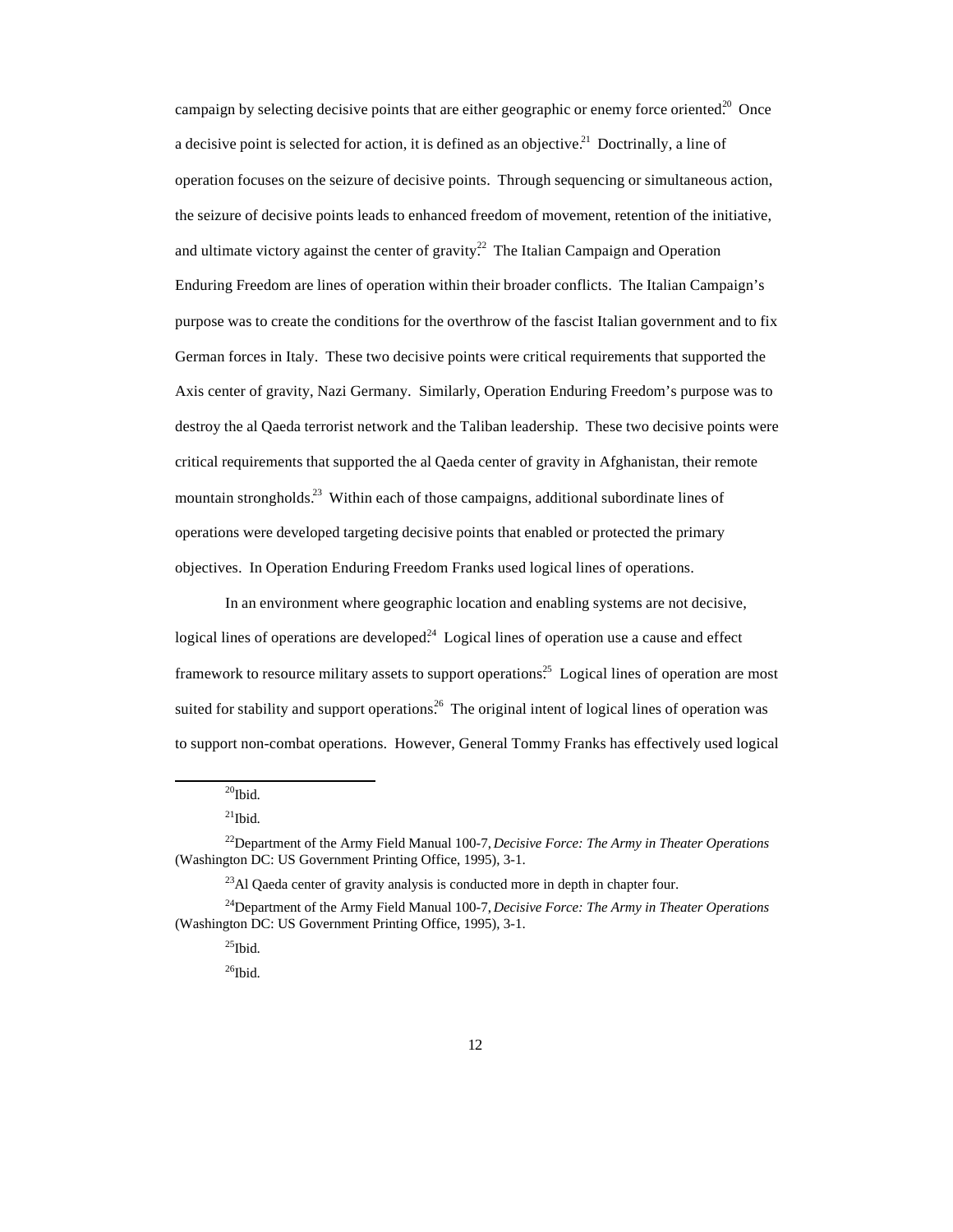lines of operation to invoke flexibility into combat operations in Afghanistan. Logical lines of operation facilitate decentralized execution in an environment devoid of contiguous operational maneuver. The use of multiple lines of operation increases flexibility and decreases vulnerability. Conversely, multiple lines of operations dilute the main effort and increase the demand on resources. The overextension of assets without a sufficient support system may lead to force culmination.

Joint doctrine provides the basic definition of culminating point as the "point at which a force no longer has the capability to continue its form of operation.<sup>27</sup> In the offensive, the attacking force culminates when it no longer has the combat power or resources to maintain its momentum.<sup>28</sup> Beyond the culminating point, the attacker risks a decisive defeat in the face of a counterattack. In a stability or support operation, the culminating point is more ambiguous. A change in the national character or an event with political implications (an election, a coup, or a national tragedy) may change the strategic aims and lead to a culmination point.<sup>29</sup> During the Italian Campaign, loss of sea lines of communications would have prevented effective sustainment of forces resulting in campaign culmination. By understanding the conditions causing culmination, an informed analysis is possible in determining operational approach.

Operational approach is either direct or indirect. $30$  As previously stated, direct attacks against the enemy center of gravity is the quickest route to victory. There is a difference of guidance between Army and Joint doctrine on the preferred type of operational approach. Joint doctrine specifies, "to the extent possible, JFCs [joint force commanders] attack adversary centers

<sup>27</sup>Department of Defense Joint Publication JP 5-00.1, *Joint Doctrine for Campaign Planning* (Washington DC: US Government Printing Office, 2002), II-18.

<sup>28</sup>Department of the Army Field Manual 3-0, *Operations* (Washington DC: US Government Printing Office, 2001), 5-9.

<sup>29</sup>Department of Defense Joint Publication JP 5-00.1, *Joint Doctrine for Campaign Planning* (Washington DC: US Government Printing Office, 2002), II-18.

<sup>30</sup>Department of Defense Joint Publication JP 5-00.1, *Joint Doctrine for Campaign Planning* (Washington DC: US Government Printing Office, 2002), II-12.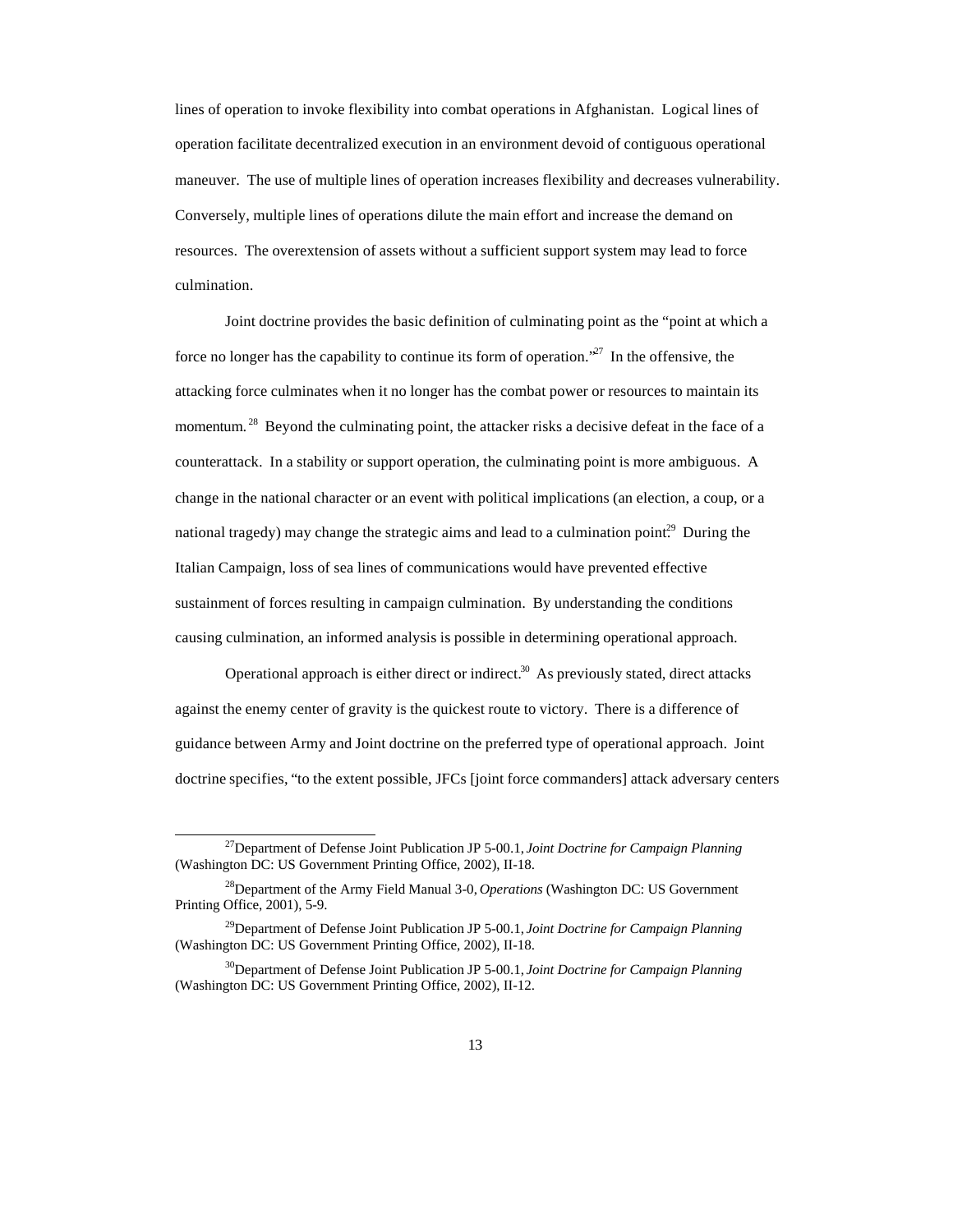of gravity directly."<sup>31</sup> On the other hand, Army doctrine states that "when possible, commanders choose an indirect approach: they maneuver to avoid enemy strengths and degrade enemy capabilities; they refuse combat when the situation is unfavorable or the outcome does not significantly affect the operations. $32 \text{ In the event that the center of gravity is too well defined}$ or unassailable due to its complex nature, an indirect operational approach is used. In World War II, the United States and Great Britain knew they did not have the combat power to conduct a direct assault on "Fortress Europe." Instead, they choose a series of enabling campaigns through Africa and Italy. The Allies used an indirect operational approach focused on objectives (decisive points) that would ultimately create the conditions for an assault on a vulnerable center of gravity, Nazi Germany.<sup>33</sup> Because the al Qaeda center of gravity within Afghanistan was different from their center of gravity within the Central Command area of responsibility, Franks adopted an indirect approach for Operation Enduring Freedom. The sequencing of indirect operations is an effective way of attacking the vulnerabilities of the enemy.

The sequencing of operations is dependent upon two main factors. The first is the order that objectives need to be achieved to create the conditions for subsequent actions. The second is the availability of resources. An example is the availability of assault shipping during World War II. In Europe during 1943, the Allies did not have the assault shipping to conduct two simultaneous amphibious landings at a level above corps. The lack of assault ships dictated sequential amphibious landings. A second order effect was that sealift assets were pulled from enabling theaters of operation like Italy to support decisive operations in northern France. It is effective sequencing of tasks that demonstrate the artistry of the operational commander. The elements of operational design assist the commander in visualizing the conditions required to

 $31$ Ibid.

<sup>32</sup>Department of the Army Field Manual 3-0, *Operations* (Washington DC: US Government Printing Office, 2001), 5-10.

<sup>33</sup>Department of Defense Joint Publication JP 5-00.1, *Joint Doctrine for Campaign Planning* (Washington DC: US Government Printing Office, 2002), II-13.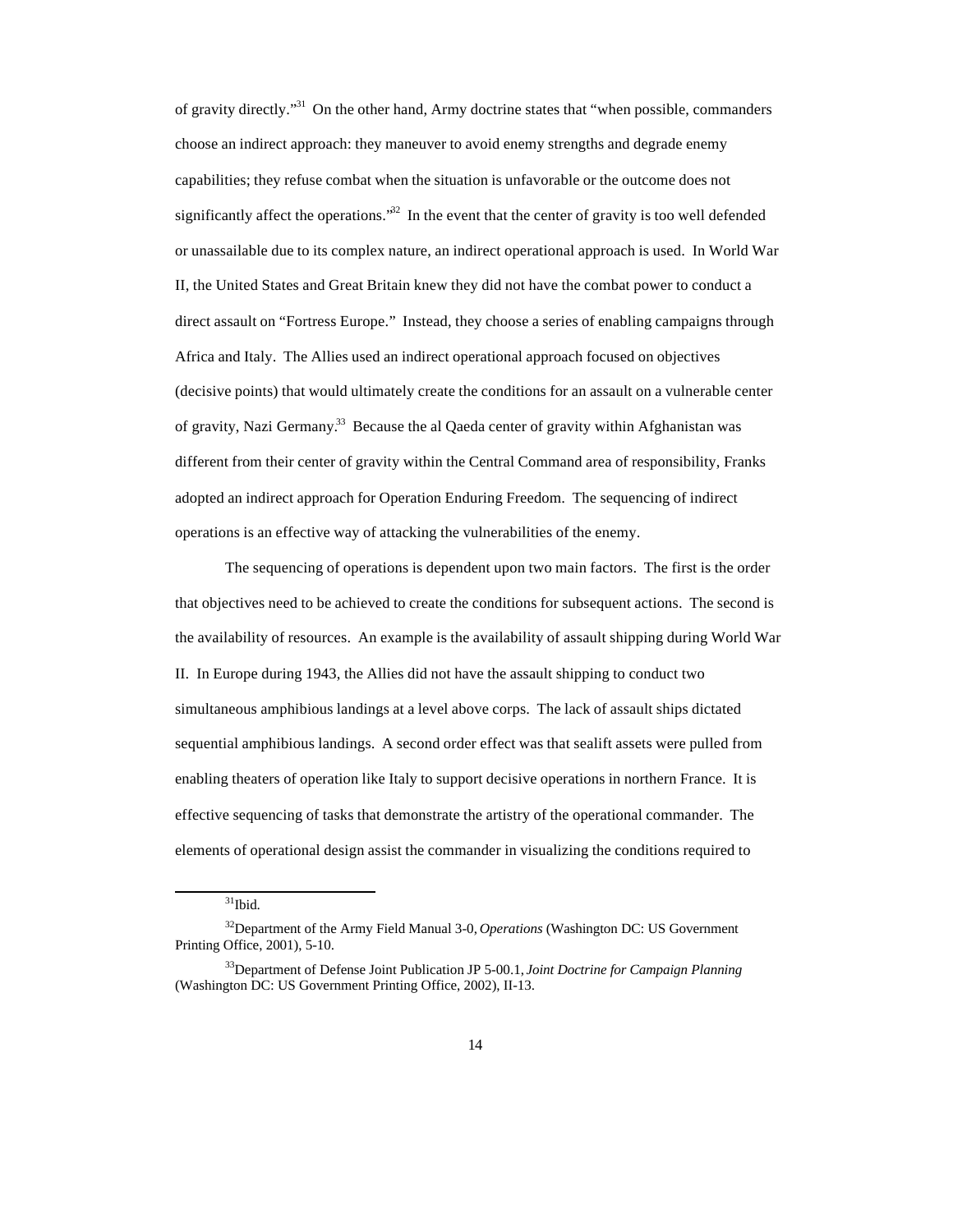meet the intent of the next higher command. Through visualization, the operational commander understands the strategic objectives and translates them into tasks and underlying conditions used to issue planning guidance for the campaign.

In summary, this chapter established the doctrinal linkage of national strategic aims to fundamental principles of campaign planning. The elements of operational design are a doctrinal tool available to the commander to assist in visualizing requirements within the campaign. With an understanding of the elements of operational design, a comparison of the Italian Campaign and Operation Enduring Freedom is possible. In the next two chapters, the elements of operational design are discussed for the Italian Campaign and Operation Enduring Freedom. The elements of operational design provide the vision of the commander within his respective campaign plan. It is the evaluation of the campaign plan, as it exists within the vision and intent of the commander using the criteria of adequate, feasible, and acceptable that is the basis for determining the effectiveness of Operation Enduring Freedom as an enabling campaign.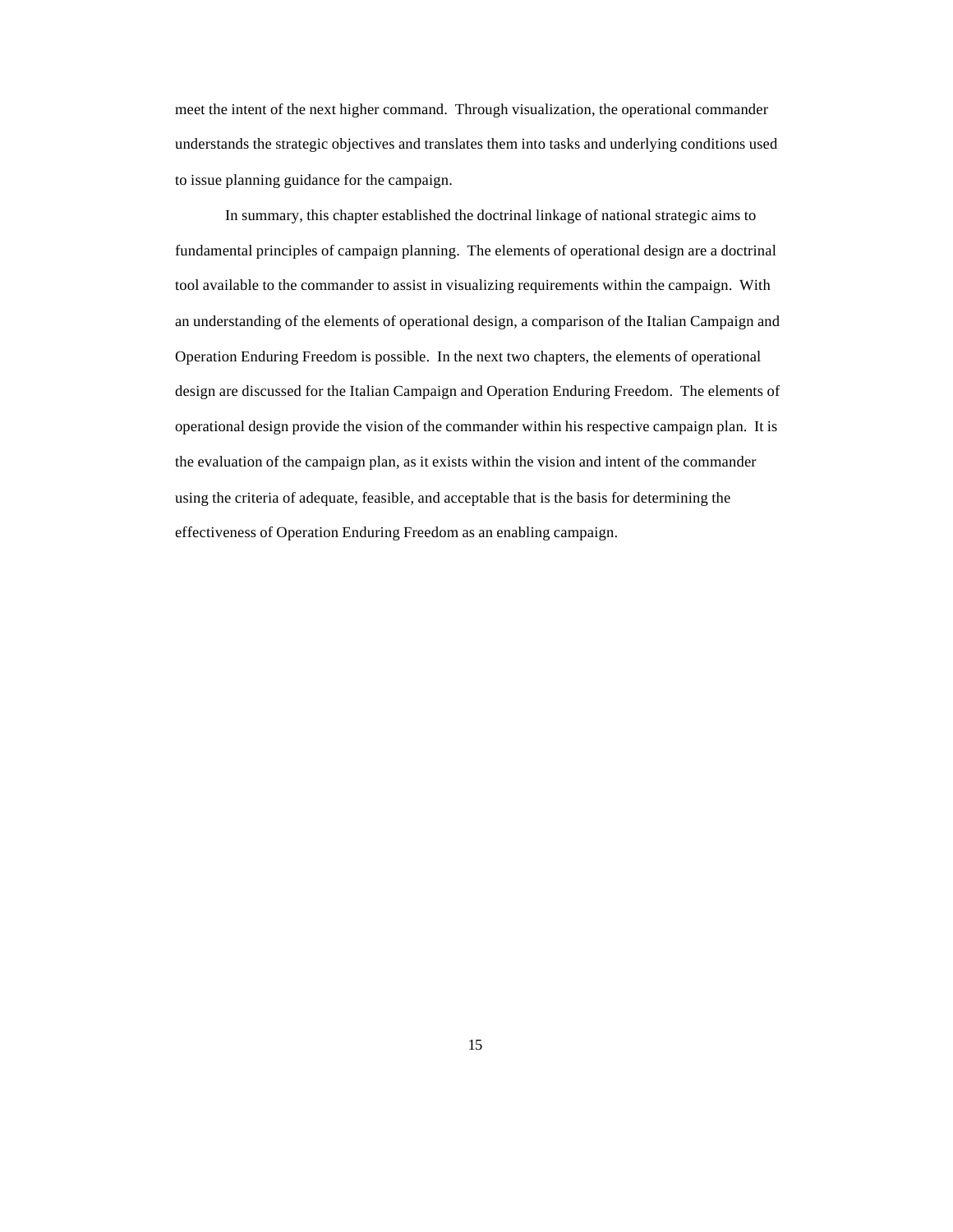#### **CHAPTER THREE**

#### **ITALIAN CAMPAIGN**

This chapter provides a case study of the 1943 Italian Campaign as an effective enabling campaign for comparative purposes. Using the elements of operational design to present facts and conclusions, Italian Campaign effectiveness is evaluated by the joint doctrine criteria of adequate, feasible, and acceptable. In the final synthesis of doctrine, history, and recent operations, the Italian Campaign case study demonstrates a historic relationship between strategic endstate and operational objectives indicative of an enabling campaign. The detailed examination of the Italian Campaign's effectiveness uncovers lessons, positive and negative, applicable to current operations.

In December 1941, Roosevelt and Churchill met to map the grand strategy of the Anglo-American alliance during the American-British Conference (ABC). In the conference's final report, the United States and British chiefs of staff determined that the defeat of Germany was the key to victory in World War II during<sup>1</sup> Since Germany was the dominant member of the Axis Powers, it was concluded that Europe was the decisive theater.<sup>2</sup> The ABC also laid the foundation for future operations in the Mediterranean. The Southern European seaboard and North African are specifically mentioned as key terrain vulnerable to Allied attack.<sup>3</sup> During the course of the Washington War Conference, Roosevelt and Churchill had agreed upon an indirect approach.<sup>4</sup> Churchill saw the strategic advantages of Operation Torch as reducing the strain of the war on Russian, opening the Mediterranean, and creating the conditions for invasion of

<sup>&</sup>lt;sup>1</sup>"American-British Strategy," Franklin D. Roosevelt Library and Museum, available from http://www.fdr.library.marist.edu, Internet, accessed on 20 October 2002.

 $2$ Ibid.

<sup>&</sup>lt;sup>3</sup>"American-British Strategy," Franklin D. Roosevelt Library and Museum, available from http://www.fdr.library.marist.edu, Internet, accessed on 20 October 2002.

<sup>4</sup>Churchill, *Memoirs of the Second World War*, 527.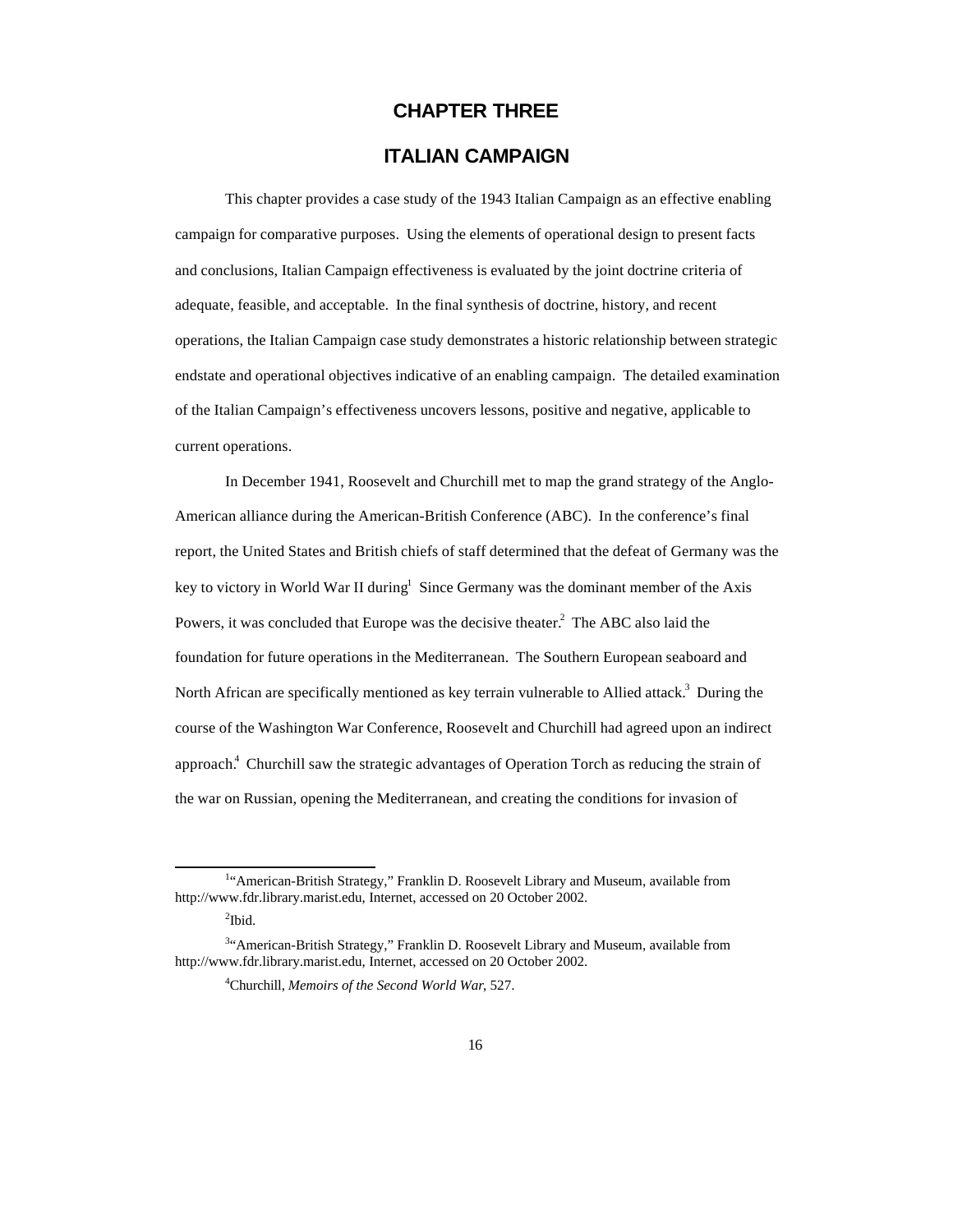continental Europe.<sup>5</sup> Although Stalin agreed with Churchill that there was a strategic advantage in opening a secondary theater of operations in the Mediterranean, Stalin believed that the terminal campaign in the decisive area of operations, northern Europe, should begin at the earliest opportunity.<sup>6</sup> With Stalin's tepid approval, Operation Torch opened a second theater of operations against German forces. The Allies would conduct their landing sequentially, first in the Mediterranean and then across the channel.

The sequential nature of operations in the Mediterranean would ultimately lead to the Italian Campaign. As victory in North Africa became evident, the civilian and military leadership of the Allies grappled with the nature of subsequent operations. From the British perspective, the next logical step was the seizure of Sicily.<sup>7</sup> The occupation of Sicily was critical in order to secure the lines of communication, reduce pressure on the eastern front, and increase pressure on the Italian government.<sup>8</sup> As a result, the Combined Chiefs of Staff (CCS) directed General Dwight D. Eisenhower to plan an exploitation following Sicily's seizure with theater strategic objectives of eliminating Italy from the war and fixing the maximum number of German forces.<sup>9</sup>

In August 1943, General Marshall informed Eisenhower that sufficient troops were deployed in the Mediterranean to accomplish all theater strategic objectives. The CCS report from the Quadrant Conference envisioned operations in three phases: the first phase was the elimination of Italy from the war and the establishment of air bases in the Rome area, the second phase was the seizure of Sardinia and Corsica, the third phase was the fixing of German forces in

5 Ibid.

<sup>6</sup>Winston S. Churchill, *The Second World War*, vol 4: *The Hinge of Fate* (Boston: Houghton Mifflin, 1950), 480.

 $7$ Ibid, 678.

<sup>8</sup> James M. Burns, *Roosevelt: The Soldier of Freedom* (New York: Harcourt Brace Jovanovich, 1970), 319.

<sup>9</sup>Winston S. Churchill, *The Second World War*, vol 4: *The Hinge of Fate*, 810.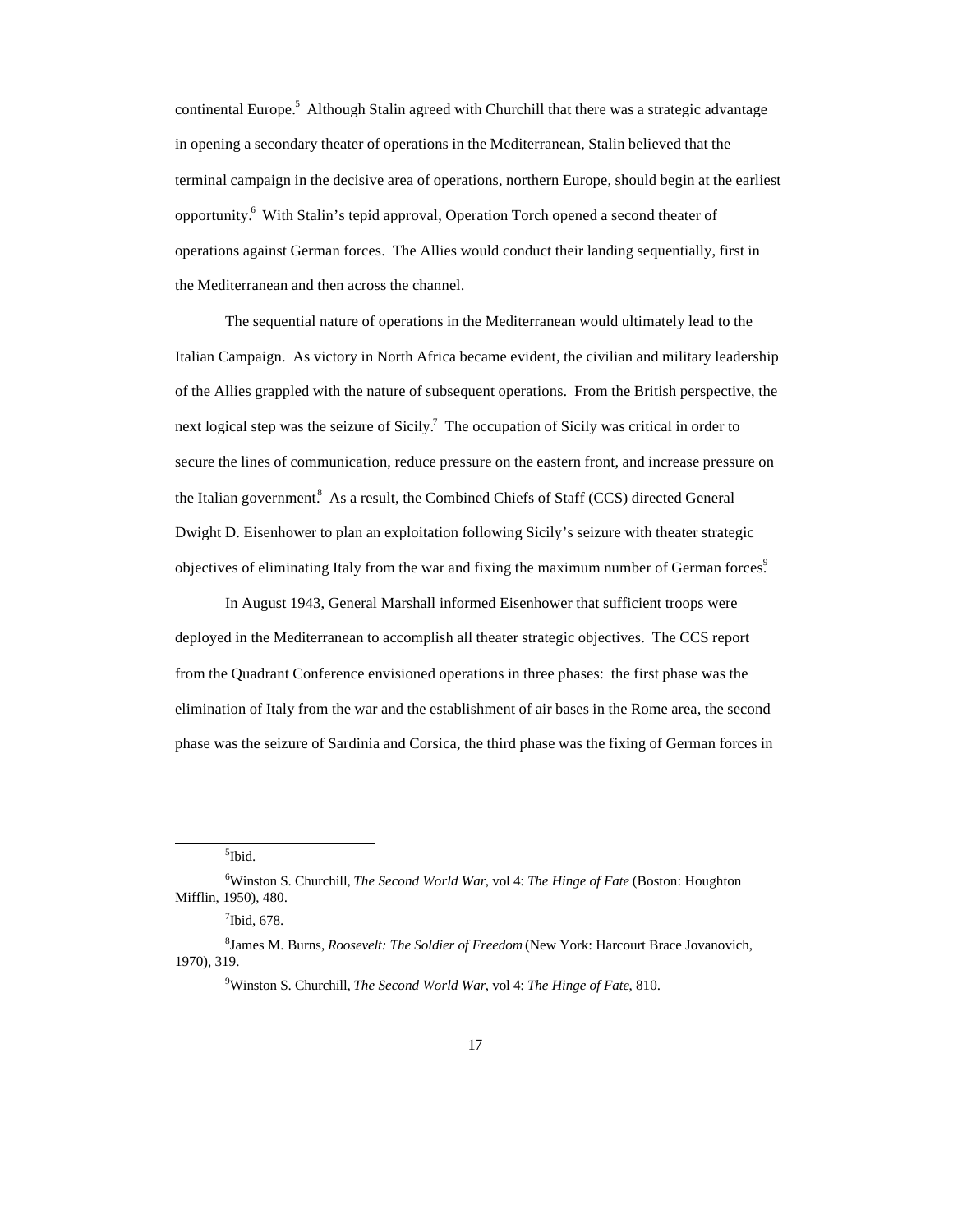Italy to create the conditions for Overlord and Anvil.<sup>10</sup> Eisenhower and Alexander approved the final scheme of maneuver for the landing on mainland Italy on 23 August 1943. They agreed that Operation Avalanche's landing at Salerno by the Fifth Army was the decisive operation and Operation Baytown's landing on Calabria by the Eighth Army was shaping operation.<sup>11</sup> Salerno was selected because it was within the range of fighter coverage and it had a twenty-mile long beach with favorable gradients.<sup>12</sup> A successful lodgment at Salerno brought the ports of Naples and airfields of Foggia within the operational reach of 15th Army Group. Joint doctrine criterion of adequacy examines the Italian Campaign in three parts. First, were the planning assumptions of the Fifth Army are consistent with 15th Army Group? Second, was the desired endstate of the campaign altered from the original purpose? And third, did the campaign achieve all its assigned objectives? The weighting of each subsequent question increases and the cumulative result is a measure of adequacy of the 15th Army Group's Italian Campaign.

The dispersed nature of the 15th Army Group made integrated planning and assumption  $deconflication$  difficult.<sup>13</sup> Alexander was the overall ground commander, but planning responsibilities were delegated to Fifth Army and Eight Army. Planning integration was conducted in a series of conferences during late August and early September 1943.<sup>14</sup> The planning conferences provided the senior commanders an opportunity to discuss facts, constraints, and assumptions. During these conferences, Fifth Army discovered that planning assumptions on available assault ships and assigned units were invalid. The availability of assault ships was complicated because the number of sealift assets available was constantly changing due to enemy engagement, sea conditions, and maintenance. The availability of landing craft was

 $\overline{a}$ <sup>10</sup>John Ehrman, *Grand Strategy*, vol. V, *August 1943-September 1944* (London: Her Majesty's Stationery Office, 1956), 9.

<sup>11</sup>Mark W. Clark, *Calculated Risk* (New York: Harper and Brothers, 1950), 179.

<sup>12</sup>Alexander, 113.

<sup>&</sup>lt;sup>13</sup>Blumenson, 37.

<sup>14</sup>Clark, *Calculated Risk*, 179-181.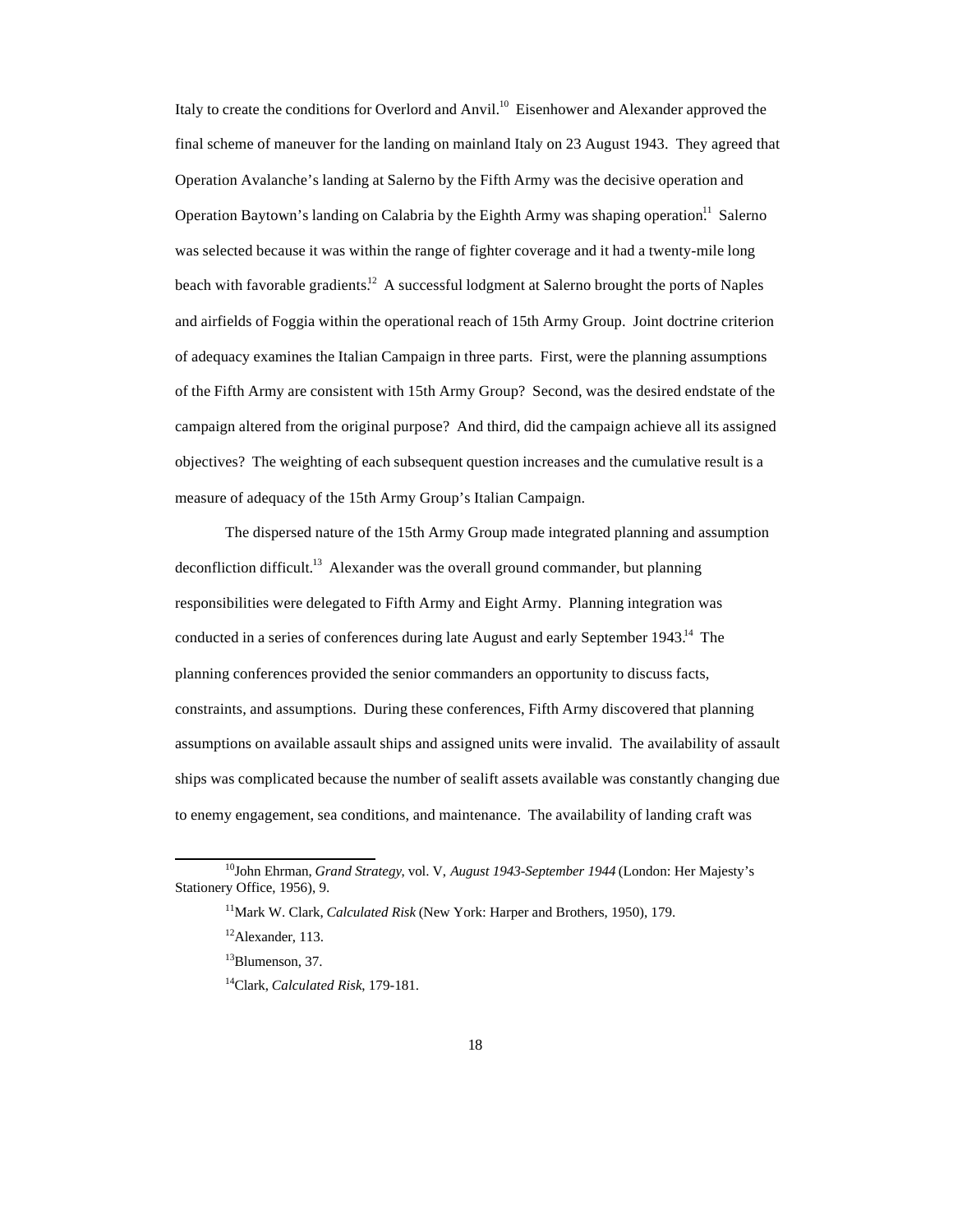further complicated by the near simultaneous execution of Avalanche and Baytown. The Fifth Army had started with the assumption that four divisions would land during the initial assault. Ultimately, Fifth Army had only enough landing craft for three divisions in its initial assault.<sup>15</sup> Fifth Army was also surprised by task organization changes. It was originally assumed that 15th Army Group would assign the American VI Corps, the British X Corps, and the American 82d Airborne Division to Fifth Army for Operation Avalanche. In early September 1943, the 82d Airborne was taken out of the Fifth Army task organization for a possible airdrop on Rome.<sup>16</sup> The task organization change left Clark without a force to seize key bridges to block massing German reinforcements. Clark overcame incorrect planning assumptions because time was available to institute branch plans. The overall plan remained tenable due to the assumptions that were valid. 15th Army Group and Fifth Army shared two valid assumptions. First, the Allies would have sea and air superiority. As anticipated, the ship convoys assembled off the beach of Salerno without being interdicted. Fighter coverage operating at the far end of its operating range also proved a key force multiplier. Second, the Italians would offer only passive resistance. The Italian forces did not participate in the Fifth Army area of operations during Avalanche. Close coordination between 15th Army Group and Fifth Army was critical during Operation Avalanche. The coordination between the two headquarters allowed planners to overcome invalid assumptions prior to the beginning of operations.

Besides a common understanding of planning assumptions, the adequacy of a campaign plan is measured by an unchanging endstate and the achievement of objectives. By the middle of January 1945, 15th Army Group achieved all of its original objectives, and German units in Italy could not effectively influence the course of operations in northern Europe.<sup>17</sup> The endstate

<sup>&</sup>lt;sup>15</sup>Blumenson, 39.

<sup>16</sup>Clark, *Calculated Risk*, 181.

<sup>&</sup>lt;sup>17</sup>Ernest F. Fisher, Jr., *The Mediterranean Theater of Operations: Cassino to the Alps* (US Government Printing Office: Washington DC, 1977), 437.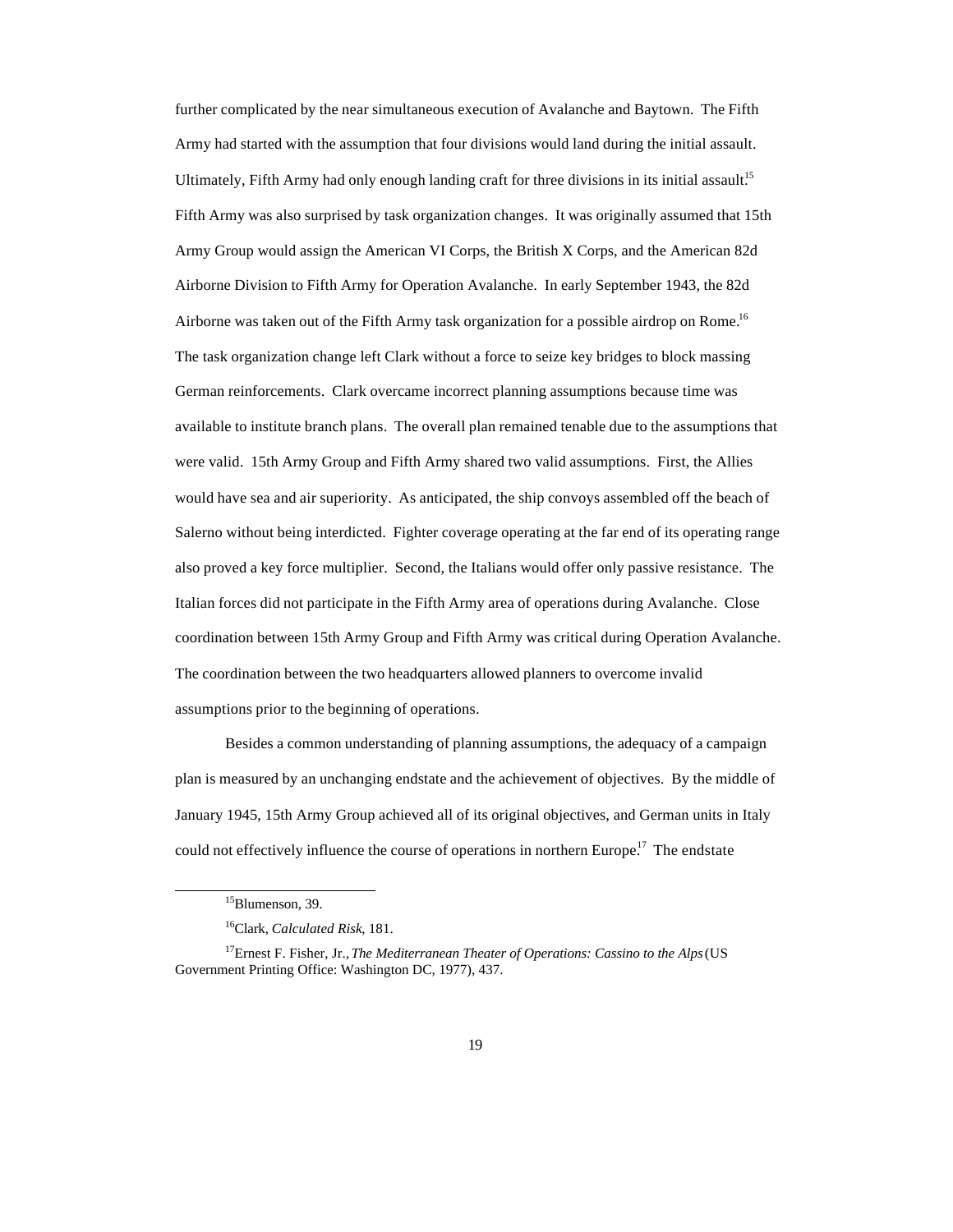envisioned by Marshall and the CCS was achieved. However, plans were developed for a spring offensive in Italy.<sup>18</sup> The military rationale for an offensive in the Italian AO was the possible existence of a "National Redoubt." The "National Redoubt" was supposedly an area in the Alpine regions of Germany that Hitler and his fanatical supporters could occupy and defend for a protracted period.<sup>19</sup> By advancing to the Brenner Pass, the Allies would isolate German forces in northwest Italy and offer the opportunity for early engagement of the "National Redoubt" before the bulk of the defenses were established. The British also had a political rationale for a spring offensive in Italy. The seizure of the Italian ports of Trieste, Fiume, and Pola would preempt Yugoslavian ambition in the area. If the ports fell to the communist partisans, the creation of Russian dominated naval bases was conceivable.<sup>20</sup> The cumulative result was the endstate and theater strategic objectives were changed based upon unconfirmed intelligence and post-war ambitions.

The Italian Campaign was adequate because it successfully answered the three required questions. First, most of the assumption held by Fifth Army mirrored 15th Army Group. Although there were some isolated inconsistencies, the technique of consolidated planning conferences provided enough time for branch plan development and execution mitigating any detrimental effect. Second, the Italian Campaign desired endstate was not altered until after culmination the Northern European German army. Because the endstate was already achieved, operations initiated after January 1945 pursued an endstate incompatible with the original intent. This point is a lesson learned and is discussed further in chapter five. Finally, the campaign achieved all its assigned objectives. At the critical points of Operation Overlord and the culmination of the Northern European German army, the Italian Campaign accomplished its objectives. The Italian Campaign demonstrated its adequacy by demonstrating that assumptions

<sup>18</sup>Ibid, 444.

<sup>&</sup>lt;sup>19</sup>Ibid, 443.

<sup>20</sup>Ibid, 444.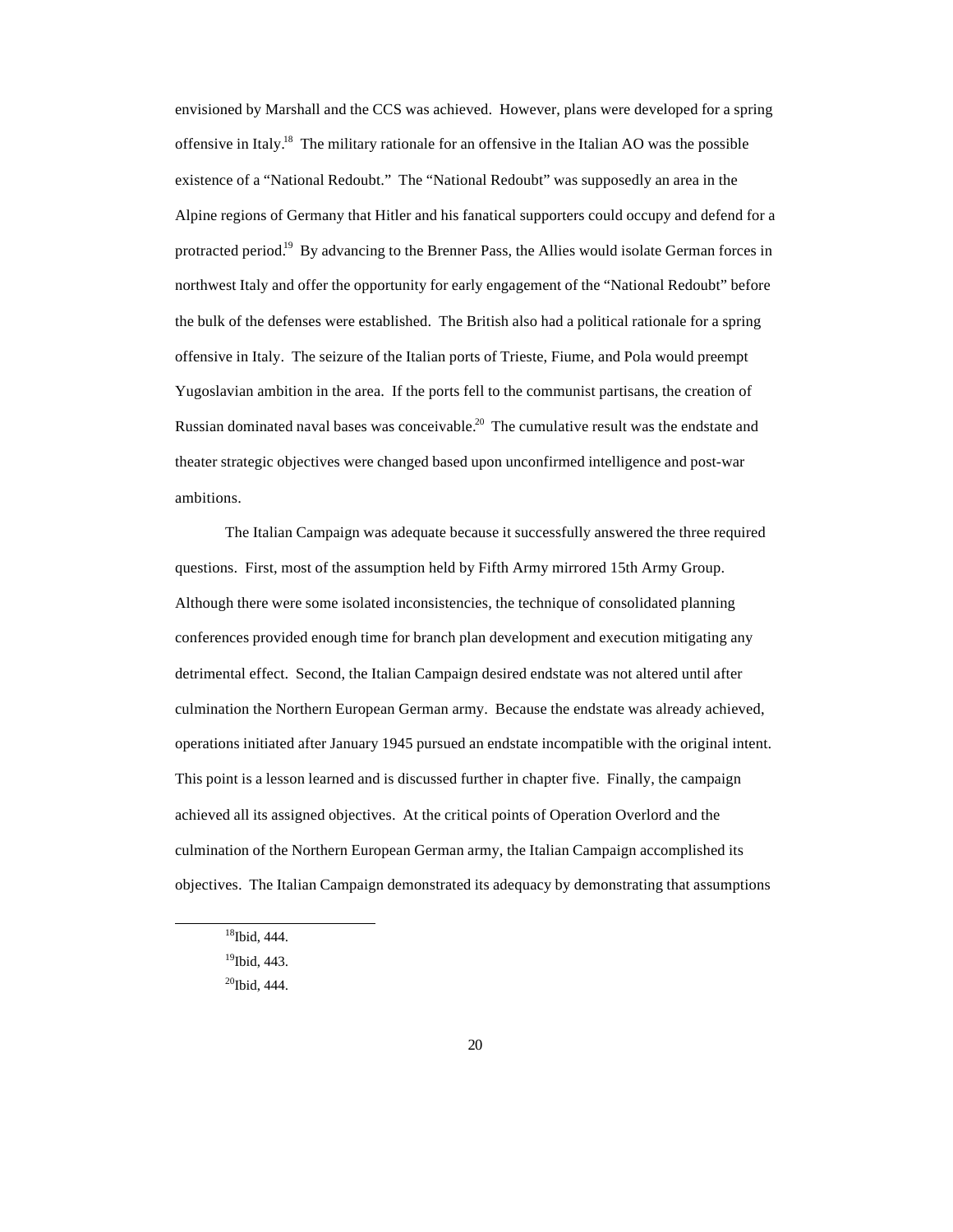were consistent, the endstate did not change in relation to the terminal campaign, and all objectives were achieved. The second Joint Doctrine criteria, feasibility, is also analyzed in three parts. First, are sufficient resources available to conduct the campaign? Second, was an effective employment scheme utilized? Finally, was the campaign flexible? The first question is weighted over the latter two questions.

The essential component of feasibility is the availability of sufficient resources to conduct the campaign. As the senior civilian and military leadership struggled to define the objectives of the Italian Campaign in 1945, they faced the same feasibility issues as in 1943. As an enabling campaign, the Italian area of operations did not have a priority of resources.<sup>21</sup> In December 1943, the Mediterranean component commanders were ordered to send seven divisions, 170 bombers, and the bulk of available sealift assets to England for Overlord.<sup>22</sup> This reduction in available resources did not alter the theater strategic objectives assigned to the commanders in the area of operations. The loss of resources also did not alter the commander's employment scheme.

Second component of feasibility is an effective employment scheme. In an attempt to achieve the theater strategic objectives, Eisenhower and Alexander issued planning guidance for an amphibious landing at Anzio to turn the German defenses in the vicinity of Rome.<sup>23</sup> The Allies conducted a series of attacks along the breadth of the Gustav line designed to draw German forces away from the Anzio landing. After the landing, the same units conducting the supporting attacks would then attempt a penetration and link up with the forces at Anzio.<sup>24</sup> The initial array of supporting attacks was effective in causing the Germans to reinforce the Gustav line. Unfortunately, the end effect was a strengthened German defense prior to the penetration phase of the operation. The methodical employment of forces at Anzio allowed the Germans to encircle

<sup>21</sup>Blumenson, 181.

 $^{22}$ Ibid.

 $^{23}$ Ibid, 293.

<sup>24</sup>Clark, *Calculated Risk*, 271.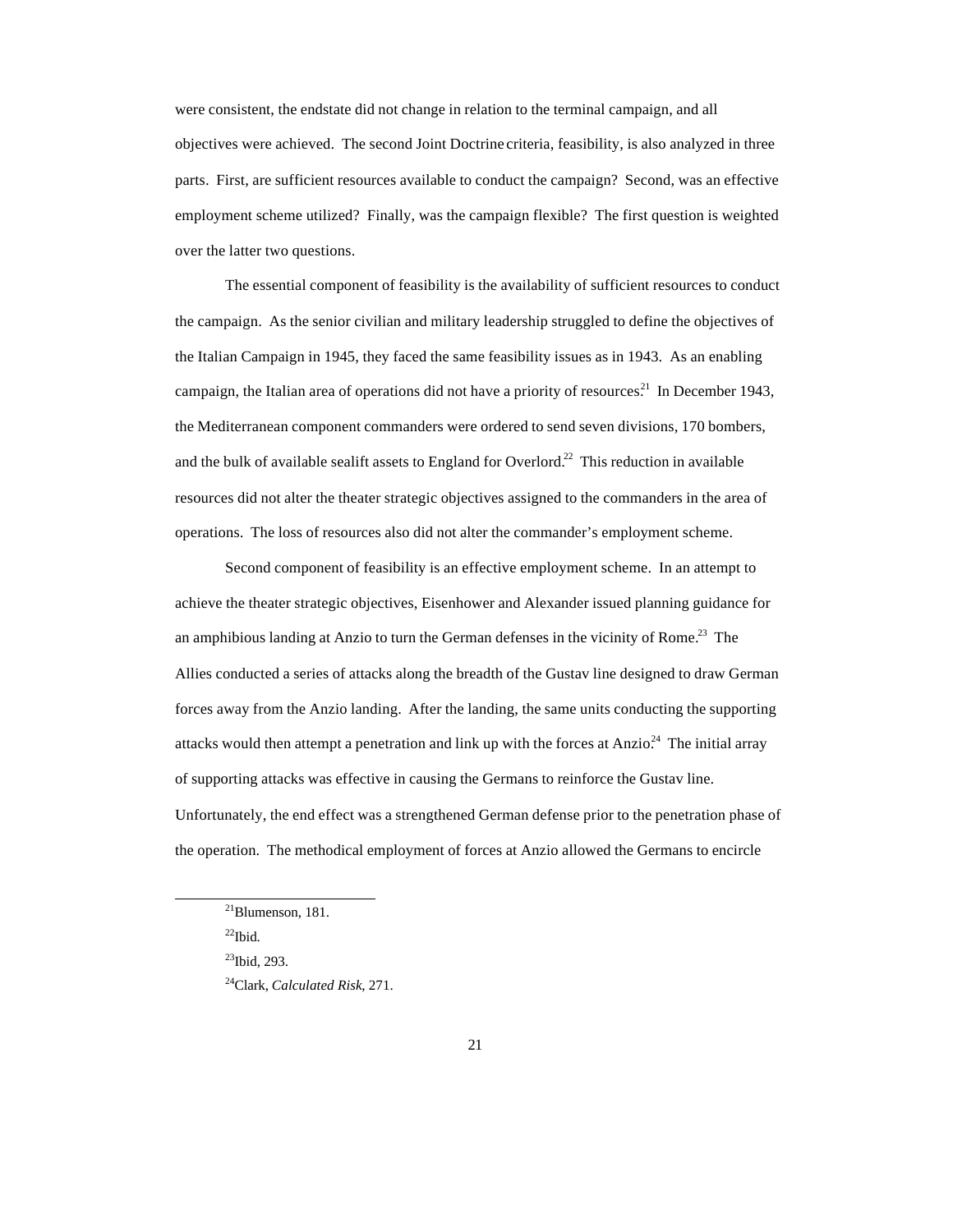the lodgment. The ill fated landing would precipitate a winter offensive against the Gustav line centered upon the Monte Cassino massif to relieve the isolated forces. The ineffective scheme of maneuver would cost the Allies men and material.

The final component of a feasible campaign is flexibility. The ability to seamlessly shifting the main effort and to effectively use reserves demonstrates flexibility. After the Anzio landing, the 15th Army Group, specifically the Fifth Army, was required to penetrate and relieve the beleaguered VI Corps. The only tenable axis of advance for a winter offensive was through the Liri Valley and the heart of the German Gustav Line. The friendly, enemy, and environmental conditions forced the course of action of the main effort. Choke points on the Monte Cassino massif and in the Liri Valley produced company and battalion sized maneuver corridors that mitigated the use of reserves. The Anzio landing led directly to the absence of flexibility because the main effort could not shift from the Liri Valley.

The Italian Campaign was feasible, but the scheme of maneuver endangered the success of the campaign. The Italian Campaign was allocated sufficient resources to accomplish the objectives of eliminating Italy from the war and fixing the maximum number of German forces. However, the scheme of maneuver focused on the destruction of German forces in Italy. Accentuating the incompatibility between the scheme of maneuver and objectives are poorly conceived operations. For example, the winter amphibious operation at Anzio negated Allied flexibility. In spite of the scheme of maneuver, the Italian Campaign was resourced to accomplish its original objectives and was, therefore, feasible.

Acceptability is the third criteria analyzing the Italian Campaign. Acceptability is addressed in three parts. First, did the quantifiable results of the Italian Campaign outweigh the expenditure of resources and collateral damage? Second, did the Italian Campaign abide by the law of war? Finally, were the Italian Campaign operational objectives politically and militarily supportable? Although the Italian Campaign theater strategic objectives created the conditions for the invasion of Northern Europe, the course of action selected necessitated excessive lose of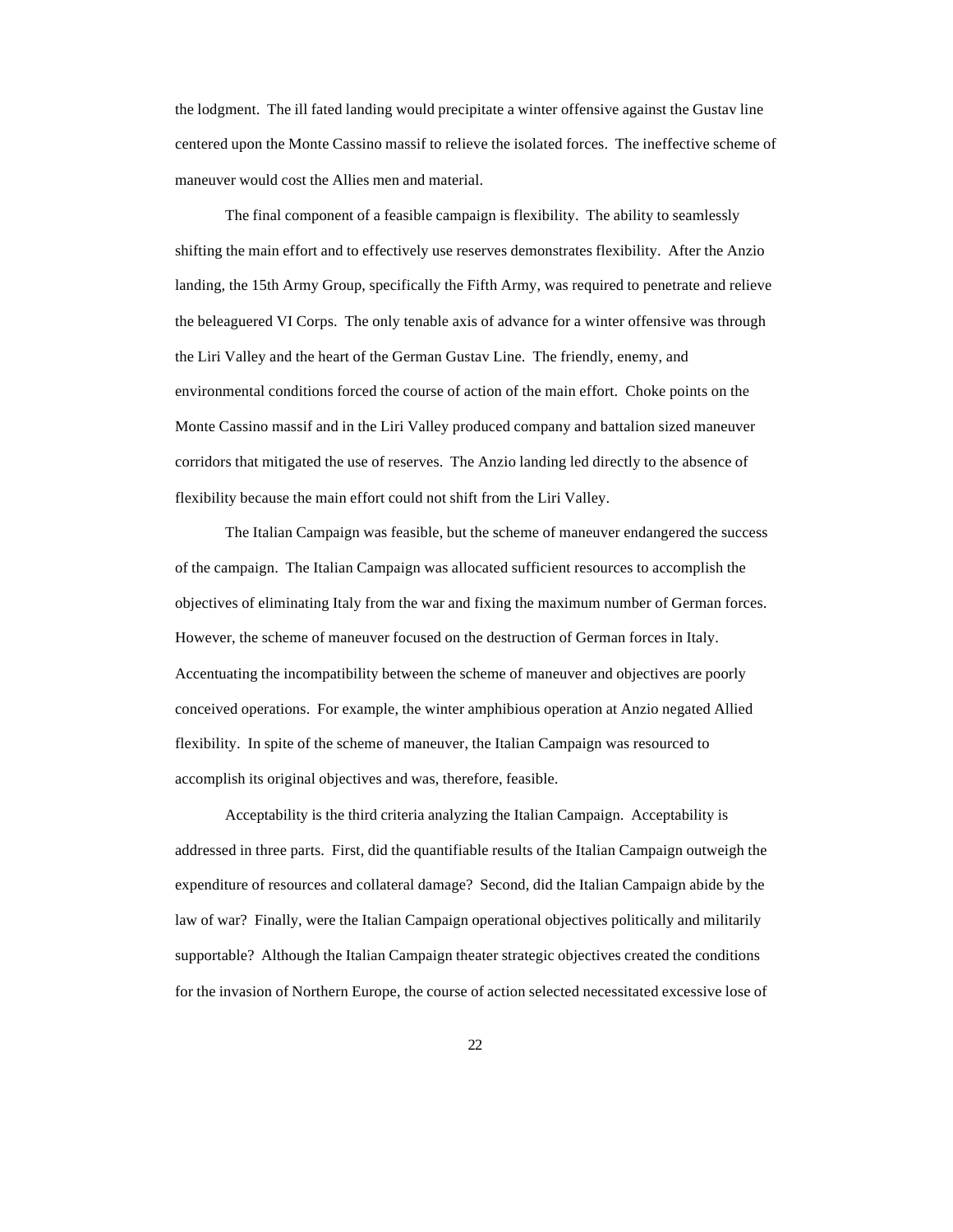men and equipment.<sup>25</sup> The Italian Campaign was a necessary element of the Allied grand strategy in World War II Europe. At the strategic level, resources were allocated to the Italian Campaign for the proposed endstate of removing Italy from the war and fixing German forces. However, Eisenhower wanted a decisive outcome based upon the sheer magnitude of resources employed. In a resource constrained environment, Eisenhower and later Alexander directed a resource intensive course of action based upon the forces available versus the theater strategic objectives assigned. The conclusion is the loss of men and equipment was excessive in terms of the campaign achievements.

As the Allies used their military superiority to defeat the belts of the German defense, the weight of the effort sometimes ran opposed to the scales of military law. The 1940 version of the Department of the Army Field Manual 27-10, Rules of Land Warfare, defines military necessity as "subject to the principles of humanity and chivalry, a belligerent is justified in apply any amount and any kind of force to compel the complete submission of the enemy with the least possible expenditure of time, life and money."<sup>26</sup> The reference to humanity and chivalry were interpreted to mean that even an attack aimed at the militarily weakening of the enemy must not cause harm to civilians or civilian objects that is excessive in relation to the concrete and direct military advantage anticipated. A famous example of military necessity being improperly used is the destruction of The Abbey of Monte Cassino. St. Benedict founded the Abbey of Monte Cassino in the sixth century on key terrain overlooking the road from Naples to Rome. Despite being one of only two locations specifically cited as requiring protection, Alexander approved the destruction of the abbey based upon the possible psychological benefits to friendly troops. The misapplication of force was generally overlooked because the will of the people at home was focused on seizing terrain.

<sup>25</sup>Carlo D'Este, "The Italian Campaign: A 50 Year Perspective,"in *1943: The Beginning of the End*, ed Paul D. Dickson (Waterloo: LCMSDS, 1995, 73.

 $^{26}$ Department of the Army Field Manual, Rules of Land Warfare (Washington DC: US Government Printing Office, 1940), 1.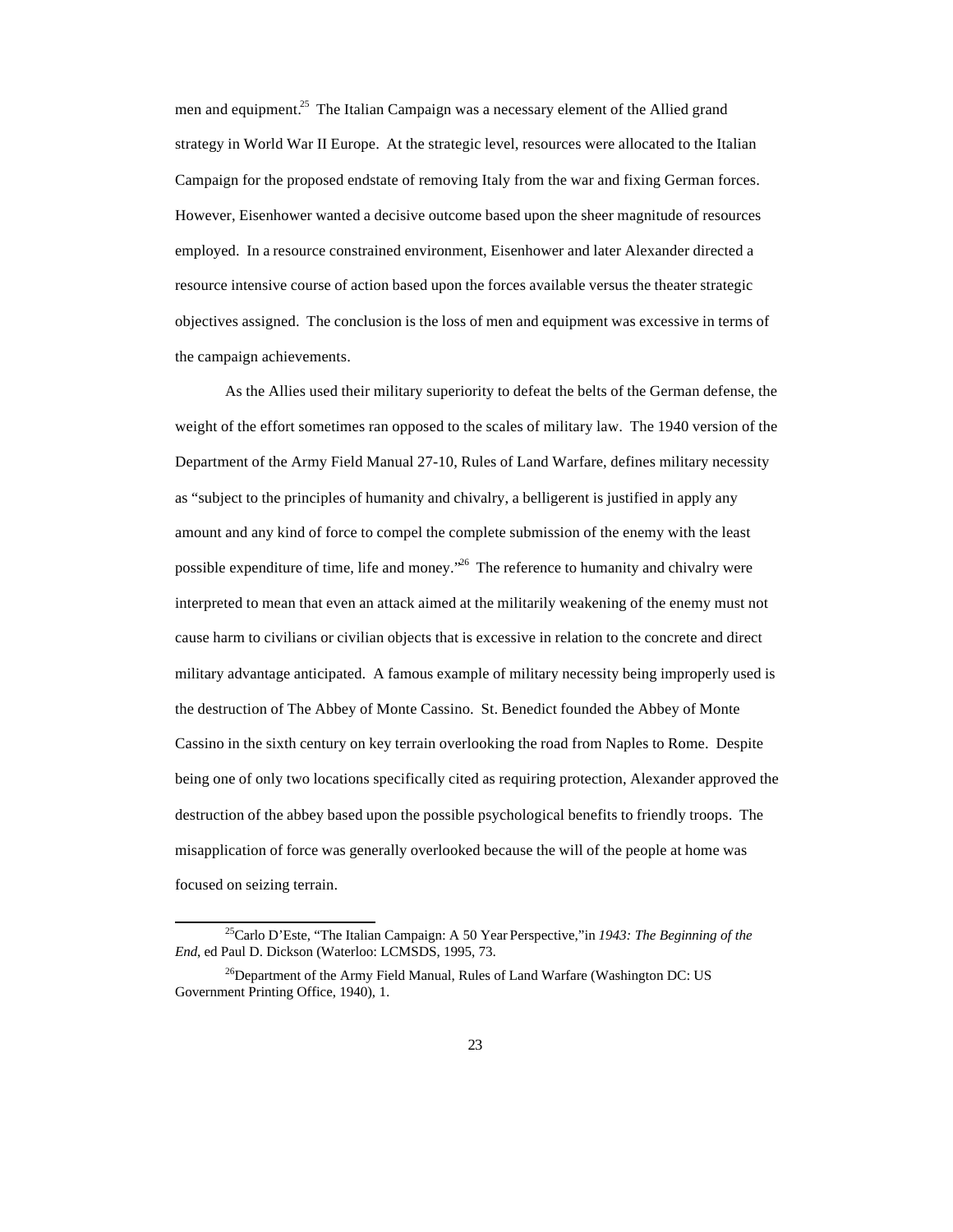An acceptable Italian Campaign required public and military support. The Italian Campaign appeased the public desire to see the war brought to continental Europe. It was the first breach of fortress Europe. The general approval of the Italian Campaign overshadowed any debate on the attrition-based concept adopted by Eisenhower. The Italian campaign accounted for approximately forty percent of American casualties for the entire duration of World War II. The high casualty rate and the dubious chances of German investment from the south did not deter military leaders. Aggressive offensive operations continued on the Italian peninsula until the capitulation of Germany.

In summary, historical facts support the conclusion that the Italian Campaign was an enabling campaign. If Germany was the center of gravity, the terminal campaign endstate must include a defeated Germany. The discussion and agreements that span the period from the Washington Conference to the Casablanca Conference are centered upon the establishment of a secondary theater to help create the conditions for the invasion of northern Europe. Specifically, at the Casablanca Conference, a primary objective of the Italian Campaign was to fix German forces to prevent their introduction against Operation Overlord. Referring back to Reed for the definition of an enabling campaign, an enabling campaign achieves some intermediate strategic objectives short of termination and only targets vulnerabilities that support the objectives of the terminal campaign. The Italian Campaign fulfills both of those qualifications. With the Italian Campaign proven as an enabling campaign, a comparative process for the purpose of validating Operation Enduring Freedom as an enabling campaign may begin.

The comparison of the Italian Campaign to Operation Enduring Freedom goes beyond just the substantiated conclusion that it was or was not an enabling campaign. A secondary intent is to apply lessons learned from the Italian Campaign to Operation Enduring Freedom. Therefore, this chapter also evaluated the effectiveness of the Italian Campaign. Through the use of elements of operational design and the joint doctrine criteria of adequacy, feasibility, and acceptability, the strengths and weaknesses of the Italian Campaign were identified. The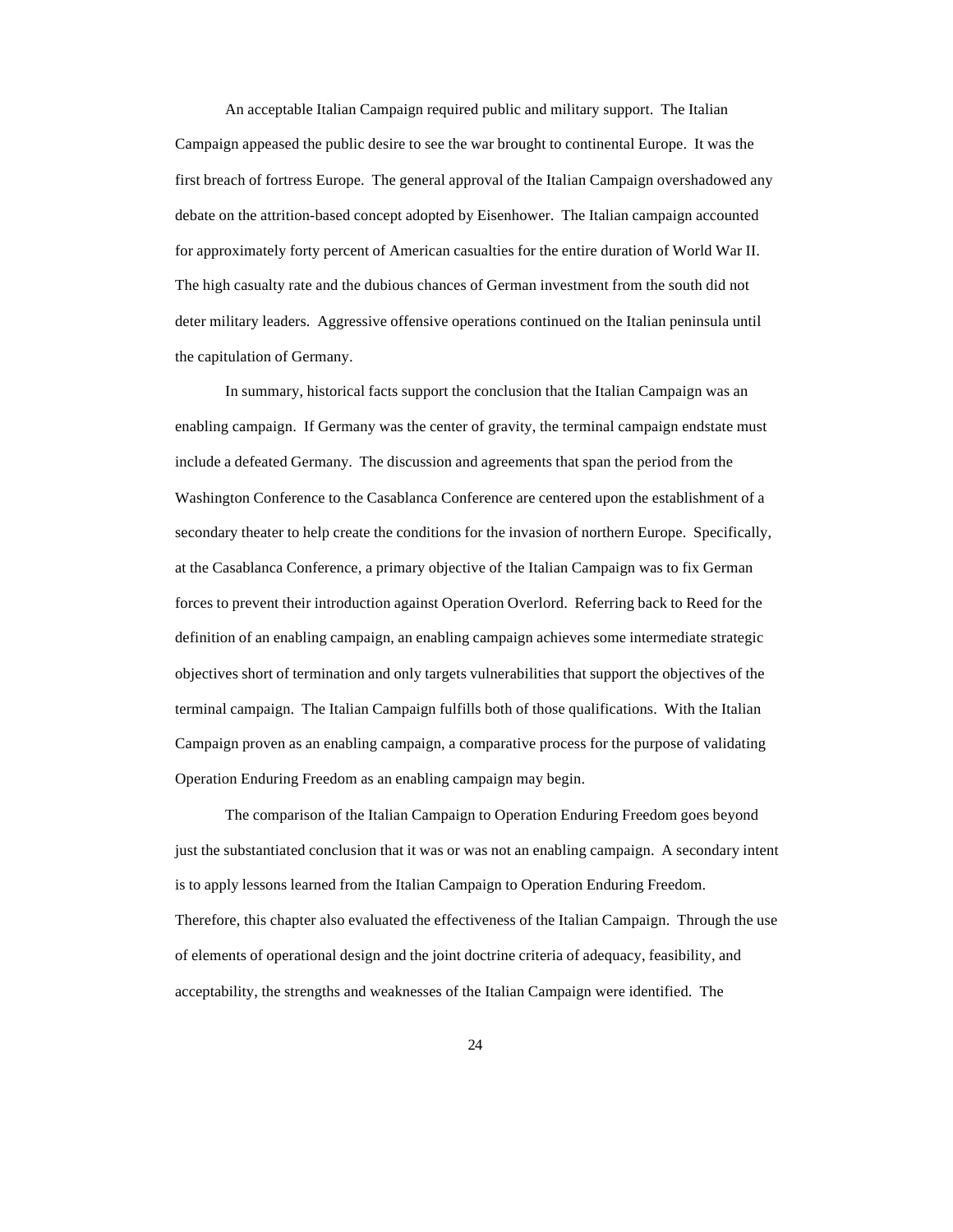strengths of the Italian Campaign were a definite nesting within the Allied grand strategy. The limited objectives of the Italian Campaign were consistent with its role in the Mediterranean theater. It was properly resourced based upon those limited objectives. The weakness of the Italian Campaign was the ability of the operational commander to translate theater strategic objectives into operational objectives. Eisenhower did not focus on the objectives as presented at the Casablanca Conference. Instead, Eisenhower focused on the capability of the force under his command and its potential effect on the enemy. As a result, the Italian Campaign degenerated into an attrition-based operation.<sup>27</sup> Eisenhower accentuated this downward spiral in effectiveness when he stated that he wanted the outcome of the Italian Campaign based upon the sheer magnitude to resources brought to bear. At a point when German forces in Italy were unable to influence the final outcome of the war, the Allies continued to conduct offensive operations. And, they continued to consume people and equipment for marginal gains at best. The Italian Campaign was an effective enabling campaign, but there was a considerable cost. The principle determination for making that judgment is the creation of conditions for a successful terminal campaign. At the time of the Normandy invasion, the Allies had eliminated Italy from the war, had occupied Rome, and had fixed five German corps.<sup>28</sup> Although the endstate and theater strategic objectives would change, at the critical point of initiation of the terminal campaign, the Italian Campaign had achieved its mission. The direct correlation of success in the enabling campaign of Italy to the success in the terminal campaign of Northern France is the measure of effectiveness expected in Operation Enduring Freedom.

<sup>27</sup>Blumenson, 175.

 $28$ Fisher, 444.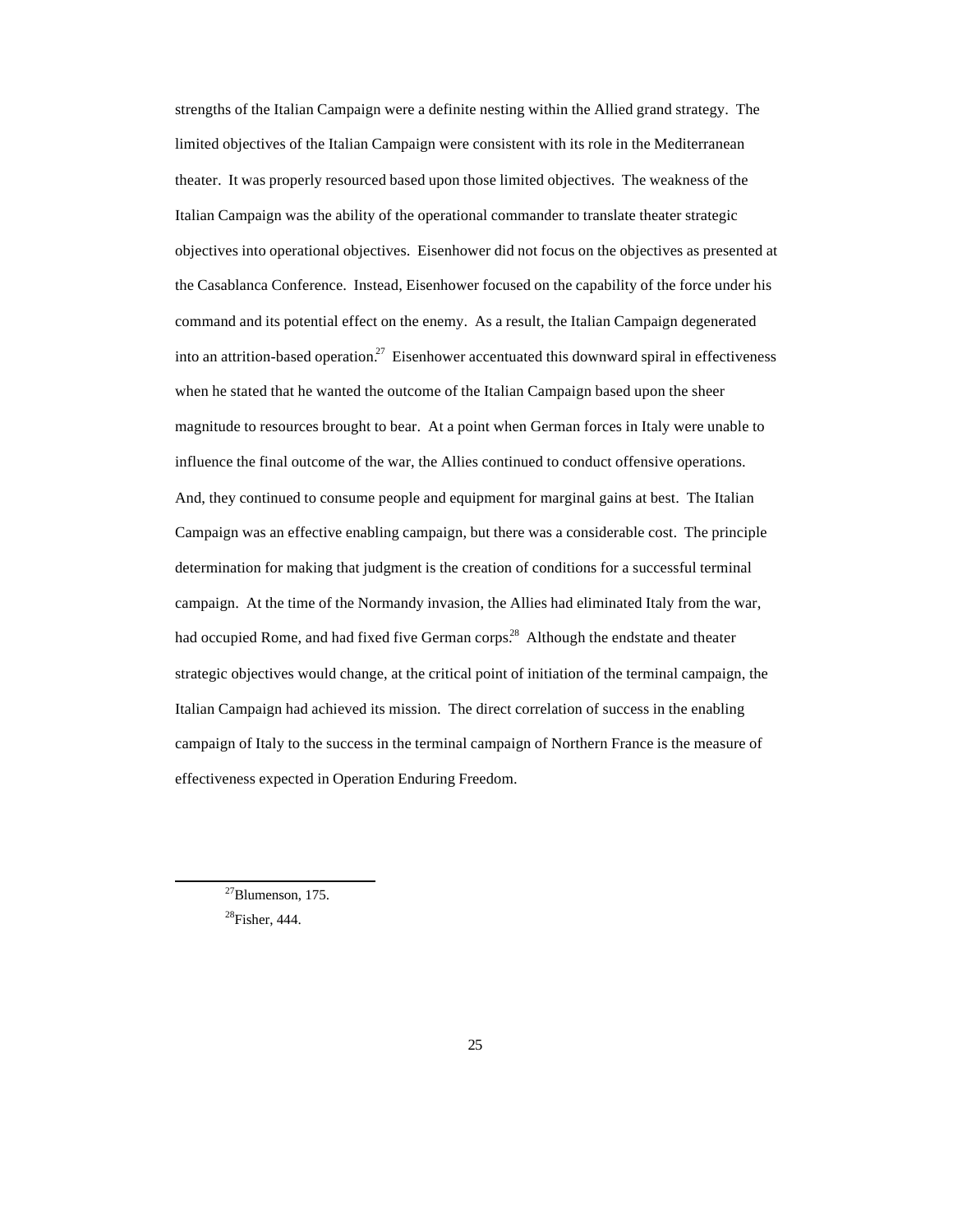#### **CHAPTER FOUR**

#### **OPERATION ENDURING FREEDOM**

On 7 October 2001, President Bush informed the American public that he had ordered the military to attack al Qaeda terrorist camps and Taliban military installations.<sup>1</sup> In this chapter, Operation Enduring Freedom is demonstrated as an effective enabling campaign in the war on terrorism. The proof lies in the grand strategy of war on terrorism as outlined in critical national policy documents and the nesting of Operation Enduring Freedom within derived conflict termination guidance from the President and the Secretary of Defense. The elements of operational design provide the setting and facts later analyzed using the joint doctrine criteria of adequate, feasible, and acceptable determining the effectiveness of Operation Enduring Freedom as an enabling campaign. The detailed examination of the effectiveness of Operation Enduring Freedom is important to uncovering lessons that are applicable to future operations.

During the 7 October address, Bush emphasized that Operation Enduring Freedom was only the first phase in the broader war on terrorism. Bush outlined two strategic aims of the war on terrorism during his State of the Union Address on 29 January 2002.<sup>2</sup> The first aim is the destruction of terrorist camps, the disruption of terrorist plans, and the judgment of terrorist in a court of law. The second aim is the prevention of terrorists and rouge regimes from threatening the United States and its allies with weapons of mass destruction.<sup>3</sup> Published in September 2002, the National Security Strategy (NSS) provided a general methodology for winning the war on

<sup>&</sup>lt;sup>1</sup>"Presidential Address to the Nation," White House, available from http://www.whitehouse.gov/news/releases/2001/10/20011007-8.html, Internet, accessed 4 September 2002.

<sup>&</sup>lt;sup>2</sup><sup>2</sup>President Delivers State of the Union Address," White House, available from http://www.whitehouse.gov/news/release/2002/01/print/20020129-11.html, Internet, accessed 13 September 2002.

<sup>&</sup>lt;sup>3</sup>"Presidential Address to the Nation," White House, available from http://www.whitehouse.gov/news/releases/2001/10/20011007-8.html, Internet, accessed 4 September 2002.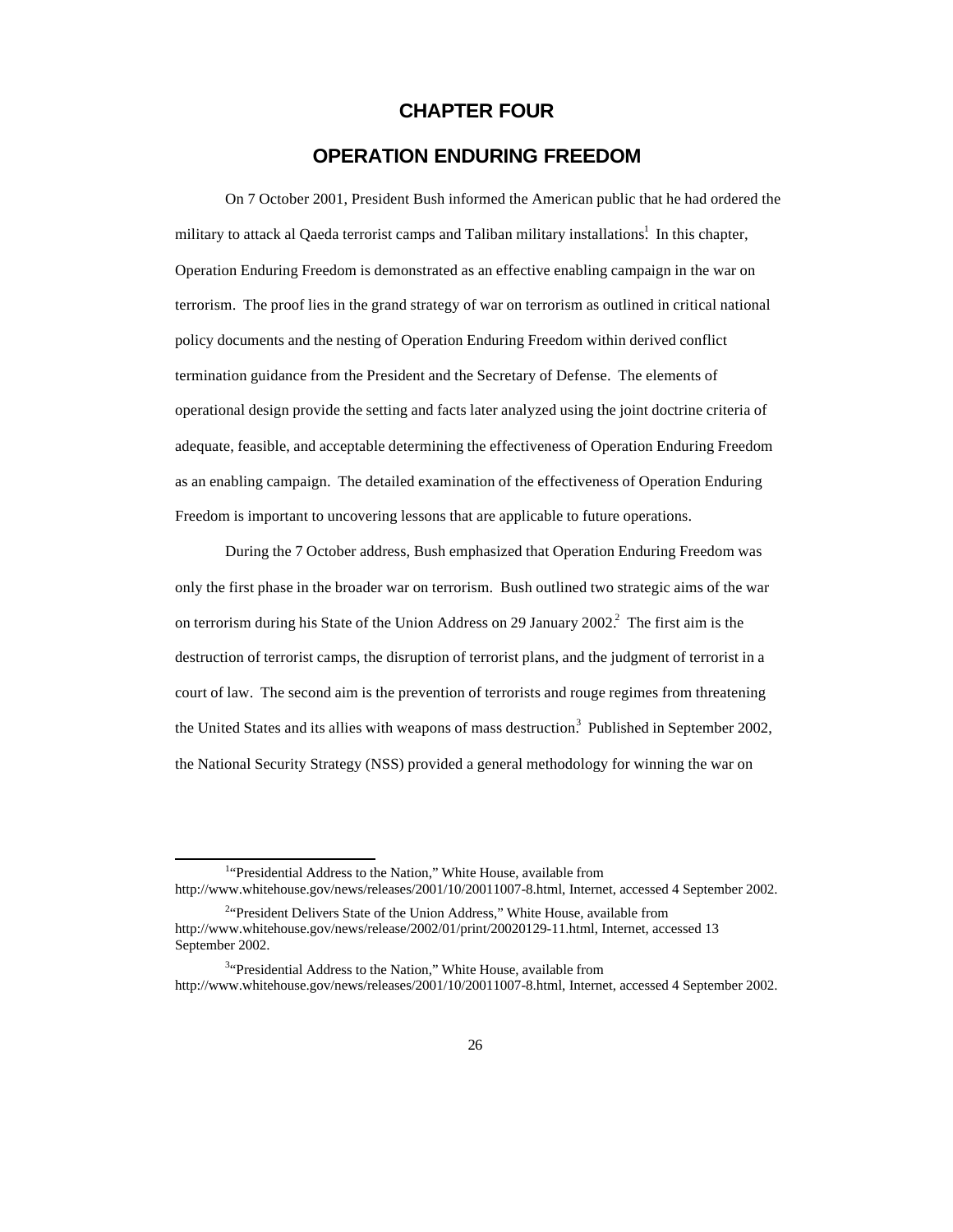terrorism.<sup>4</sup> The NSS states the first priority of the war on terrorism is "to disrupt and destroy terrorist organizations of global reach and attack their leadership: command, control, and communications; material support; and finances.<sup>55</sup> The president's NSS methodology has three parts based upon the military, information, and diplomatic sources of power. First, identify and destroy threats, preemptively if possible, before they reach our national boundaries. Second, use information operations to attack the underlying conditions that promote terrorism. Third, convince or compel foreign nations to deny further sponsorship, support, or sanctuary to terrorist.<sup>6</sup> The desired endstate of the war on terrorism is protecting national security.<sup>7</sup> The three parts of the methodology translate into three lines of operation in the war on terrorism. It is no longer sufficient to secure our borders and stand guard over our vital national interests. The war on terrorism is a proactive campaign to identify and destroy threats before they can endanger the interests of the United States. The military component of the war on terrorism described in the NSS is a reactive action against existing threats. The informational and diplomatic components are proactive initiatives that attack the underlying conditions preventing the development of future threats. If the war on terrorism is a proactive campaign, the decisive component is not militaristic. Military actions eliminate existing threats but do not interrupt the cycle of terrorism. Unfortunately, informational and diplomatic initiatives are longer term solutions. In the interim, military action is required to protect American national security against current and developing threats.

<sup>&</sup>lt;sup>4</sup>George W. Bush, The National Security Strategy of the United States of America (Washington DC: The White House, September 2002), 5.

<sup>5</sup> Ibid.

 $6$ Ibid, 6.

<sup>&</sup>lt;sup>7</sup>"President Delivers State of the Union Address," White House, available from http://www.whitehouse.gov/news/release/2002/01/print/20020129-11.html, Internet, accessed 13 September 2002.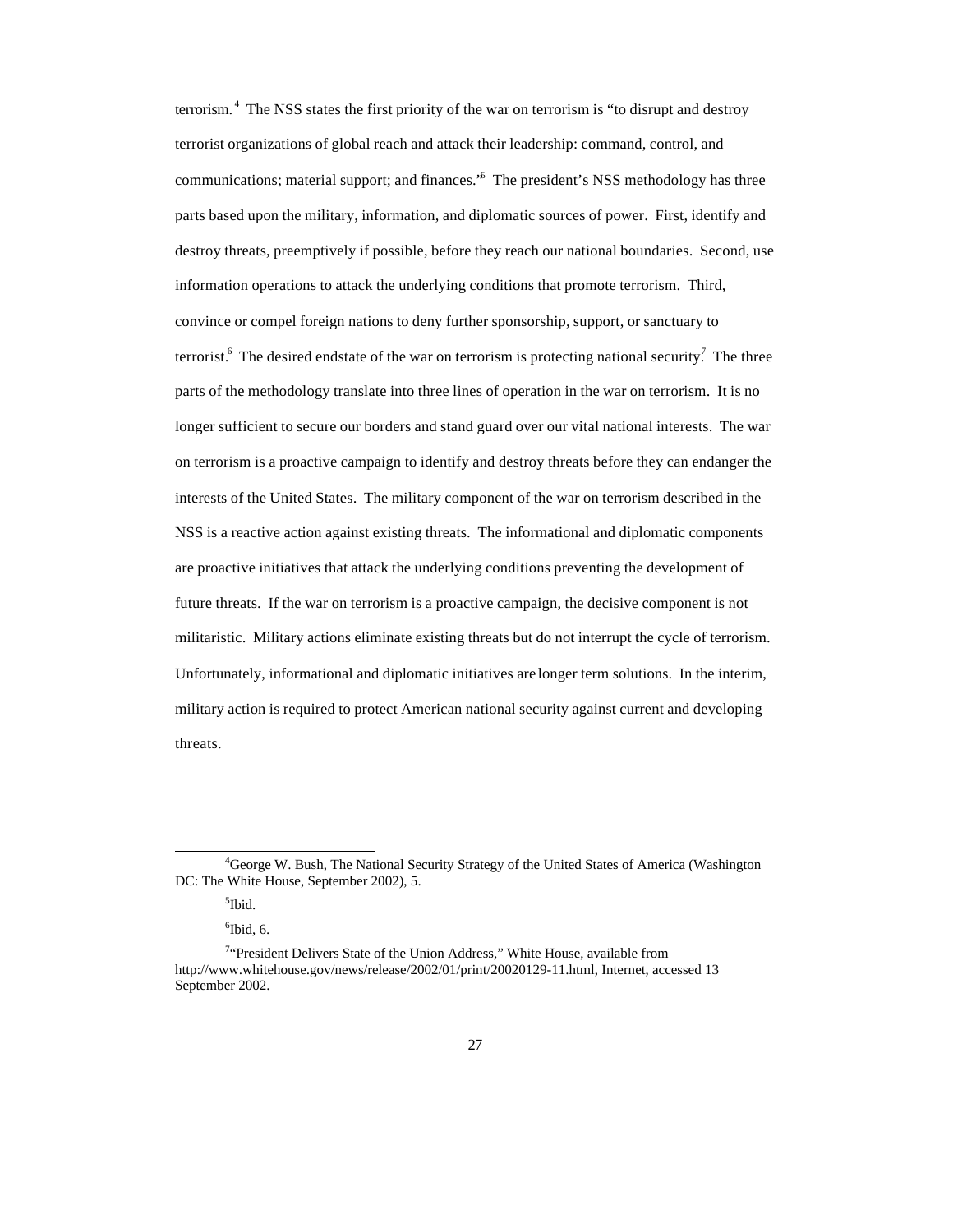The threat center of gravity identified during the state of the union address in 2002 is the "axis of evil."<sup>8</sup> The "axis of evil" consists of rogue states and their terrorist allies that potentially threaten the peace of the world.<sup>9</sup> Bush's identification of North Korea, Iran, and Iraq by name is an inclusive, not exclusive, list of nations within the axis of evil. Bush describes the axis of evil as repressive nations and non-state organizations seeking weapons of mass destruction in order to attack countries with dissimilar ideologies. The axis of evil is a complex system of association and support. The despotic nature of these regimes and organizations isolates them and, as a byproduct, reduces dependence on outside resources, often at the expense of the indigenous population. There is not a known single point of dependence within the axis of evil. Without an assailable center of gravity, the planning of a terminal campaign is not currently possible.

Since a direct approach using a terminal campaign is not possible, the war on terrorism is a series of indirect enabling campaigns.<sup>10</sup> Each enabling campaign targets decisive points and vulnerabilities in the axis of evil. Although the Taliban was not attempting to develop weapons of mass destruction capability, they did offer sanctuary to al Qaeda. Al Qaeda used Afghanistan as a base of operations while it attempted to acquire weapons of mass destruction and train terrorists.<sup>11</sup> Operation Enduring Freedom is the first example of an indirect military enabling campaign targeting a decisive point in the war on terrorism.

Military action is not always required to attack a decisive point. Given Bush's three lines of operation, only one depends upon the use of the military. The other two lines of operation rely primarily upon the use of diplomatic, informational, and economic actions. Conceivably, military action may inflame the underlying causes of terrorism. It is through the integrated use of all the

<sup>8</sup> Ibid.

<sup>&</sup>lt;sup>9</sup>Ibid.

<sup>&</sup>lt;sup>10</sup>George W. Bush, The National Security Strategy of the United States of America (Washington DC: The White House, September 2002), 6.

<sup>11</sup>"Al-Qa'ida (the Base)," Institute for Counter-Terrorism, available from http://www.ict.org.il/inter\_ter/orgdet.cfm, Internet, accessed 14 March 2003.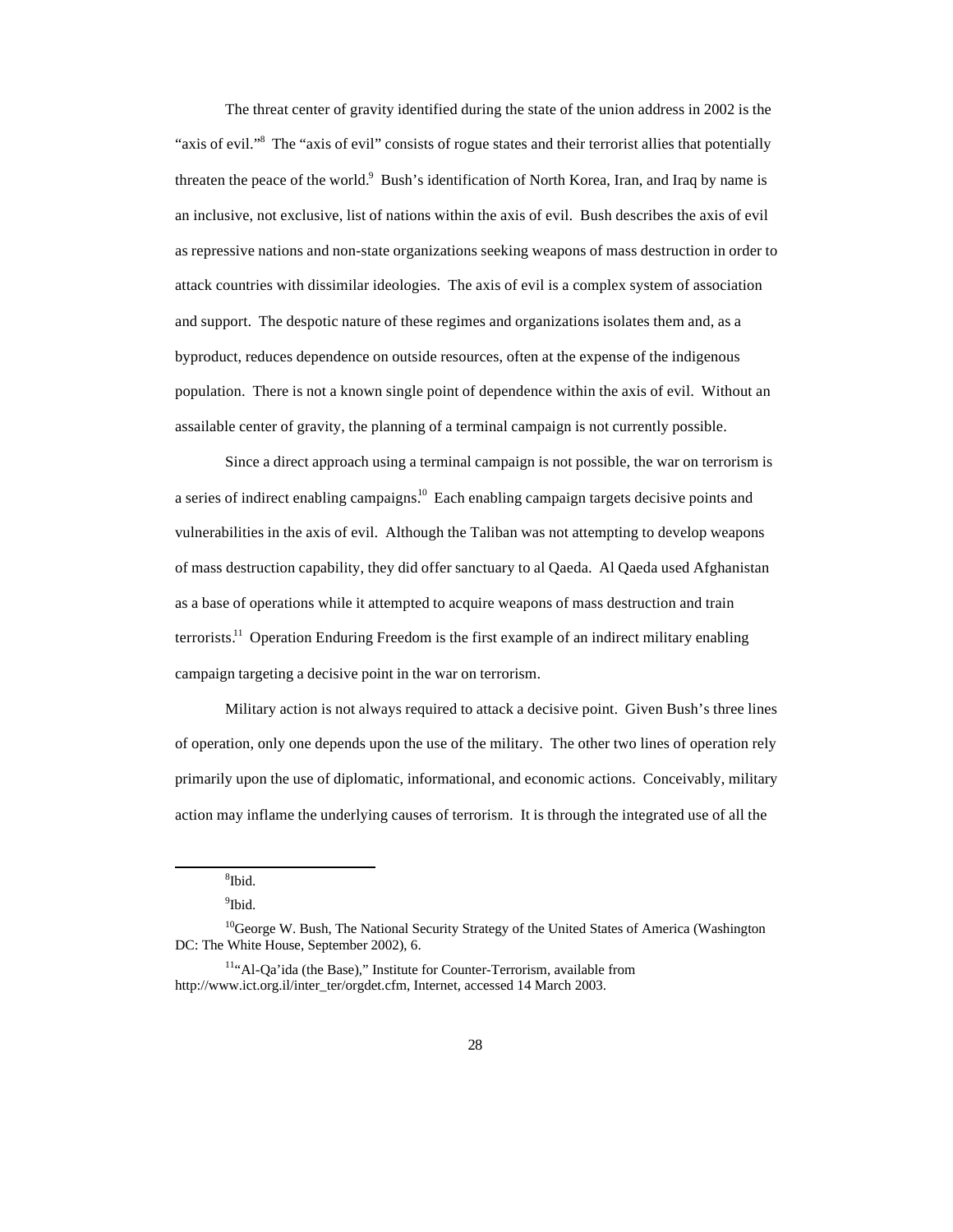elements of power that Bush plans to conduct a simultaneous campaign against multiple decisive points. Some decisive points will require military action. The repressive governments of Iraq, North Korea, and Iran are undeterred in the face of diplomatic and economic pressure. Given the current levels of force structure and training, sequential enabling campaigns are required in these three countries.<sup>12</sup> Conversely, the American military can execute simultaneous small scale contingency operations.

Afghanistan, an example of a country with a limited military capability, is a repressive nation harboring non-state organizations with intentions to acquire and use weapons of mass destruction. Bush authorized Operation Enduring Freedom after a definitive link was established between al Qaeda and Afghanistan.<sup>13</sup> Bush stated the intent of the operation was "to disrupt the use of Afghanistan as a terrorist base of operations" and to bring terrorist to justice.<sup>14</sup> It is the responsibility of General Tommy Franks commander of Central Command to translate the president's intent into operational objectives. As commander of Central Command (USCENTCOM), Franks has the responsibility to promote regional stability, ensure the uninterrupted flow of resources, maintain freedom of navigation, protect American citizens and property, and promote the security of regional allies within the USCENTCOM area of responsibility (AOR).<sup>15</sup> Operation Enduring Freedom is an example of a military action in support of those responsibilities. Until the creation of Task Force 180 in June 2002, Franks was

<sup>14"</sup>Presidential Address to the Nation," White House, available from

<sup>&</sup>lt;sup>12</sup>Department of Defense, Quadrennial Defense Review Report, (Washington DC: GPO, 2002), 21.

<sup>&</sup>lt;sup>13</sup>Bob Woodward, Bush at War (New York: Simon and Schuster, 2002), 40.

http://www.whitehouse.gov/news/releases/2001/10/20011007-8.html, Internet, accessed 4 September 2002.

<sup>15&</sup>quot;Statement of General R. Franks Commander in Chief US Central Command," United States Senate, available from http://www.senate.gov/~armed\_services/statemnt/2001/010322tf.pdf, Internet, accessed on 10 March 2003. The Central Command area of responsibility includes the Arabian Peninsula, Iraq, the northern Red Sea, the Horn of Africa, central Asia, and south Asia.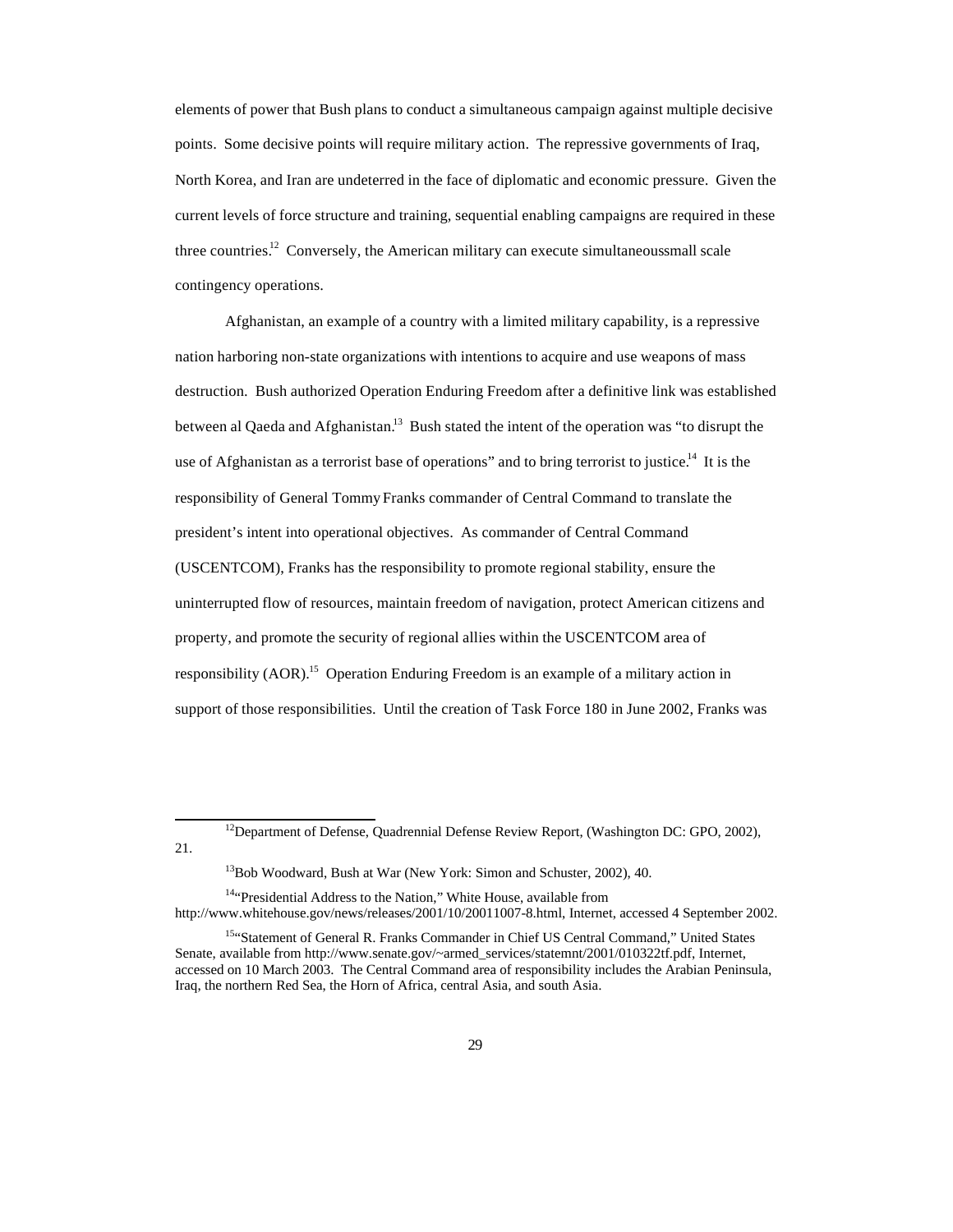also in the unique position of establishing theater strategic objectives within the AOR and establishing operational objectives for Enduring Freedom.<sup>16</sup>

Franks stated in late October 2001 that the USCENTCOM mission in Operation Enduring Freedom was the destruction of the al Qaeda terrorist network and the removal of the Taliban leadership.<sup>17</sup> The desired endstate was the removal of the Taliban leadership, disrupt al Qaeda use of Afghanistan as training and staging base, avert a humanitarian disaster, and enhance the stability of the new government. To achieve the endstate, Franks required a concept that was capable of reaching al Qaeda's center of gravity.

The enemy center of gravity in Operation Enduring Freedom was the remote strongholds in the ungoverned and inaccessible areas of Afghanistan. This conclusion is based upon the observations of two military leaders and anecdotal observations. Major General Franklin L Hagenbeck identified the caves in the remote mountains of Afghanistan as the center of gravity.<sup>18</sup> Brigadier Mohammad Yousaf supports his conclusion. During the Soviet-Afghan War, Yousaf was responsible for the planning of Afghan operations. In discussing the elements required for armed resistance to succeed, Yousaf identified the requirement of a secure operational base where forces could refit and rest as essential to success.<sup>19</sup> As an example, Yousaf describes a mountain base of operation employed by an Afghan guerrilla leader. It maximized the use of caves to provide cover and concealment from aerial bombardment and utilized a steep ridge to prevent

<sup>&</sup>lt;sup>16"</sup>Operation Enduring Freedom Chain of Command," Center for Defense Information, available from http://www.cdi.org/terrorism/OEFcommand-pr.cfm, Internet, accessed on 10 March 2003. Task Force 180 established LTG Dan K. McNeill as the joint force commander in Afghanistan. The establishment of TF 180 marks the limit of research for this monograph.

<sup>&</sup>lt;sup>17</sup>"Press Conference with General Tommy Franks," US Central Command, available from http://www.centcom.mil/news/press\_briefings/fran1030.html, Internet, accessed on 4 September 2002.

<sup>&</sup>lt;sup>18</sup>Robert H. McElroy, ed. Patrecia Slayden Hollis, "Afghanistan: Fire Support for Operation Anaconda," *Field Artillery* September-October 2002, 7. MG Hagenbeck was the commanding officer of the  $10<sup>th</sup>$  Mountain Division during Operation Anaconda. Operation Anaconda was a 17 day major operation embedded in Operation Enduring Freedom during February and March 2002.

<sup>19</sup>Mohammad Yousaf and Mark Adkin, *Afghanistan: The Bear Trap* (Havertown, PA: Casemate, 2001), 64.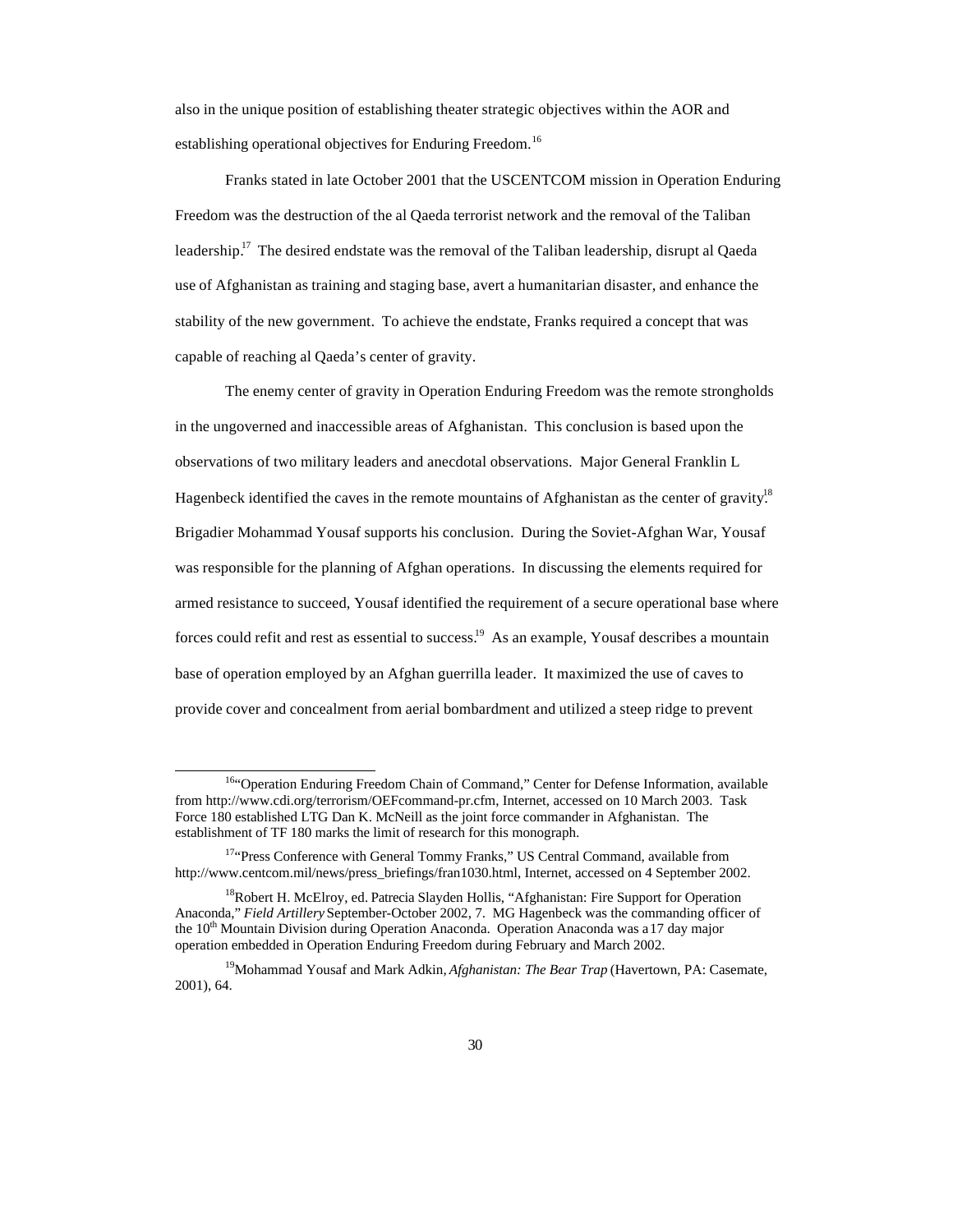Soviet ground attack.<sup>20</sup> This conclusion contradicts the analysis conducted by U.S. Army Lieutenant Colonel Antulio J. Echevarria II.<sup>21</sup> Echevarria contends that the al Qaeda center of gravity is their "hatred of apostasy."<sup>22</sup> While his analysis is sound in reference to the global network of al Qaeda, Operation Enduring Freedom only encompassed Afghanistan. Because of the difficulty of mounting an operation into the land locked and foreboding environment that is Afghanistan, the American military response to previous al Qaeda provocations was the firing of cruise missiles.<sup>23</sup> The al Qaeda network in Afghanistan, therefore, is able to operate without fear of interdiction as long as the remote strongholds exist. The al Qaeda critical vulnerability was the Taliban leadership. A strong central government in Afghanistan might attempt to regain control of the ungoverned regions. The obvious vulnerability of the Taliban became one of the focal points for Franks when he developed his logical lines of operation.<sup>24</sup>

Franks established nine logical lines of operation for Operation Enduring Freedom.<sup>25</sup> Each line of operation was focused upon a decisive point within Afghanistan, and linked to the endstate. The key decisive points were the Taliban and al Qaeda leadership, the Taliban military, the al Qaeda training bases, and the road network. Within the repressive structure of the Afghan government, the Taliban and al Qaeda leadership controlled policy. The logical lines of operations of destroying the Taliban military, operational fires, direct attack of the leadership of

 $\overline{a}$ 

<sup>23"</sup>U.S. missiles pound targets in Afghanistan, Sudan," CNN, available from http://www.cnn.com/US/9808/20/us.strikes.01, Internet, accessed 5 April 2003.

<sup>24</sup>Department of the Army Field Manual 3-0, *Operations* (Washington DC: US Government Printing Office, 2001), 5-9. Logical lines of operation are used when terrain associated objectives have limited relevance.

<sup>&</sup>lt;sup>20</sup>Ibid, 123.

<sup>&</sup>lt;sup>21</sup>LTC Echevarria is the director of national security affairs in the Strategic Studies Institute at the U.S. Army War College at Carlisle Barracks, Pennsylvania.

<sup>22</sup>Antulio J. Echevarria II, "Clausewitz's Center of Gravity: It's Not What We Thought," *Naval War College Review*, Winter 2003. The hatred of apostasy refers to former devote Muslims who have chosen a secular life instead of devotion to Shariah, the laws of the Karan.

<sup>&</sup>lt;sup>25"</sup>Interview: U.S. Army General Tommy Franks," Public Broadcasting System, available from http://www.pbs.org/wgbh/pages/frontline/shows/campaign/interviews/franks.html, Internet, accessed 10 March 2003.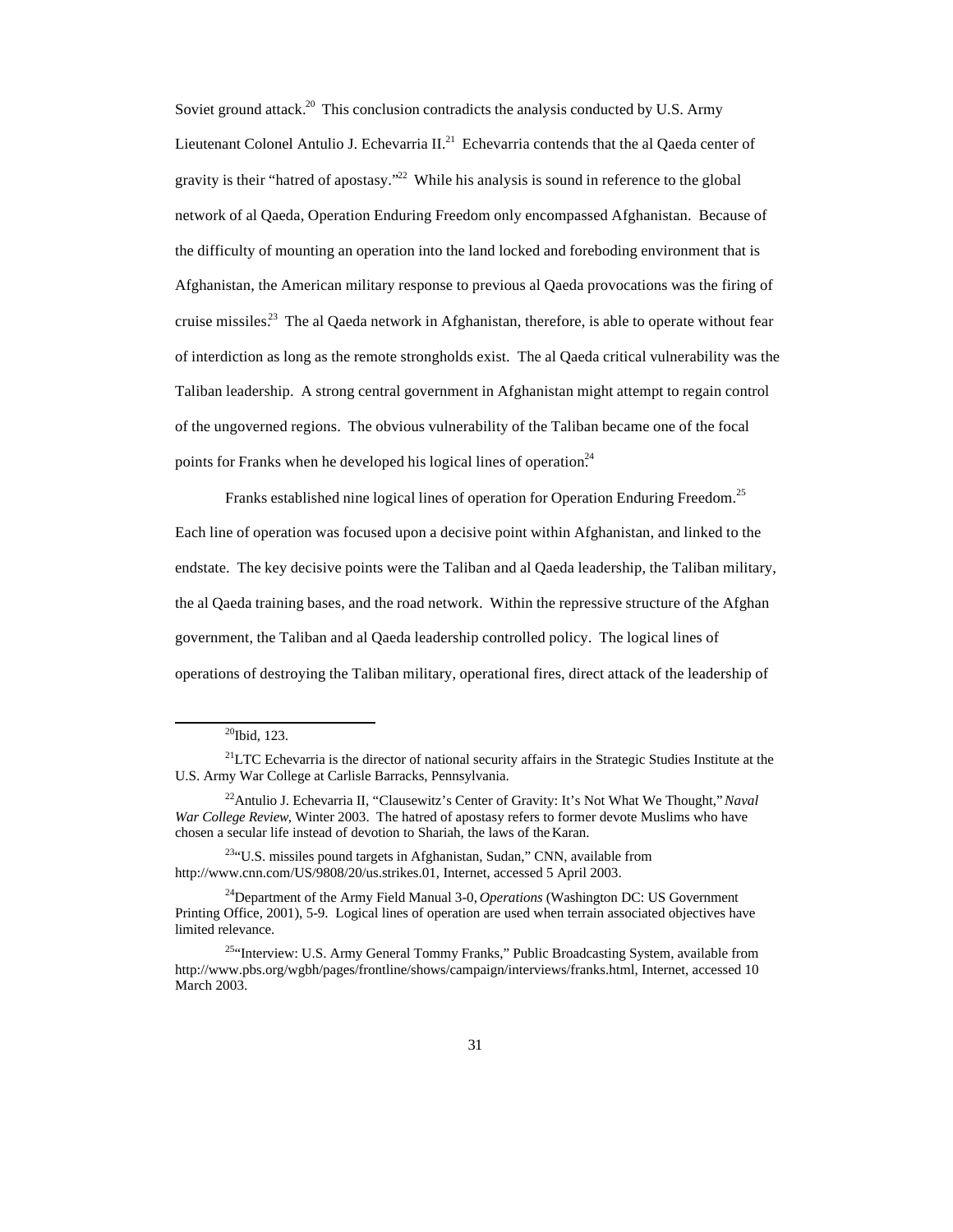al Qaeda and the Taliban, and humanitarian aid are the focus of analysis.<sup>26</sup> The destruction of the Taliban was achieved through the combination of conventional and unconventional warfare. The opposition groups, advised by special operating forces (SOF), with integrated operational fires conducted the bulk of the ground assault against the Taliban military. Operational fires used targeting information from ground forces to attack the enemy from the air. Operational fires exploit real time intelligence from observers on the ground with the precision-guided munitions of the Air Force and the Navy.<sup>27</sup> Because of the cult of personality and autocratic nature of the leadership of al Qaeda and the Taliban, the leadership of those organizations is a logical line of operation. The final logical line of operation of concern was humanitarian aid. Afghanistan was already facing a humanitarian crisis before Operation Enduring Freedom. A UN report dated 4 September 2001 recommended increased international aid to the region due to three years of drought, generational factional fighting, and human right violations.<sup>28</sup> The beginning of Operation Enduring Freedom also marked the departure of international organizations. Franks realized that a prioritized effort was required to avoid a humanitarian disaster among the 5 million refugees and displaced persons heavily reliant upon international assistance for their very survival.<sup>29</sup> Unfortunately, the most effective method of food distribution is by road. Initial airdrops of 37,000 meals a day did little to arrest the starvation of the needy.<sup>30</sup> A secure road

 $^{29}$ Ibid.

 $\overline{a}$ 

<sup>30</sup>"Keeping all options open," The Economist, available from http://www.economist.com/printedition/PrinterFriendly.cfm?Story\_ID=814314, Internet, accessed on 10 March 2003.

<sup>&</sup>lt;sup>26</sup>"Statement of General R. Franks Commander in Chief US Central Command," United States Senate, available from http://www.senate.gov/~armed\_services/statemnt/2001/010322tf.pdf, Internet, accessed on 10 March 2003.

<sup>&</sup>lt;sup>27</sup>"FY03 NDAA\_Commander-in-Chief, U.S. Central Command; Asst. Secy of Defense for International Security Affairs," US House of Representatives, available from http://commdocs.house.gov/committees/security/has058000.000/has058000\_0.htm, Internet, accessed o 10 March 2003.

<sup>&</sup>lt;sup>28"</sup>Operation Enduring Freedom and the Conflict in Afghanistan: An Update," House of Commons, available from http://www.parliament.uk/commons/lib/research/rp2001/rp01-081.pdf, Internet, accessed on 10 March 2003.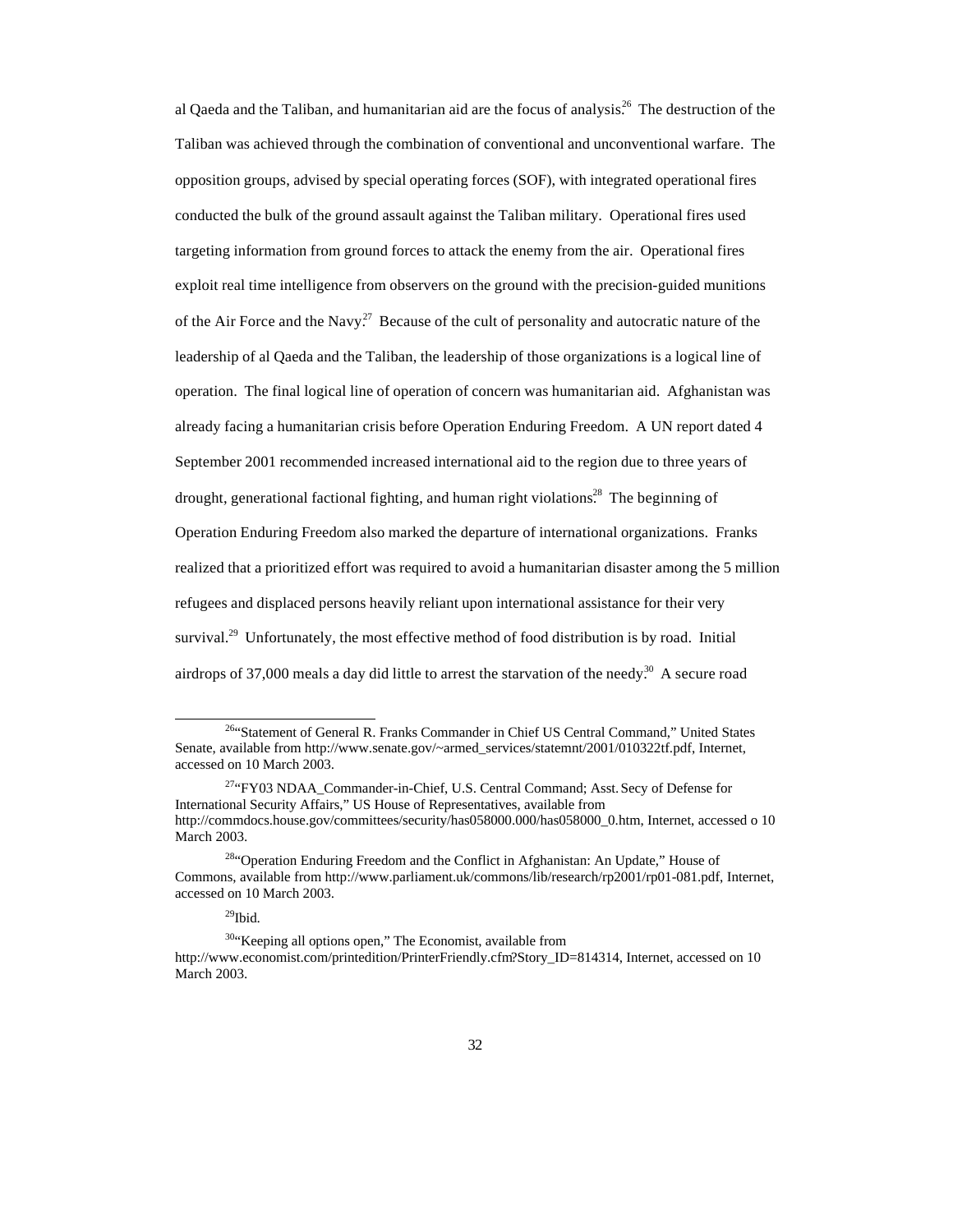network was required to maximize the efficiency of food distribution. The importance of humanitarian aid becomes more apparent when examining Operation Enduring Freedom with the joint doctrine criteria of adequate, feasible, and acceptable.

Adequacy is the first criteria analyzing Operation Enduring Freedom. The adequacy of Operation Enduring Freedom is examined in two parts. First, was the desired endstate of the campaign altered in a manner that it no longer supported the original purpose? And second, did the campaign achieve all its assigned objectives. Normally, the nesting of assumptions between the theater strategic headquarters and the operational headquarters is analyzed. In the case of Operation Enduring Freedom, the same headquarters was responsible for both; therefore, assumptions are not addressed. Franks did not address endstate on multiple occasions in his testimony to Congress, press conferences, and news releases. The endstate was implicitly discussed during a news briefing in March 2002. The lack of data points prevents an analysis of any changes to the specified endstate. Franks did discuss the mission of USCENTCOM on numerous occasions. It is assumed that endstate changes have a corresponding mission changes. Following this logic, an unwavering mission statement would indicate an unchanged endstate. During his first news conference in October 2001 after the initiation of Operation Enduring Freedom, Franks stated the mission in Afghanistan is to destroy the al Qaeda terrorist network and destroy the Taliban leadership. Franks reiterated that mission statement almost verbatim in a briefing in December 2001 and during an interview in June 2002. In each of the three occasions, the response was not scripted and was given during the question and answer period. The conclusion is that the mission, and therefore the endstate, of Operation Enduring Freedom remained unchanged during its first nine months. Rumsfeld declared in March 2002 the achievement of all initial objectives.<sup>31</sup> The success of the mission proved that Operation

<sup>&</sup>lt;sup>31</sup>"DOD News Briefing - Secretary Rumsfeld and Gen. Franks," Department of Defense, available from http://www.defenselink.mil/news/mar2002/t03062002\_t0306sd.html, Internet, accessed on 17 October 2002.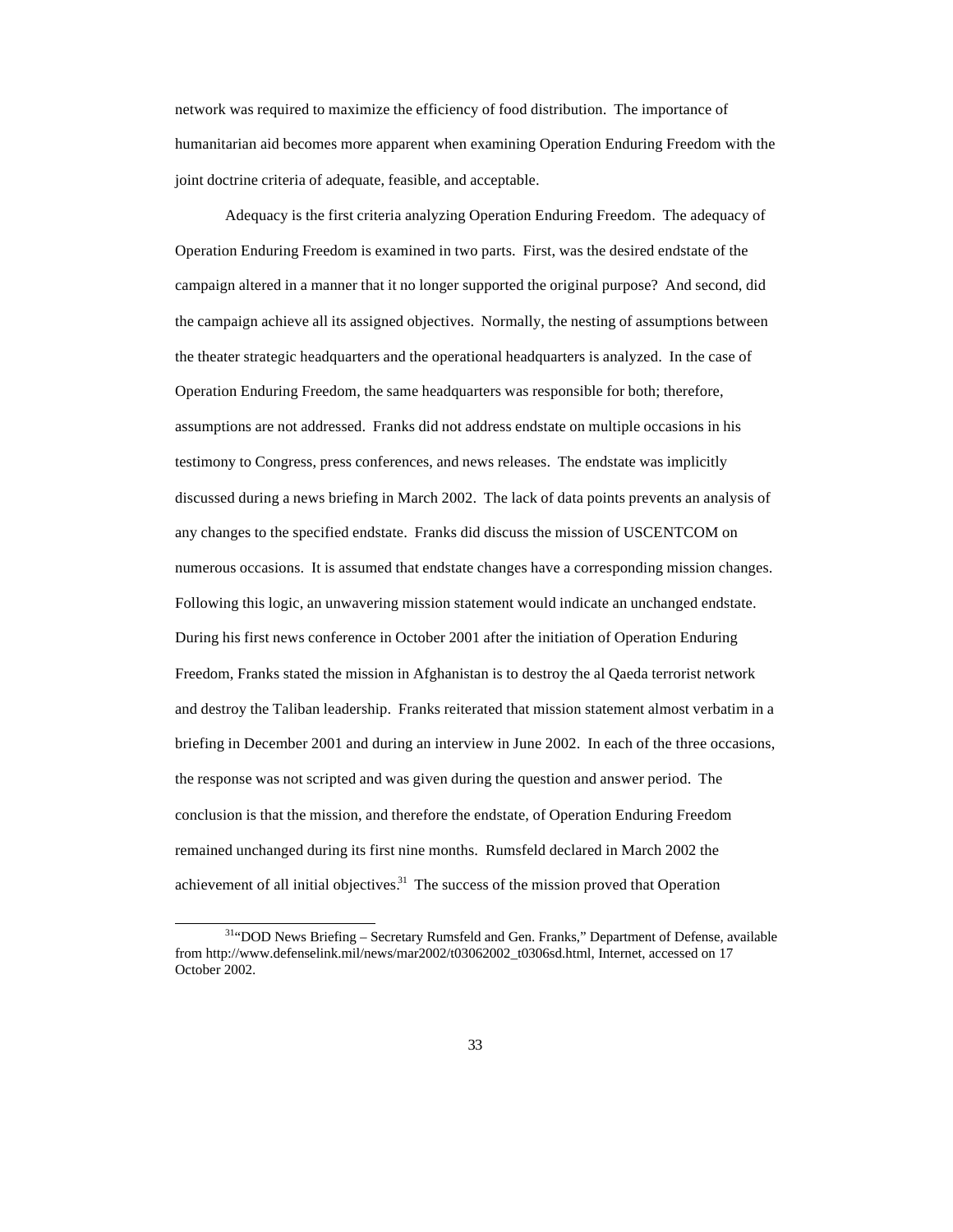Enduring Freedom met the test of adequacy within the guidelines of joint doctrine. The test of feasibility is not as single dimensional.

Feasibility is the second criteria analyzing Operation Enduring Freedom. Feasibility is in the form of three questions. First, were sufficient resources available to conduct Operation Enduring Freedom? Second, was Operation Enduring Freedom an effective employment scheme? Finally, was Operation Enduring Freedom flexible? Because the Operation Enduring Freedom ground component was predominately unconventional, the resources required were not as daunting as with a conventional heavy force. The operational fires logical line of operation did test the logistic network of the Air Force. The lack of landing rights for ground attack aircraft demanded that a system of refueling and support be established over extended distances. The lack of landing rights also prompted contingency plans to seize airfields within Afghanistan early in the campaign. Lift aircraft were just as important as attack aircraft in Afghanistan. Being a land locked country with only 30 miles of rail and a poor network of roads, logistical support was exclusively by air during the early phases of Operation Enduring Freedom. During congressional testimony, Franks specifically mentions the limited number of available lift aircraft as a problem.<sup>32</sup> Fortunately, the limitation of available airlift was mitigated by an effective employment scheme.

The scheme of employment was tailored for the threat and environment. Special operating forces were tasked to make contact with opposition forces and support them with training and operational fires. Within the austere environment of Afghanistan, the opposition forces, known as the Northern Alliance, had adapted to the terrain and the spartan supply system. The Northern Alliance consisted of a loose confederation of factions with a consolidated strength

<sup>32&</sup>quot;FY03 NDAA\_Commander-in-Chief, U.S. Central Command; Asst. Secy of Defense for International Security Affairs," US House of Representatives, available from http://commdocs.house.gov/committees/security/has058000.000/has058000\_0.htm, Internet, accessed o 10 March 2003.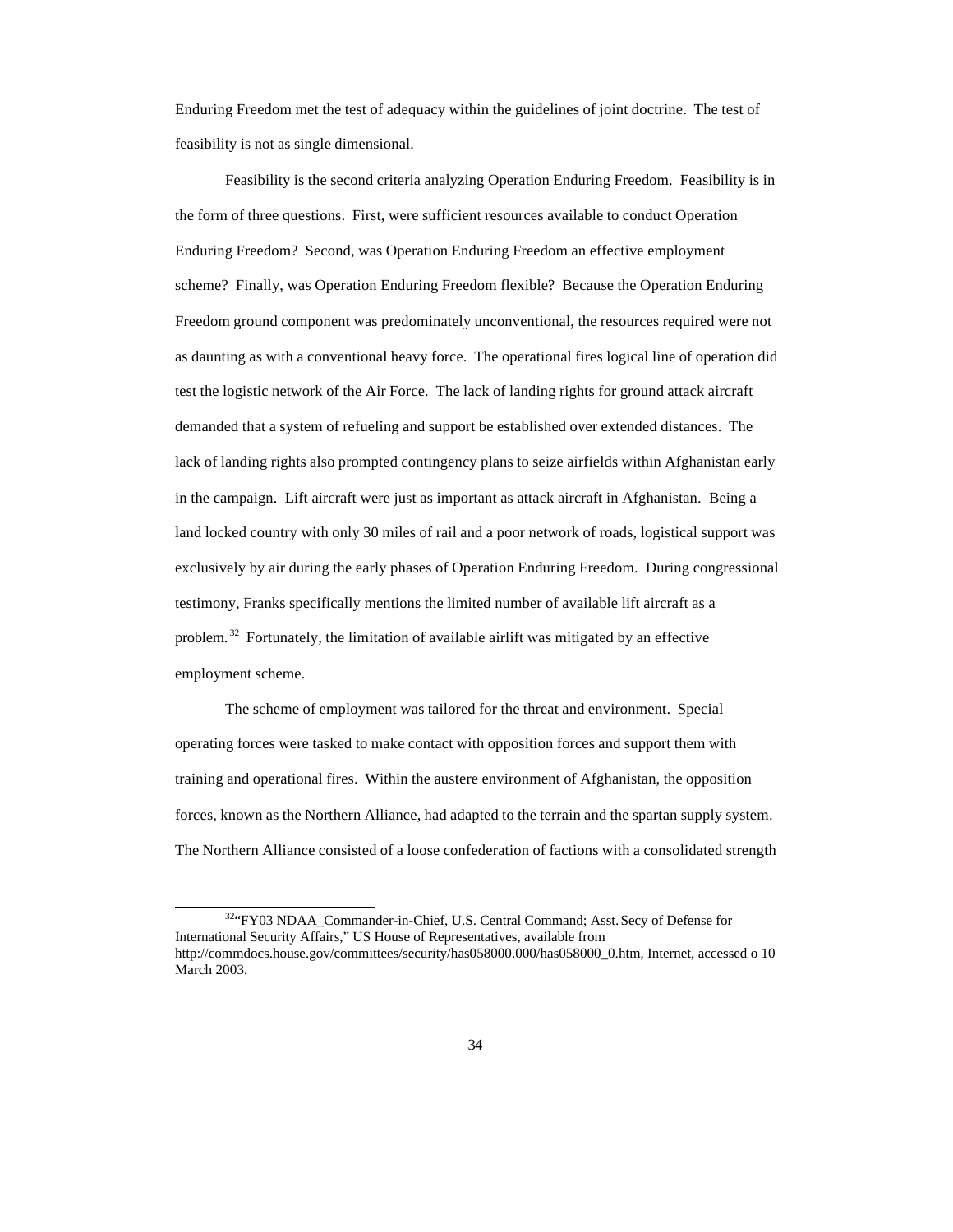around 15,000 men.<sup>33</sup> They were able to mount offensives without a time consuming and resources intensive buildup. The extended operating range of Air Force and Navy aircraft permitted the establishment of staging bases locations adjacent to existing lines of communication. Operation Enduring Freedom accomplished its mission because the force structure was tailored to logistical capabilities. The ninth and final logical line of operation developed by Franks was operational maneuver. It was the only logical line of operation not employed at the onset of Operation Enduring Freedom. Operational maneuver called for the introduction of convention forces in the event that unconventional warfare failed to achieve the decisive destruction of the Taliban military. Although conventional forces were an option, there were a number of problems associated with their use. The forced entry of large formations of ground forces would require the assistance of a neighboring country. Afghanistan did not have the resources to provide any level of host nation support. The United States and its coalition partners would have to import everything that they needed. Operational maneuver provided flexibility on a limited scale. Operation Enduring Freedom proved feasible because of the success of special operating forces support opposition forces. The austere nature of the theater along with its geographic location made support for a large conventional force a dubious assumption. The result was a lack of short term flexibility until sufficient lodgment was established. However, the risk in flexibility did not impact the political or military acceptability of the operation.

For Operation Enduring Freedom to be acceptable, it must answer three questions. First, were the conditions created and the resources allocated to enable the campaign to achieve the desired endstate. Second, did the concept for achieving the endstate abide by the laws of war. Finally, was the concept of the campaign politically palatable and militarily sound. As Operation

<sup>33&</sup>quot;Afghanistan's Northern Alliance," British Broadcasting Corporation, available from http://news.bbc.co.uk/1/hi/world/south\_asia/1552994.stm, Internet, accessed on 28 March 2003.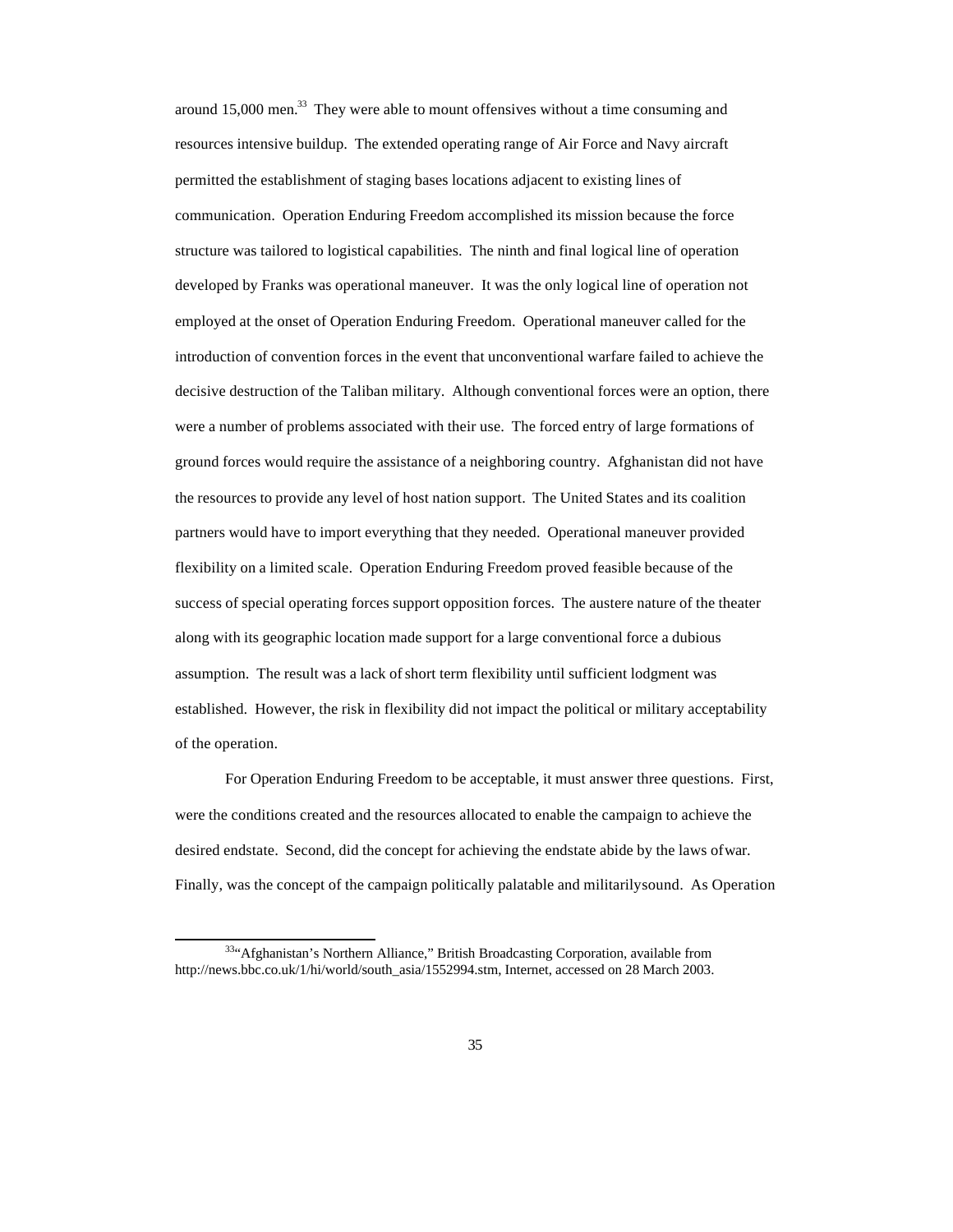Enduring Freedom matured, sacrifices in force structure to reduce logistical demands became an issue. Operational fires were not effective employed during Operation Anaconda.<sup>34</sup> Operation Anaconda was a major operation to destroy al Qaeda and Taliban in the Shah-i-Kot Mountains of eastern Afghanistan. To reduce the amount of lift required for deployment and sustainment, the subordinate units did to arrive in theater with their organic artillery. It was assumed that operational fires could augment organic mortars and, therefore, achieve the desired effects. During Anaconda, the subordinate unit encountered fleeting targets which operational fires could not attack. The ground-based mortars were effective but quickly expended all of their ammunition. Although Anaconda was ultimately a success, the issue of operational fires in a tactical role is unresolved.

The issue of the status of prisoners is also unresolved. The Unites States continues to hold a large number of captured al Qaeda and Taliban in Guantanamo Bay. The American government is still determining if these detainees are prisoners of war, illegal combatants, or international terrorist. Their status determines the method of incarnation or prosecution. Rumsfeld publicly states that the detainees are illegal combatants.<sup>35</sup> The Third Geneva Convention stipulates that a competent tribunal determines the status of detainees.<sup>36</sup> Until the determination is made, the detainees enjoy the same rights as a prisoner or war. $37$  The President has authorized the formation of military tribunals.<sup>38</sup> The President empowered the tribunals to

 $\overline{a}$ <sup>34</sup>Robert H. McElroy, ed. Patrecia Slayden Hollis, "Afghanistan: Fire Support for Operation Anaconda," *Field Artillery* September-October 2002, 6-8.

<sup>&</sup>lt;sup>35</sup>"Secretary Rumsfeld Media Availability after Visiting Camp X-Ray," Department of Defense, available from http://www.defenselink.mil/news/Jan2002/t01282002\_t0127sd3.html, Internet, accessed on 5 April 2003.

<sup>&</sup>lt;sup>36</sup>"Convention (III) relative to the Treatment of Prisoners of War. Geneva, 12 August 1949," International Committee of the Red Cross, available from

http://www.icrc.org/Web/Eng/siteeng0.nsf/html/57KJAW!Open, Internet, accessed on 5 April 2003.

 $37$ Ibid.

<sup>38</sup>"President Issues Military Order," White House, available from http://www.whitehouse.gov/news/releases/2001/11/20011113-27.html, Internet, accessed on 5 April 2003.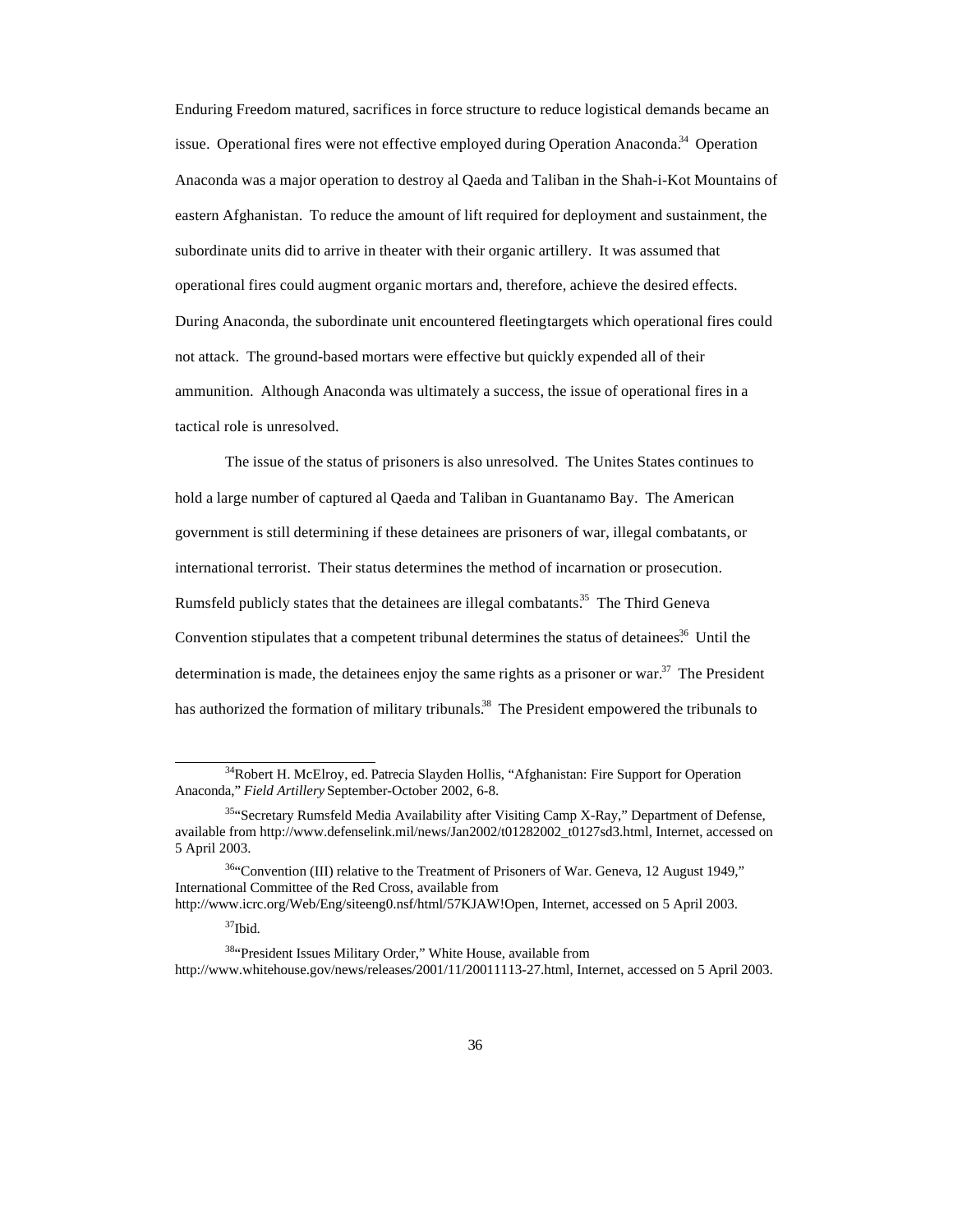determine detainee disposition and prosecute terrorists and individuals who harbor terrorists.<sup>39</sup> There is public debate on the legitimacy of military tribunals.<sup> $40$ </sup> The verdicts of military tribunals are not subject to review by American or international courts.<sup>41</sup> The fear is the lack of judicial oversight will lead to injustice.

The third component of acceptability is not contentious. After the terrorist attack on the World Trade Center, there was near universal approval within the United States for Operation Enduring Freedom. Public approval ratings of military action in Afghanistan exceeded ninety percent in October 2001. If anything, the public and the government want to expand the scope of the operation to more efficiently identify and destroy remnant elements of al Qaeda and the Taliban. As mission accomplishment is the overriding component of adequacy, public approval is the overriding component of acceptability. While minor discrepancies exist on the force structure, the operation is militarily sound. The disposition of detained al Qaeda and Taliban leaders remains an issue. While it may become a more volatile issue, the American public still remembers 11 September, and they do not become misty eyed at the sight of alleged terrorists enduring the hardships of confinement.

In summary, this chapter offers proof that Operation Enduring Freedom is an effective campaign. Key national policy documents provide the strategic aims and the strategic military objectives of the war on terrorism. Although the terminal campaign is not currently known, the guidance for conflict termination derived from the National Security Strategy and the Quadrennial Defense Report provide a point of departure for enabling campaigns. The problem is related to the argument made by Echevarria that the al Qaeda center of gravity is a common hatred of apostasy. Al Qaeda, as a globally dispersed decentralized terrorist network, has a center

<sup>39</sup>Ibid.

<sup>&</sup>lt;sup>40"</sup>Debate on Military Tribunals Intensifies," US Department of State, available from http://usinfo.state.gov/topical/pol/terror/01120300.htm, Internet, accessed 5 April 2003.

<sup>41</sup>"President Issues Military Order," White House, available from http://www.whitehouse.gov/news/releases/2001/11/20011113-27.html, Internet, accessed on 5 April 2003.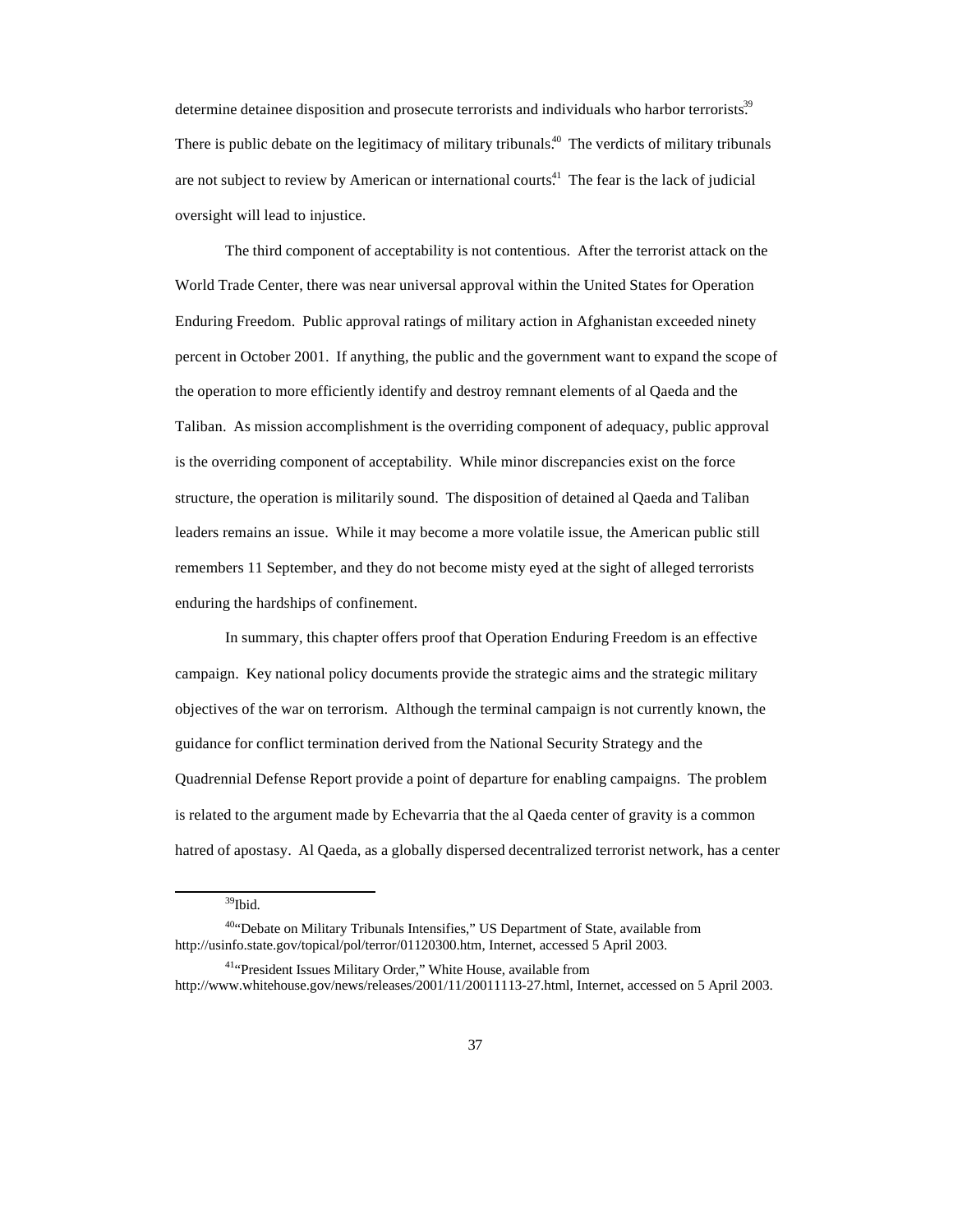of gravity that is unassailable by military attack. Echevarria insists that the terminal campaign to defeat terrorism in the USCENTCOM AOR is a combination of diplomatic, economic, and informational initiatives.<sup>42</sup> Such a campaign nested within Bush's second line of operation detailed in his National Security Strategy, the use of information operations to attack the underlying conditions that promote terrorism. The operational objectives of Operation Enduring Freedom create the conditions for successful employment of the full spectrum of sources of power in the course of the terminal campaign. The theater strategic and operational objectives of Operation Enduring Freedom are nested within the conflict termination guidance. This linkage proves that Operation Enduring Freedom is an enabling campaign. The evaluation of the effectiveness of Operational Enduring Freedom is achieved through the analysis of the elements of operational design using joint doctrine criteria of adequate, feasible, and acceptable. Operation Enduring Freedom proved effective due to a scheme of maneuver that balanced available resources and the endstate. Because the endstate did not change during the course of the operation, the initial scheme of maneuver was not required to adapt to an incremental change in the mission. As a result, there were no pronounced shortcomings in flexibility. Limitations in flexibility were also overcome by using logical lines of operation. Logical lines of operation facilitated simultaneous operations against multiple decisive points from the initial introduction of forces into Afghanistan. While the shortcoming in flexibility was mitigated through a well defined mission and simultaneous operations, an improvement in the tailoring of the force to increase rotary wing lift and robust organic fires are lessons to take forward. The comparison of the Italian Campaign to Operation Enduring Freedom reveals additional lessons for the future of Operation Enduring Freedom and future operations in the war on terrorism.

<sup>42</sup>Echevarria II, "Clausewitz's Center of Gravity: It's Not What We Thought."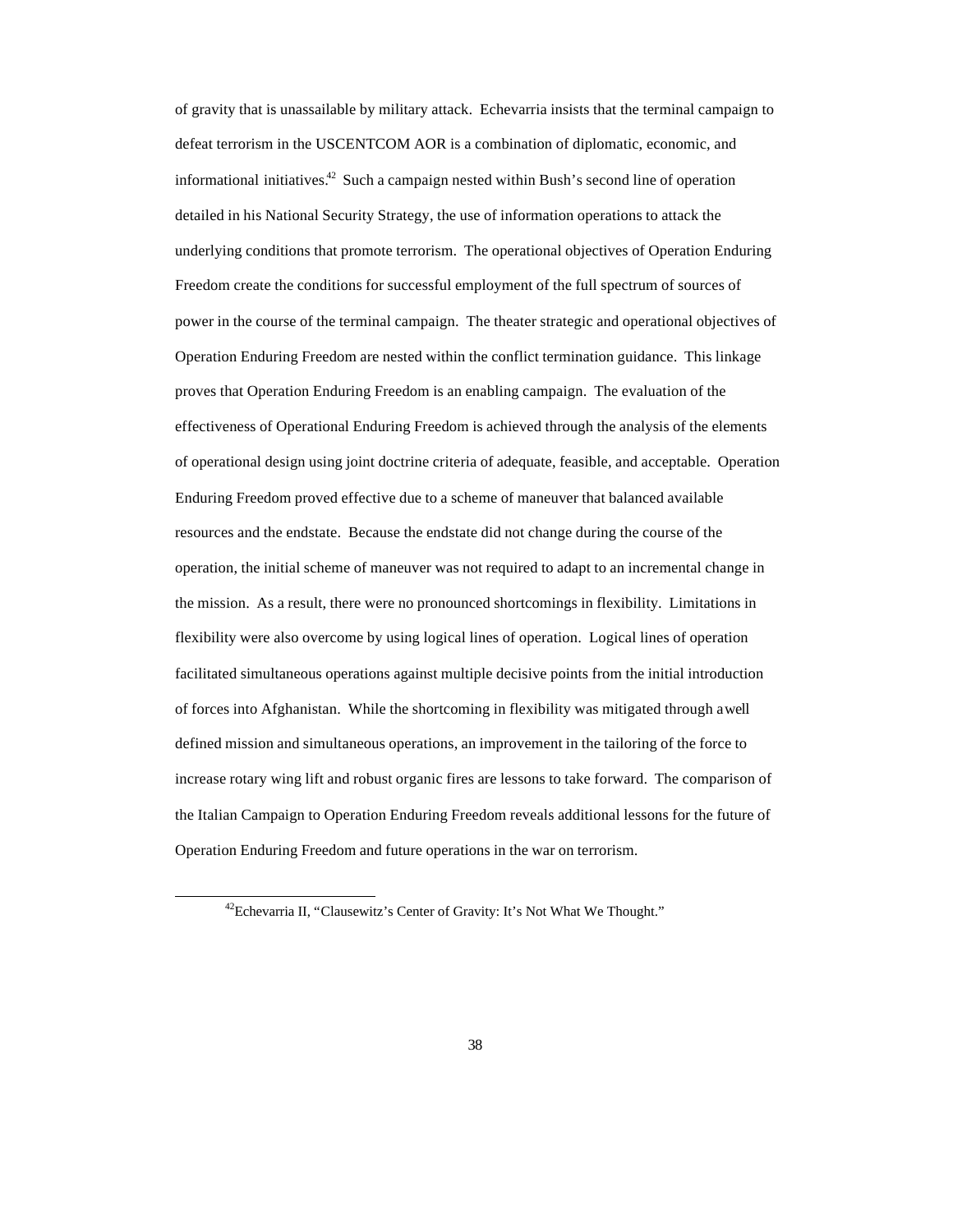#### **CHAPTER FIVE**

#### **CONCLUSIONS AND RECOMMENDATIONS**

The synthesis of doctrine, historical case study, and recent operations answers the question of the effectiveness of Operation Enduring Freedom as an enabling campaign. This chapter provides that answer and also addresses the lessons learned applicable to future operations. An effective enabling campaign answers two questions. First, was the campaign adequate, feasible, and acceptable in accordance with joint doctrine? And second, were the operational objectives nested within the theater strategic objectives? In this chapter, these two questions are answered through a comparison of the Italian Campaign and Operation Enduring Freedom. The Italian Campaign exhibits the benefits of sound planning and the repercussions of poor planning. Applying those insights to Operation Enduring Freedom adds rigor to the conclusion that Operation Enduring Freedom was effective. The Italian Campaign also demonstrated the indirect relationship between strategic endstate and operational objectives indicative of an enabling campaign. Establishing a similar linkage in Operation Enduring Freedom would support the conclusion that Operation Enduring was an effective enabling campaign. Detracting conditions identified in joint doctrine analysis and inconsistencies in the nesting of objectives are examined for possible lessons learned. Lessons applicable to future operations are explored in detail and mitigating actions are recommended. In the end, the importance of Operation Enduring Freedom as an effective enabling campaign is understood and the implications for the future of the war on terror are clear. Operation Enduring Freedom should mirror the Italian Campaign as an effective enabling campaign that helped create the conditions for the terminal campaign.

By examining the strengths and weaknesses of the Italian Campaign in comparison to Operation Enduring Freedom, the conclusion that Operation Enduring Freedom is an effective campaign is further validated and lessons are learned. In the Italian Campaign, major operations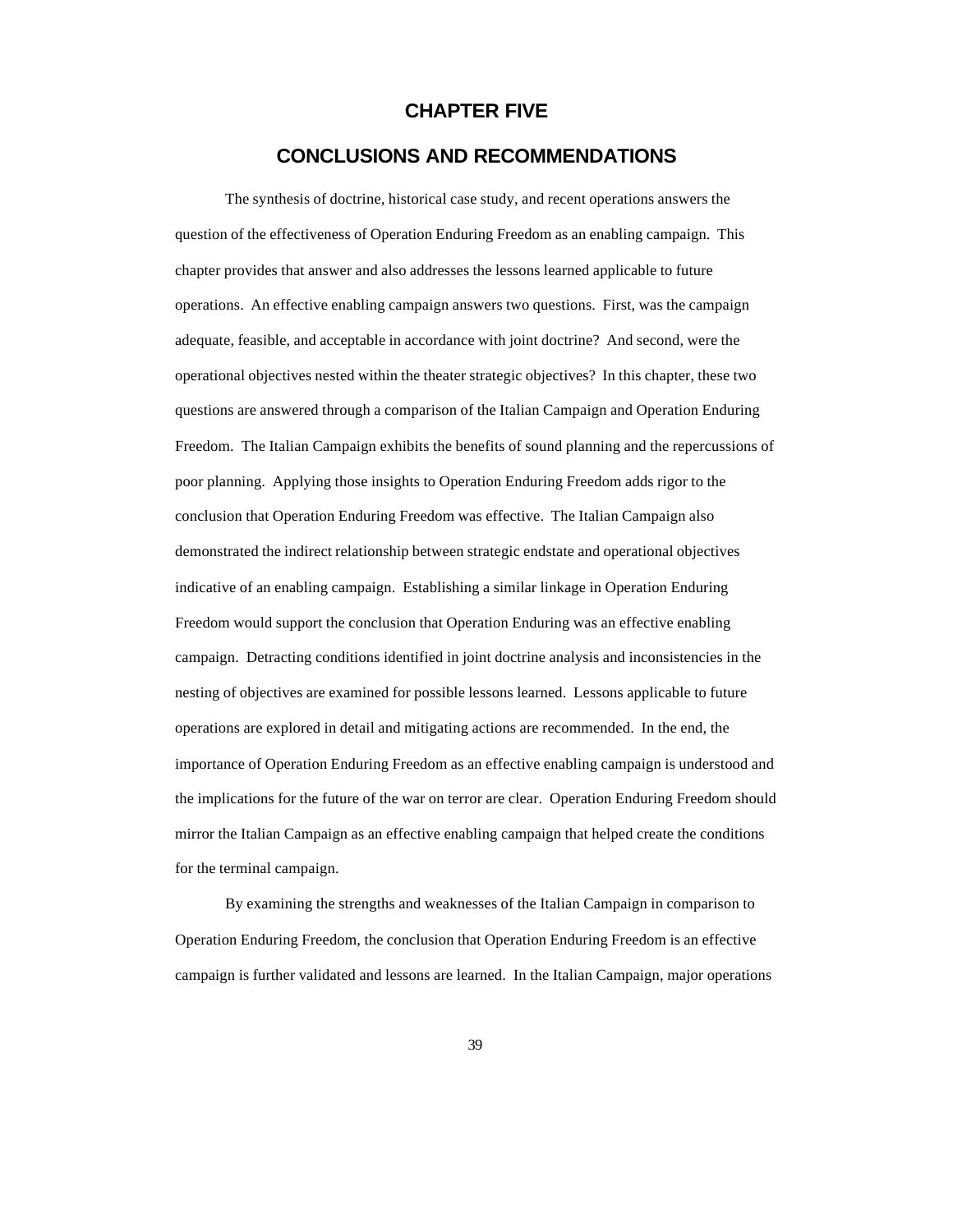were inconsistent with the intent of the campaign. The Italian Campaign theater strategic objectives, as stated in chapter three, were the elimination of Italy from the war and the fixing of German forces. Operation Shingle attempted a winter offensive against dominating terrain and well prepared defensive positions along a weather constrained avenue of approach. With a stalled landing at Anzio and tactical defeats at Cassino, Alexander considering delaying further action until the drier and warmer months of spring but was encouraged to continue the offensive by Churchill.<sup>1</sup> The ill-advised offensive failed to produce results until the weather improved in the late spring. In January 1945, another offensive was conducted despite the fact that the German forces in Italy could no longer influence the campaign in Northern Europe. The meager territorial gains were inconsequential to the peace agreement signed a few months later. In both examples, the major operations were inconsistent with the theater strategic objective of fixing German forces. The lesson applied to Operation Enduring Freedom and future operations is major operations should support the intent of the campaign and military necessity should outweigh political necessity in an economy of force theater. Rumsfeld declared the theater strategic objectives of Operation Enduring Freedom achieved in March 2002. If true, the availability of forces in Afghanistan should not dictate a new objective inconsistent with the enabling intent of Operation Enduring Freedom in the war on terrorism. The purpose of an enabling campaign is to facilitate the terminal campaign and any other purpose is dubious.

The validation of an enabling campaign is the nesting of operational objectives within the strategic endstate. In the case study of the Italian Campaign, Alexander determined the operational objectives of seizing Naples and moving north of Rome. The operational objectives supported the theater strategic objectives of defeating Italy and the fixing German forces. The theater strategic purpose was to create conditions for Operation Overlord and the invasion of

<sup>1</sup>Winston S. Churchill, *The Second World War*, vol 5: *Closing the Ring* (Boston: Houghton Mifflin, 1950), 509.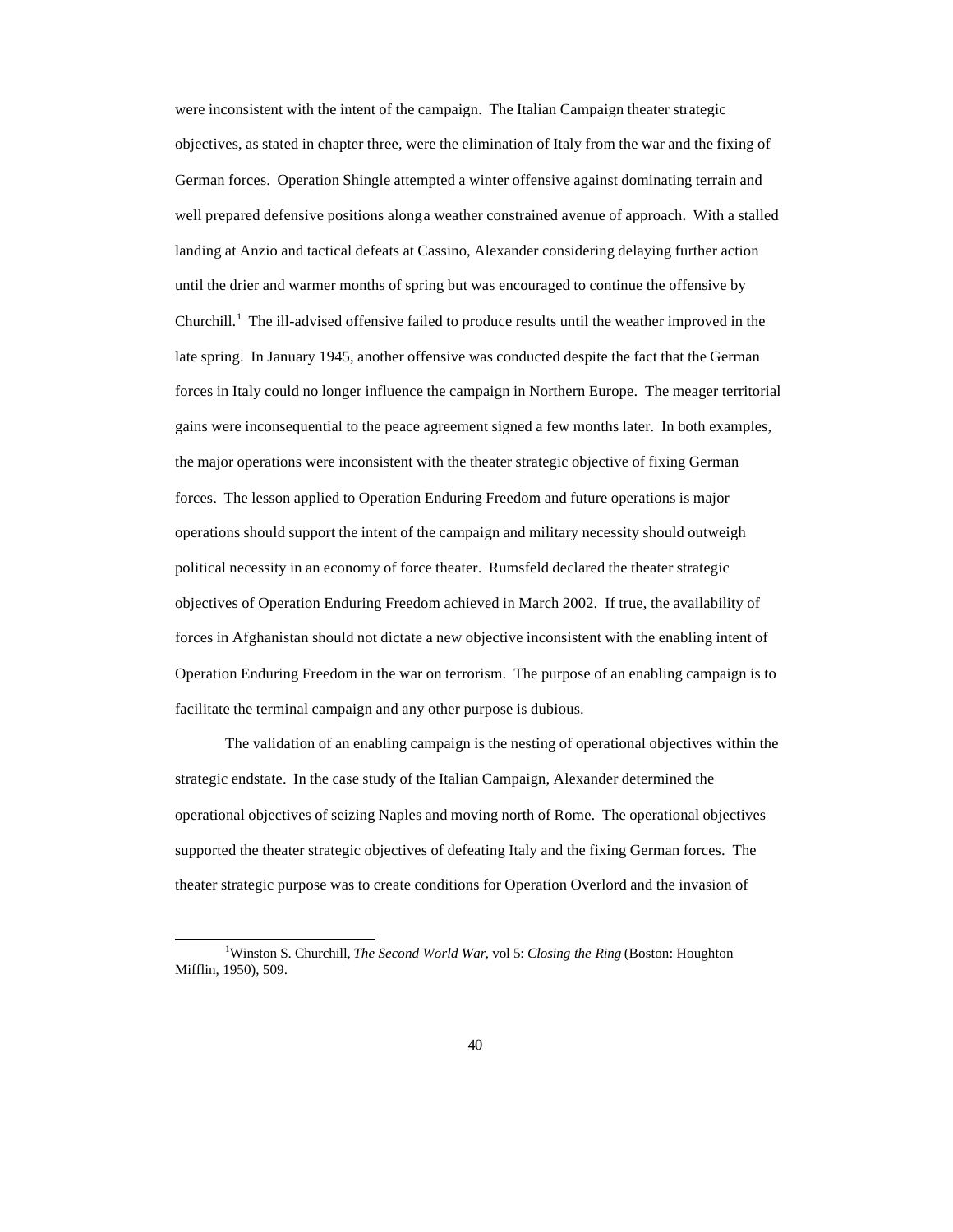Northern Europe. Operation Overlord and its sequels were the terminal campaign to achieve the strategic endstate, the destruction of Nazi Germany. In comparison, Franks established nine logical lines of operation focused on achieving an effect linked to a decisive point. Logical lines of operation are a doctrinal correct alternative to geographic objectives in an environment without positional relevance.<sup>2</sup> The logical lines of operation supported the theater strategic objectives of destroying the al Qaeda terrorist network and removing the Taliban government. The linkage of theater strategic objectives to the terminal campaign is problematic. The one shortcoming of Operation Enduring Freedom is the absence of an identified terminal campaign. Although the terminal campaign is missing, the strategic endstate is known. The strategic endstate is the destruction of terrorist networks and the neutralization of rouge regimes.<sup>3</sup> By implication, the USCENTCOM terminal campaign in the war on terror must achieve that endstate.

The center of gravity analysis recognized a difference between Afghanistan and the broader AOR. According to Echevarria, the al Qaeda center of gravity within the AOR is the hatred of apostasy. The conceptual nature of the center of gravity precludes the military as the main effort of the terminal campaign. The main effort requires a diplomatic or informational campaign. Operation Enduring Freedom is an enabling campaign if and only if it supports a diplomatic or informational campaign with the objective neutralizing hatred of apostasy.

Prior to Operation Enduring Freedom, the prospect of a successful American diplomatic or information campaign in Afghanistan was nonexistent. Operation Enduring Freedom enabled the resumption of diplomatic relations. The conditions are now created for the introduction of diplomatic or informational initiatives intent on eliminating the hatred of apostasy. The link of Operation Enduring Freedom to the future terminal campaign proves Operation Enduring

 $\overline{a}$ <sup>2</sup>Department of the Army Field Manual 3-0, *Operations* (Washington DC: US Government Printing Office, 2001), 5-9.

<sup>&</sup>lt;sup>3</sup>"Presidential Address to the Nation," White House, available from http://www.whitehouse.gov/news/releases/2001/10/20011007-8.html, Internet, accessed 4 September 2002.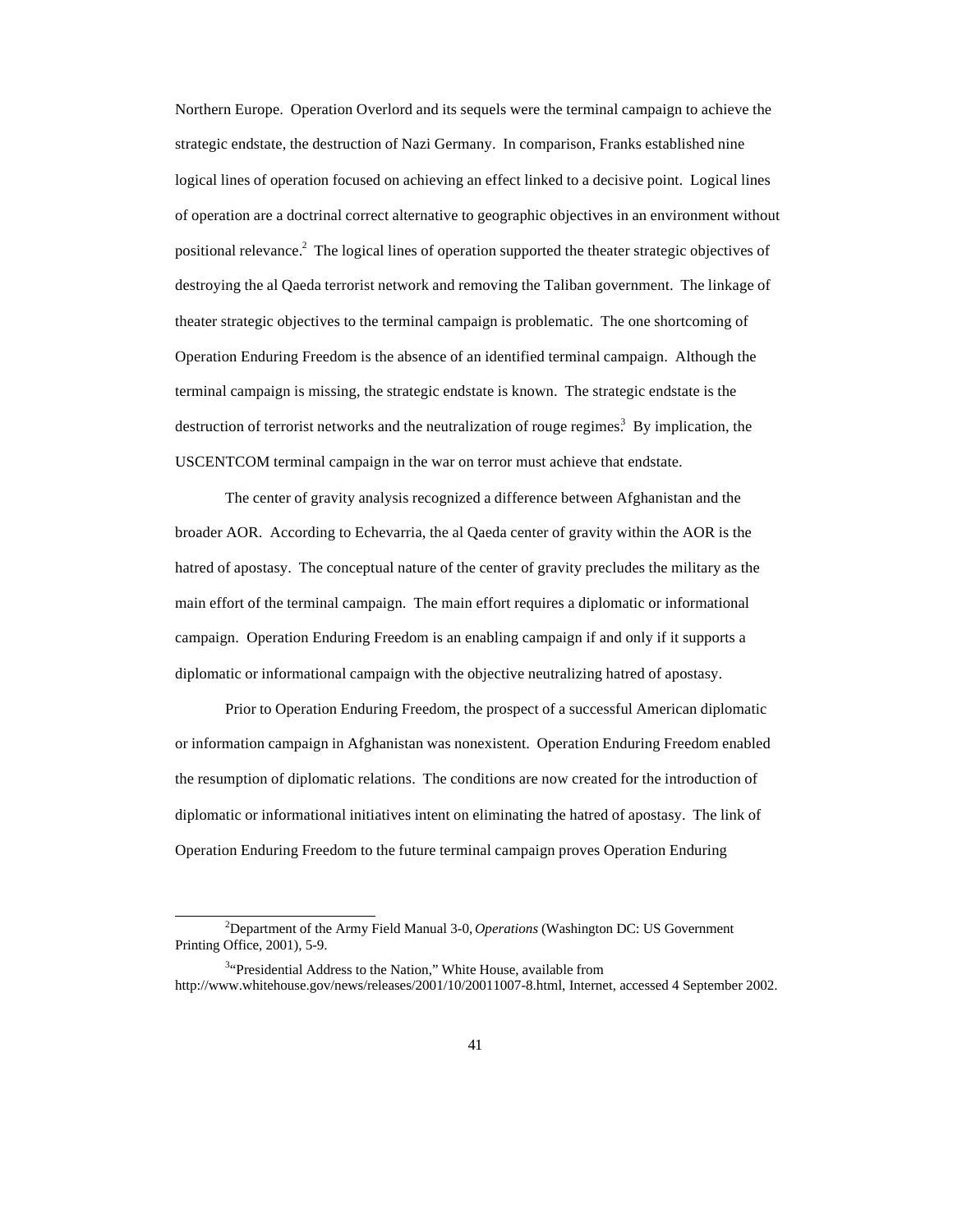Freedom is an enabling campaign. By understanding the purpose of the future terminal campaign, the operational commander is capable of designing an effective enabling campaign.

It is arguable that any terminal campaign in the war on terror would require an enabling campaign in Afghanistan. It is also arguable that military operations may mitigate the effectiveness of the diplomatic, economic, and informational initiatives proposed by Echevarria and others. Both arguments are correct. There are decisive points in the broader war on terror that are only assailable to military force. Other decisive points, including the al Qaeda center of gravity, are only assailable by the use of something other than force. A coordinated and integrated campaign plan for the war on terror would identify the sequencing and prerequisite conditions of major campaigns undertaken with all of the elements of national power. It is recommended that the USCENTCOM develop a comprehensive campaign plan for the war on terror. It is inconceivable that a campaign plan is not constructed or currently under review. Procedurally, the campaign plan must begin with the terminal campaign. If Franks agrees that the terrorist center of gravity is a hatred of apostasy, he must determine the diplomatic, economic, and informational assets required. If not attached or organic, he must request or create those assets. At the regional combatant commander level, mission need statements for non military capabilities are just as important as the need for military materiel. The analysis of critical capabilities, requirements, and vulnerabilities will reveal the decisive points. The decisive points are attacked in sequence or simultaneously to create the conditions for successful employment of the terminal campaign. Intelligence assets are prioritized against those conditions and the threats to those conditions. The information provided by the intelligence assets are used to make decisions to exploit success and mitigate failures. It sounds simplistic. The difference between the past and now is the new national security strategy. Under the new strategy, conditions are proactively created. In a press briefing on 6 March 2002, Rumsfeld stated it up best, "A terrorist under fire in the mountains of Afghanistan is a terrorist who has bigger problems than trying to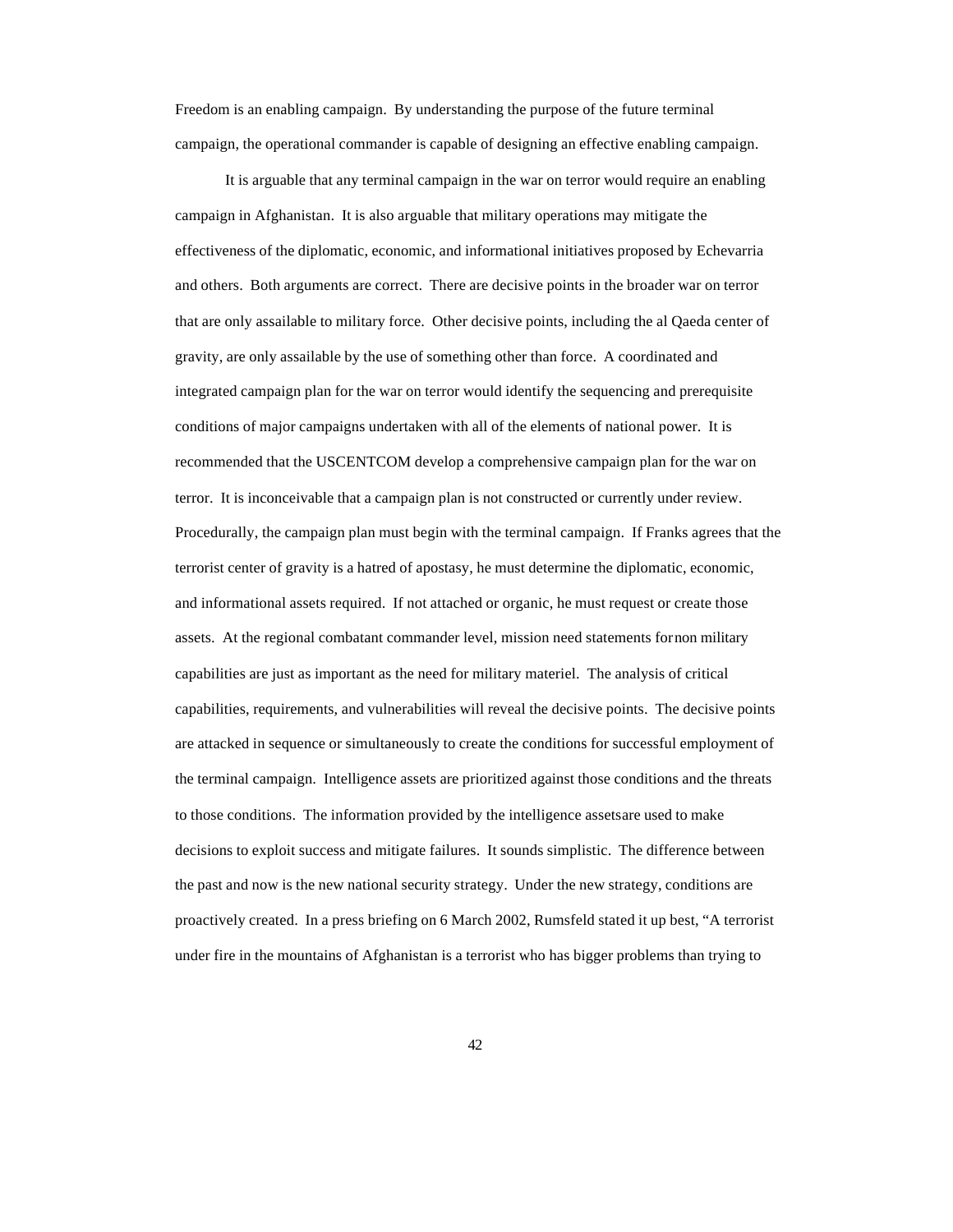plan the next attack on the United States." The lessons learned during Operation Enduring Freedom, if institutionalized, will facilitate future operations in the war on terror.

Lessons for future operations are also gleamed from a comparison of the Italian Campaign and Operation Enduring Freedom using the joint doctrine criteria. Using the principles of adequacy, feasibility, and acceptability in the comparison of the Italian Campaign and Operation Enduring Freedom, operations in Afghanistan compare favorably to operations in Italy. It was demonstrated that endstate of both the Italian Campaign and Operation Enduring Freedom were nested within strategic aims and national military objectives. However, the intent of Allied operations changed after achievement of initial objectives. In 1945, with the German forces in Italy unable to influence the terminal campaign in northern Europe, the Allies continued to mount offensives. At some point, the mission in the Italian Campaign changed in accordance with the forces available instead of remaining focus upon the national military objective of fixing German forces to facilitate the campaign across France and into Germany. In Operation Enduring Freedom, the mission and intent remained on the destruction of the al Qaeda terrorist network within Afghanistan and the destruction of the Taliban leadership.

Both the Italian Campaign and Operation Enduring Freedom faced issues in the area of feasibility. The rugged terrain and unsecured road network in Italy and Afghanistan hampered logistical support. Both campaigns also encountered limitations in lift support: for Alexander, it was the availability of sealift and, for Franks, it was the availability of airlift. Additionally, both campaigns were limited in the force structure available to execute the task. In the case of the Italian Campaign, the invasion of France had priority. The Italian Campaign was consistently asked to sacrifice troops and resources to weight the effort of Overlord. In the case of Operation

<sup>&</sup>lt;sup>4.</sup> DOD News Briefing - Secretary Rumsfeld and Gen. Franks," US Department of Defense, available from http://www.defenselink.mil/news/mar2002/t03062002\_t0306sd.html, Internet, accessed 17 October 2002.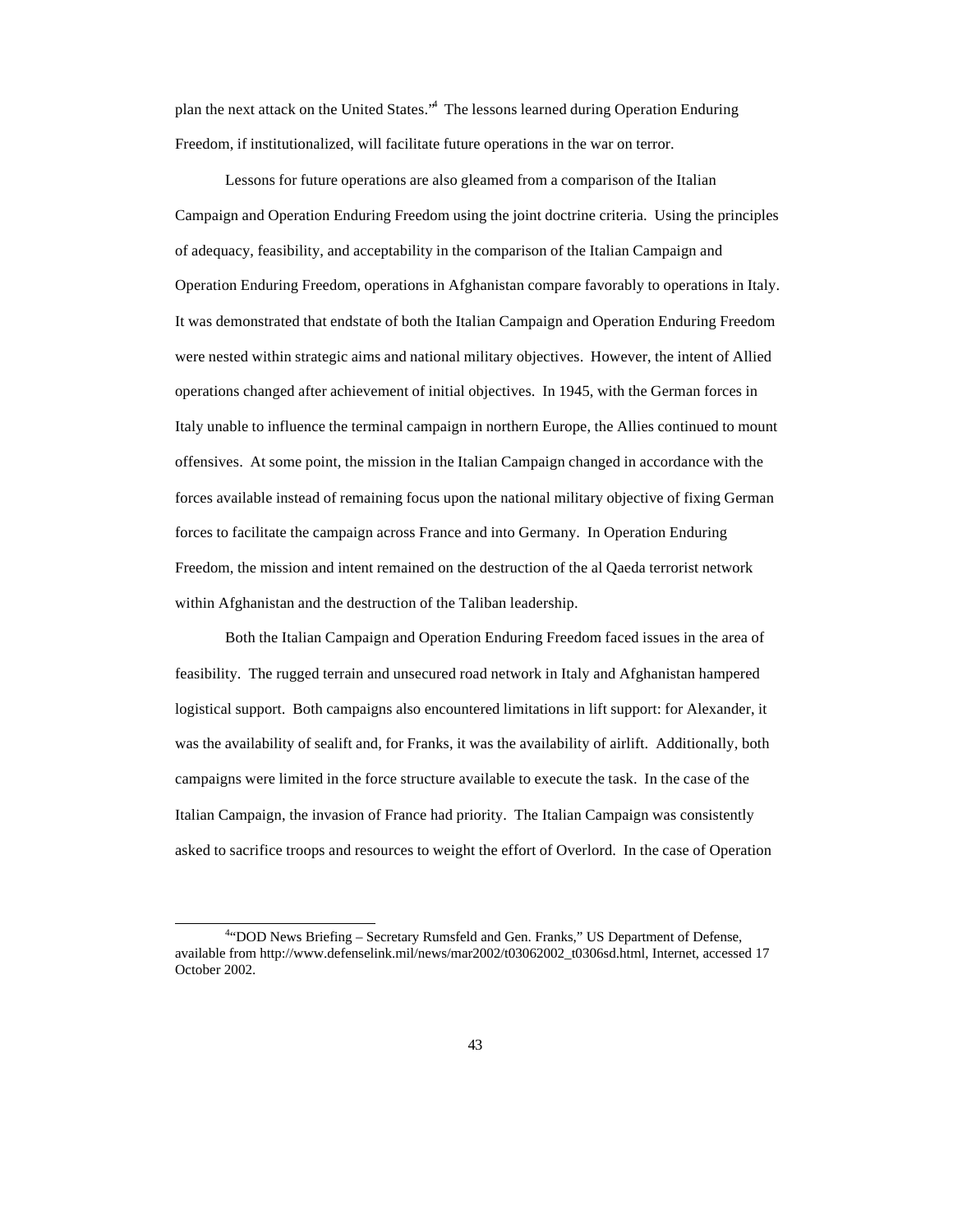Enduring Freedom, ongoing commitments outside of the USCENTCOM AOR and preparations for future operations within the USCENTCOM AOR reduced available assets.

Both the Italian Campaign and Operation Enduring Freedom enjoyed popular and political support. However, the joint doctrine definition of acceptable stipulates that the mission is accomplished with available resources without incurring excessive losses in personnel, equipment, or materiel. The concept adopted by Eisenhower to achieve tactical objectives through the sheer weight of resources was not as efficient as the unconventional warfare adopted by Franks. Because of the attrition-based nature of the Italian Campaign, on average more soldiers were killed in action in a single day then all of the American casualties of Operation Enduring Freedom combined (as of 10 March  $2003$ ).<sup>5</sup>

In summary, Frank's innovative concept of the operation preserved his most vital resource, American soldiers, while accomplishing the mission. Operation Enduring Freedom was an effective enabling campaign because of the indirect supporting relationship to the strategic endstate. The unwavering endstate prevented a dilution of effort. The risk to future Afghan operations is losing sight of the conflict termination conditions. In Italy, the commander achieved the objectives but lost sight of the endstate within the theater. In USCENTCOM, Operation Enduring Freedom has enabled the initiation of diplomatic and information initiatives to attack the al Qaeda center of gravity. If the terminal campaign of diplomacy and information are not undertaken, Operation Enduring Freedom was a waste of time, men, and money.

<sup>5</sup> "World War II," Center for Military History, available from http://www.army.mil/cmhpg/reference/eacmp.htm, Internet, accessed on 5 April 2003. The United States suffered 114,000 casualties during the Italian Campaign. The Italian Campaign lasted 678 days. On average, the United States suffered 168 casualties a day.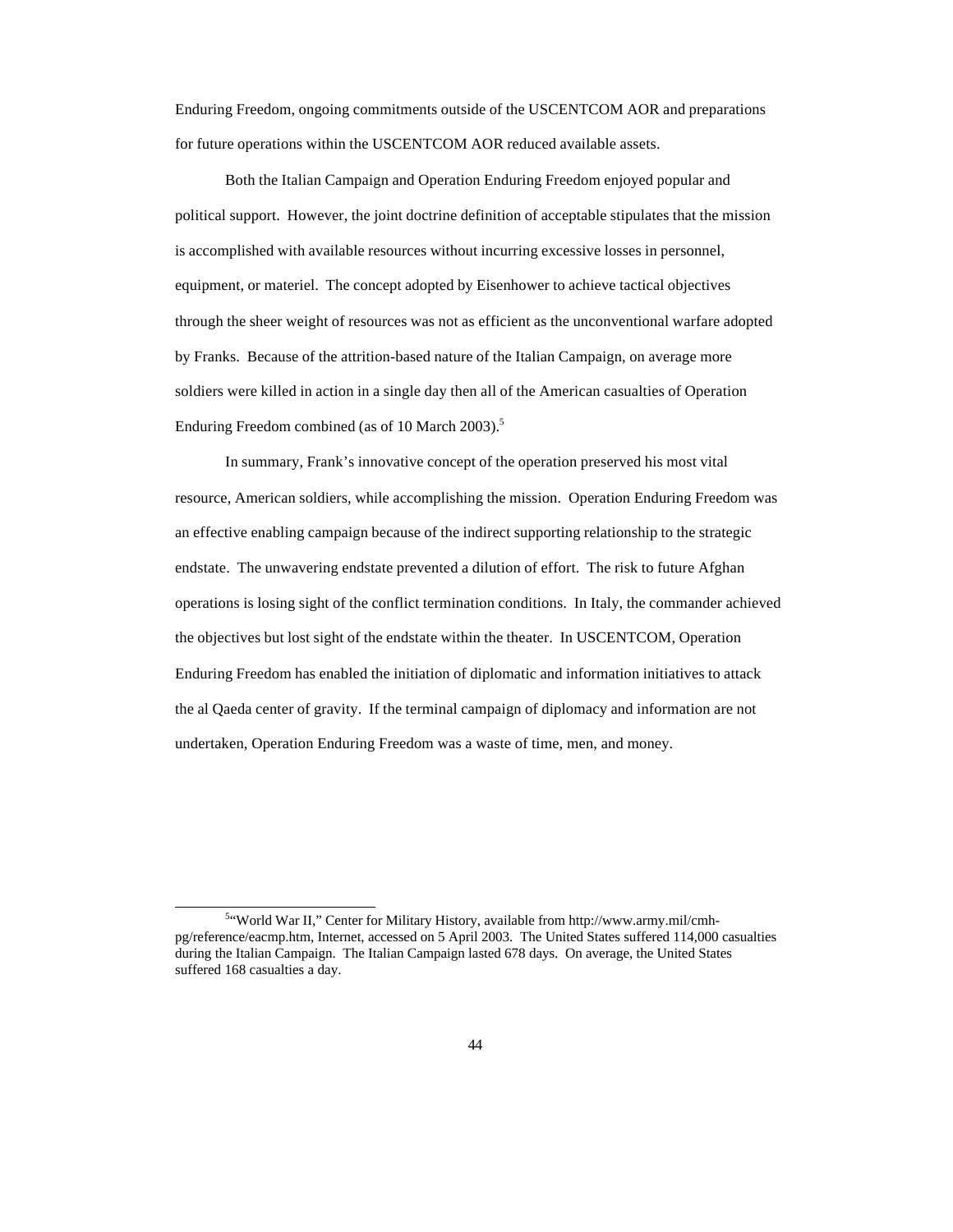### **BIBLIOGRAPHY**

#### **Publications**

Alexander, Harold R.L.G. *The Alexander Memoirs 1940-1945*. New York: McGraw Hill, 1962.

- Barber, Laurie, and John Tonkin-Covell. *Freyberg: Churchill's Salmander*. London: Hutchinson, 1989.
- Bennett, Gill, ed. *The End of the War in Europe 1945*. London: Her Majesty's Stationery Office, 1996.
- Blaxland, Gregory. *Alexander's Generals; The Italian Campaign, 1944-45*. London: William Kimber, 1979.

Blumenson, Martin. *Mark Clark* . New York: Congdon and Weed, 1984.

\_\_\_\_\_\_\_\_. *The Mediterranean Theater of Operations,* vol. 3*, Salerno to Cassino*. Washington DC: US Government Printing Office, 1969.

- Brown, Michael E., Owen R. Cote, Jr., Sean M. Lynn-Jones, and Steven E. Miller, eds. *America's Strategic Choices*. Cambridge: MIT Press, 1998.
- Burns, James M. *Roosevelt: The Soldier of Freedom.* New York: Harcourt Brace Jovanovich, 1970.
- Bush, George W. "The National Security Strategy of the United States of America." Washington DC: US Government Printing Office, 2002.

Churchill, Winston S. *Memoirs of the Second World War.* New York: Bonanza Books, 1978.

\_\_\_\_\_\_\_\_. *The Second World War*, vol 4: *The Hinge of Fate.* Boston: Houghton Mifflin, 1950.

- Clark, Mark W. *General Mark W. Clark Diary* Volume 6. The Citadel Archives and Museum. Charleston, South Carolina.
- \_\_\_\_\_\_\_\_. Interviewed by Sidney T. Matthews, 10-21 May 1948. Combined Arms Research Library, Leavenworth.

\_\_\_\_\_\_\_\_. *Calculated Risk* . New York: Harper and Brothers, 1950.

- Clausewitz, Carl von. *On War.* trans. Michael Howard and Peter Paret. Princeton: Princeton University Press, 1989.
- Department of the Army Field Manual. *Decisive Force: The Army in Theater Operations.* Washington DC: US Government Printing Office, 1995.
- Department of the Army Field Manual. *Operations.* Washington DC: US Government Printing Office, 2001.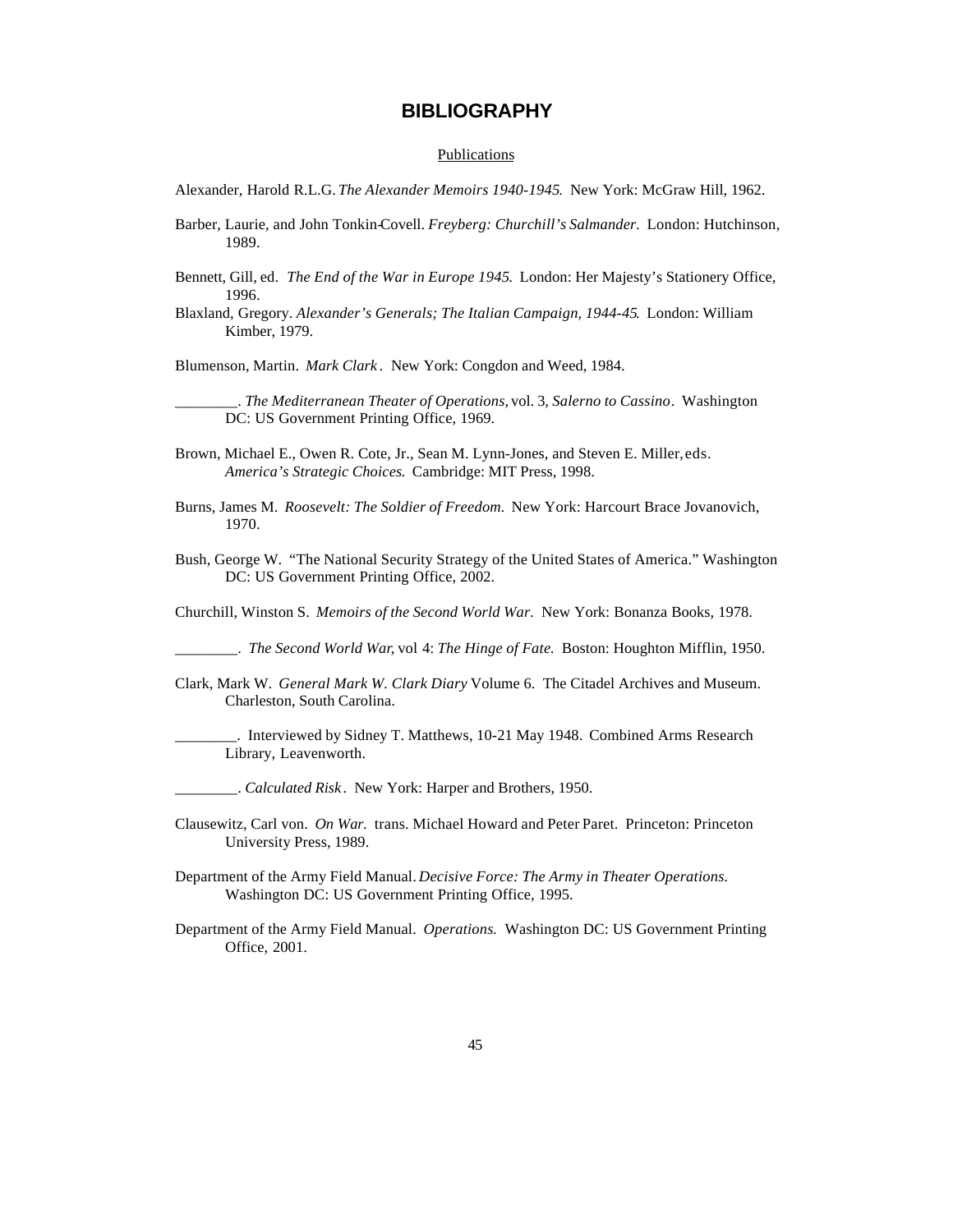- Department of the Army Field Manual. *Rules of Land Warfare*. Washington DC: US Government Printing Office, 1940.
- Department of Defense. "Quadrennial Defense Review Report." Washington DC: US Government Printing Office, 2002.
- Department of Defense Joint Publication. *Doctrine for Planning Joint Operations*. Washington DC: US Government Printing Office, 1995.
- Department of Defense Joint Publication. *Joint Doctrine for Campaign Planning*. Washington DC: US Government Printing Office, 2002.
- D'Este, Carlo. "The Italian Campaign: A 50 Year Perspective,"in *1943: The Beginning of the End*, ed Paul D. Dickson. Waterloo: LCMSDS, 1995.
- Echevarria, Antulio J.. II. "Clausewitz's Center of Gravity: It's Not What We Thought." *Naval War College Review*, Winter 2003.
- Ehrman, John. *Grand Strategy*, vol. V, *August 1943-September 1944*. London: Her Majesty's Stationery Office, 1956.
- Fisher, Ernest F., Jr. *The Mediterranean Theater of Operations: Cassino to the Alps.* Washington DC: US Government Printing Office, 1977.
- Freyberg, Paul. *Bernard Freyberg, VC: Soldier of Two Nations*. London: Hodder and Stoughton, 1991.
- Gaston, James C., ed. *Grand Strategy and the Decisionmaking Process*. Washington DC: National Defense University Press, 1992.
- Gilpin, Michael D. "Exit Strategy: The New Dimension in Operational Planning." Carlisle, PA: U.S. Army War College, May 1997.
- Hoffman, Bruce. *Inside Terrorism.* New York: Columbia University Press, 1998.
- Kennedy, Paul, ed. *Grand Strategies in War and Peace*. New Haven: Yale University Press, 1991.
- Kesselring, Albert. *The Memoirs of Field Marshal Kesselring*. Novato, California: Presido Press, 1989.
- Lardner, John. "Ringside Seat at the Bombing of Monte Cassino." *Newsweek* , 28 February 1944, 27.
- Manwaring, Max G. and Anthony James Joes, eds. *Beyond Declaring Victory and Coming Home: The Challenges of Peace and Stability Operations*. London: Praeger, 2000.
- McElroy, Robert H. ed. Patrecia Slayden Hollis. "Afghanistan: Fire Support for Operation Anaconda." *Field Artillery* September-October 2002.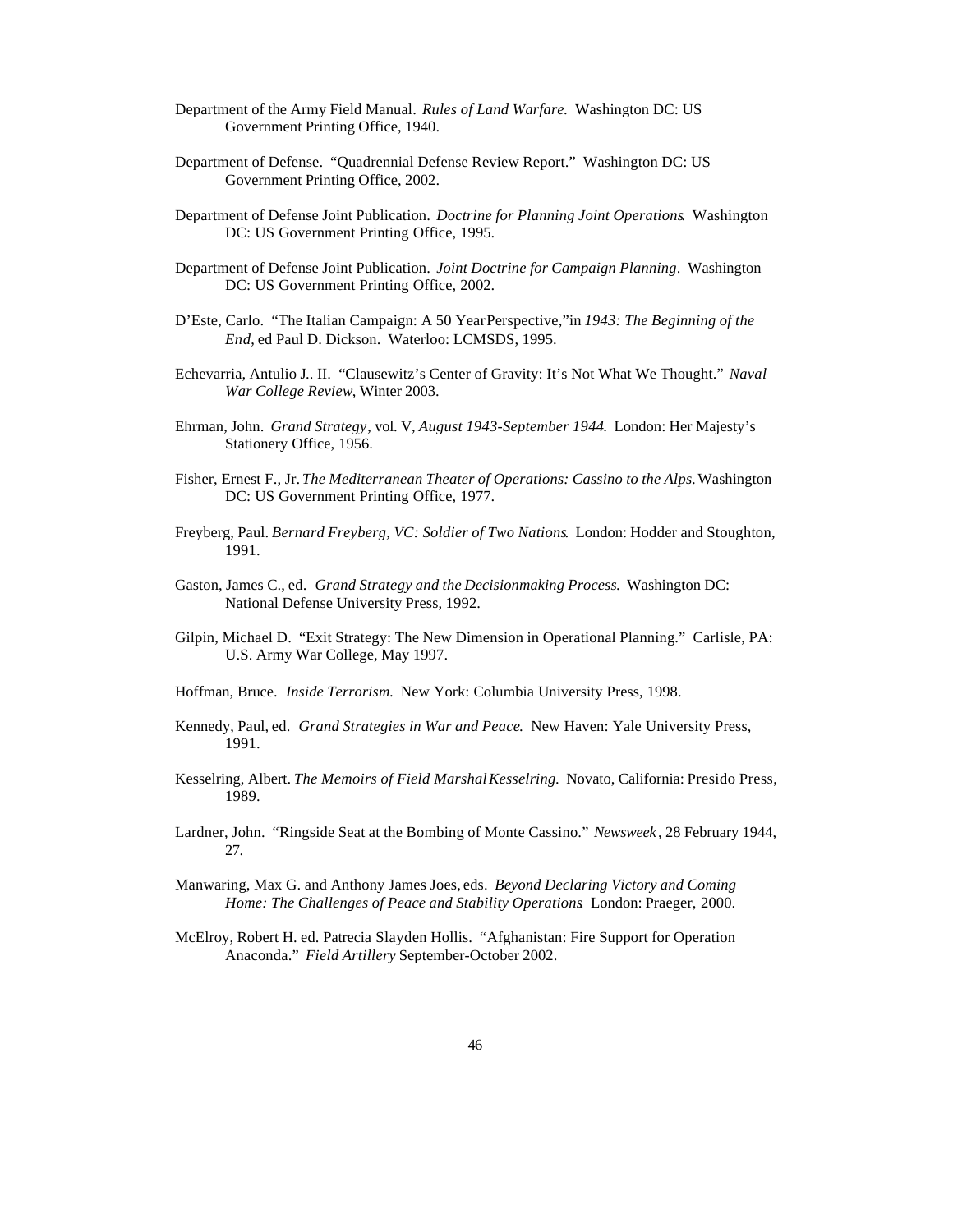- Morrissey, Michael T. "End State: Relevant in Stability Operations?" Fort Leavenworth, KS: United States Army Command and General Staff College, May 2001.
- Naveh, Shimon. *In Pursuit of Military Excellence: The Evolution of Operational Theory.* London: Frank Cass, 1997.
- Nicolson, Nigel. *Alex: The Life of Field Marshal Earl Alexander of Tunis*. New York: Atheneum, 1973.
- Paret, Peter, ed. *Makers of Modern Strategy: from Machiavelli to the Nuclear Age*. Princeton, New Jersy: Princeton University Press, 1986.
- Reed, James W. "Should Deterrence Fail: War Termination in Campaign Planning." *Fundamentals of Operational Warfighting: DJMO Selected Readings Book Vol. II. Fort* Leavenworth, KS: United States Army Command and General Staff College, 2001.
- Schwarz, Benjamin and Christopher Lane. "A New Grand Strategy." *The Atlnatic Monthly*, January 2002.
- Starr, Chester G., ed. *From Salerno to the Alps: A History of the Fifth Army 1943-1945*. Washington DC: Infantry Journal Press, 1948.
- Stoler, Mark A. *Allies and Adversaries: The Joint Chiefs of Staff, the Grand Alliance, and U.S. Strategy in World War II*. Chapel Hill: University of North Carolina Press, 2000.
- Trevelyan, Realeigh. *Rome '44: The Battle for the Eternal City*. New York: Viking, 1981.
- Wojdakowski, Walter. "Conflict Termination: Integrating the Elements of Power in Today's Changing World." Carlisle, PA: U.S. Army War College, 1993.
- Woodward, Bob. *Bush at War.* New York: Simon and Schuster, 2002.
- Yousaf, Mohammad and Mark Adkin. *Afghanistan: The Bear Trap* Havertown, PA: Casemate, 2001.

#### Electronic Media

- "Afghanistan's Northern Alliance." British Broadcasting Corporation. Available from http://news.bbc.co.uk/1/hi/world/south\_asia/1552994.stm. Internet. Accessed on 28 March 2003.
- "Al-Qa'ida (the Base)." Institute for Counter-Terrorism. Available from http://www.ict.org.il/inter\_ter/orgdet.cfm. Internet. Accessed 14 March 2003.
- "American-British Strategy." Franklin D. Roosevelt Library and Museum. Available from http://www.fdr.library.marist.edu. Internet. Accessed on 20 October 2002.
- "Atlantic Charter." Yale Law School. Available from http://www.yale.edu/lawweb/avalon/wwii/atlantic.htm. Internet. Accessed on 20 October 2002.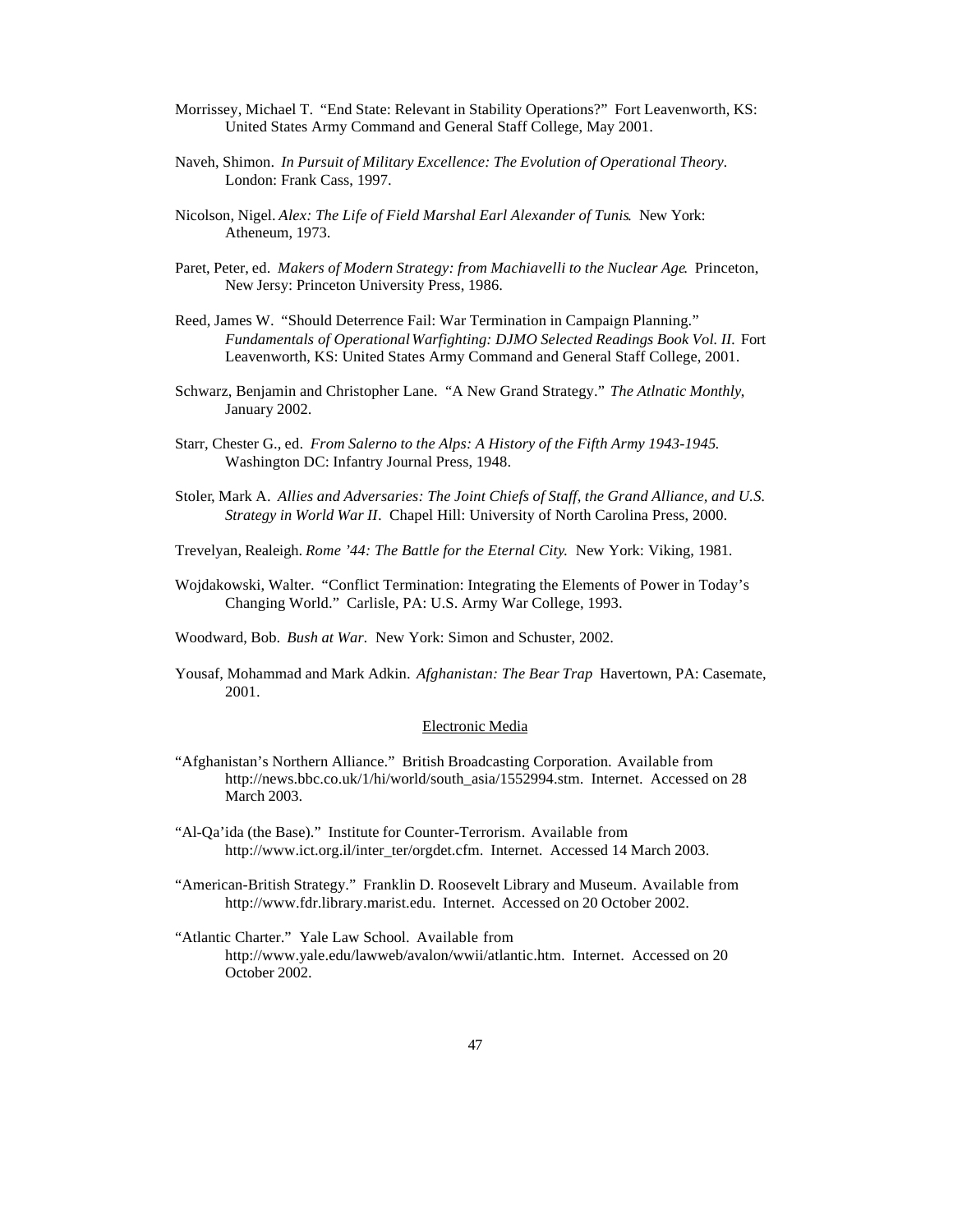- "Congress approves resolution authorizing force." CNN. Available from http://www.cnn.com/2001/US/09/15/congress.terrorism. Internet. Accessed on 10 March 2003.
- "Convention (III) relative to the Treatment of Prisoners of War. Geneva, 12 August 1949." International Committee of the Red Cross. Available from http://www.icrc.org/Web/Eng/siteeng0.nsf/html/57KJAW!Open. Internet. Accessed on 5 April 2003
- "Debate on Military Tribunals Intensifies." US Department of State. Available from http://usinfo.state.gov/topical/pol/terror/01120300.htm. Internet. Accessed 5 April 2003.
- "Draft Declaration of Allied Unity." Yale Law School. Available from http://www.yale.edu/lawweb/avalon/wwii/washconf/washconf.htm. Internet. Accessed on 20 October 2002.
- "Draft Statement Proposed by the Soviet Union Regarding the Joint Declaration of Allied Unity." Yale Law School. Available from http://www.yale.edu/lawweb/avalon/wwii/washconf/washconf.htm. Internet. Accessed on 20 October 2002.
- "DOD News Briefing Secretary Rumsfeld and Gen. Franks." US Department of Defense. Available from http://www.defenselink.mil/news/mar2002/t03062002\_t0306sd.html. Internet. Accessed 17 October 2002.
- "Franklin D. Roosevelt's September 11, 1941 Fireside Chat." The Political Resource Page. Available from http://www.politicalresource.net/fdr's\_fireside\_chat\_of\_September\_11\_1941.html. Internet. Accessed 10 March 2003.
- "FY03 NDAA\_Commander-in-Chief, U.S. Central Command; Asst. Secy of Defense for International Security Affairs." US House of Representatives. Available from http://commdocs.house.gov/committees/security/has058000.000/has058000\_0.htm. Internet. Accessed 10 March 2003.
- "GEN Franks testimony to the Armed Services Committee." Central Command. Available from http://www.centcom.mil/news/transcripts/20020227.htm. Internet. Accessed 4 September 2002.
- "Interview: U.S. Army General Tommy Franks." Public Broadcasting System. Available from http://www.pbs.org/wgbh/pages/frontline/shows/campaigns/interviews/franks.html. Internet. Accessed 10 March 2003.
- "Keeping all options open." The Economist. Available from http://www.economist.com/printedition/PrinterFriendly.cfm?Story\_ID=814314. Internet. Accessed on 10 March 2003.
- "Museum of Tolerance Multimedia Learning Center" Simon Wiesenthal Center. Available from http://motlc.wiesenthal.com/text/x22/xr2243.html. Internet. Accessed 10 March 2003.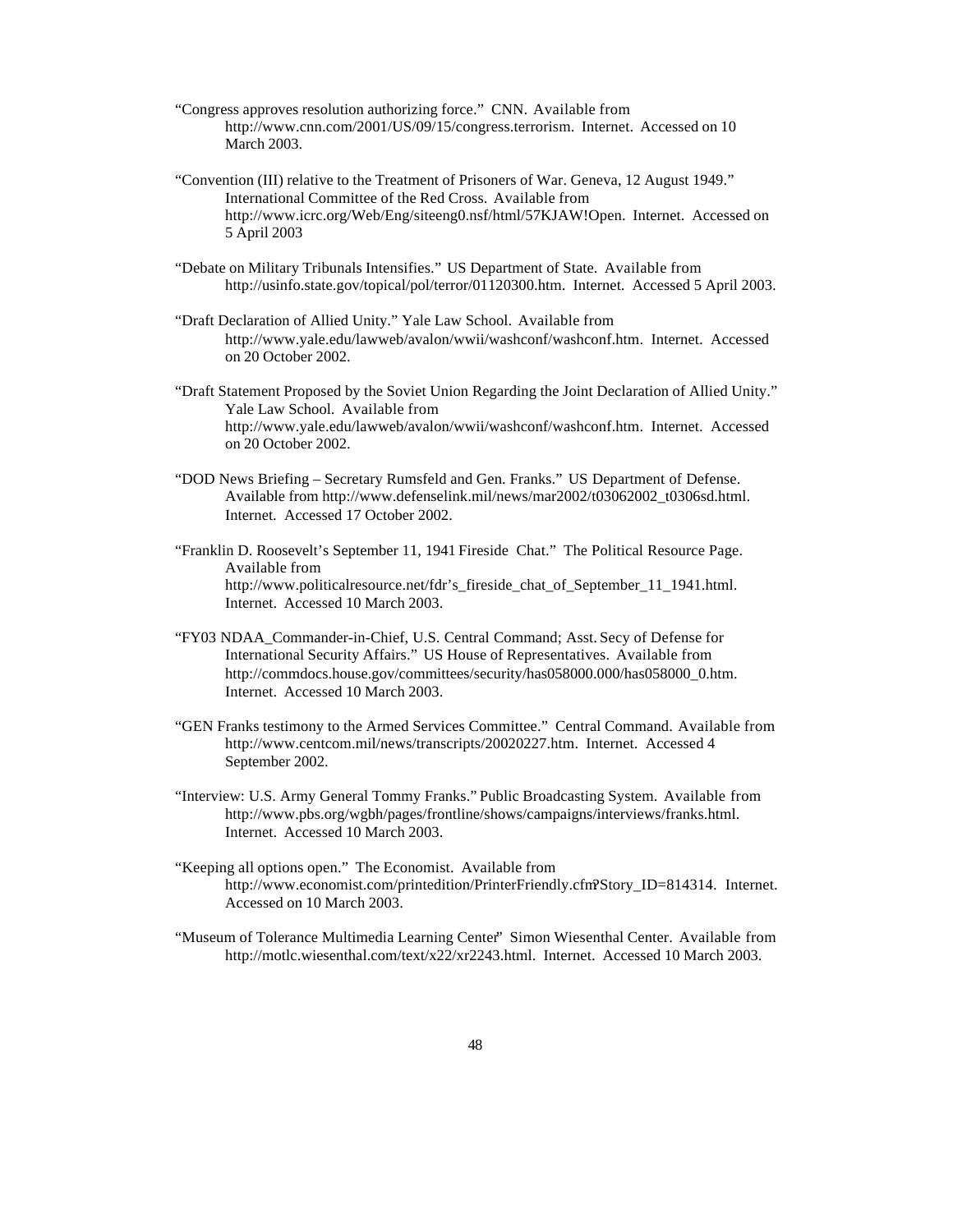- "NBC 'Today' Interview with: General Tommy Franks, Operation Enduring Freedom Commander." Central Command. Available from http://www.centcom.mil/news/transcripts/20011101.html. Internet. Accessed 12 January 2003.
- "Operation Enduring Freedom." Global Security. Available from http:www.globalsecurity.org/military/ops/enduring-freedom.htm. Internet. Accessed 10 March 2003.
- "Operation Enduring Freedom and the Conflict in Afghanistan: An Update." House of Commons. Available from http://www.parliament.uk/commons/lib/research/rp2001/rp01-081.pdf. Internet. Accessed on 10 March 2003.
- "Operation Enduring Freedom Chain of Command." Center for Defense Information. Available from http://www.cdi.org/terrorism/OEFcommand-pr.cfm. Internet. Accessed on 10 March 2003.
- "Presidential Address to the Nation." White House. Available from http://www.whitehouse.gov/news/releases/2001/10/20011007-8.html. Internet. Accessed 4 September 2002.
- "President Bush focuses on war on terrorism, homeland security, and job in annual State of the Union Address." White House. Available from http://www.usconsulate.org.hk/pas/pr/2002/013001.htm. Internet. Accessed on 4 September 2002.
- "President Bush: No Nation Can Be Neutral in This Conflict." White House. Available from http://www.whitehouse.gov/news/releases/2001/11/20011106-2.html. Internet. Accessed 10 March 2003.
- "President Delivers State of the Union Address." White House. Available from http://www.whitehouse.gov/news/release/2002/01/print/20020129-11.html. Internet. Accessed 13 September 2002.
- "President Issues Military Order." White House. Available from http://www.whitehouse.gov/news/releases/2001/11/20011113-27.html. Internet. Accessed on 5 April 2003.
- "President Meets with Muslim Leaders." White House. Available from http://whitehouse.gov/news/releases/2001/09/print/20010926-8.html. Internet. Accessed 12 January 2003.
- "President Thanks World Coalition for Anti-Terrorism Efforts." White House. Available from http://www.whitehouse.gov/news/releases/2002/03/print/20020311-1.html. Internet. Accessed 17 September 2002.
- "Press Conference with General Tommy Franks." US Central Command. Available from http://www.centcom.mil/news/press\_briefings/fran1030.html. Internet. Accessed on 4 September 2002.